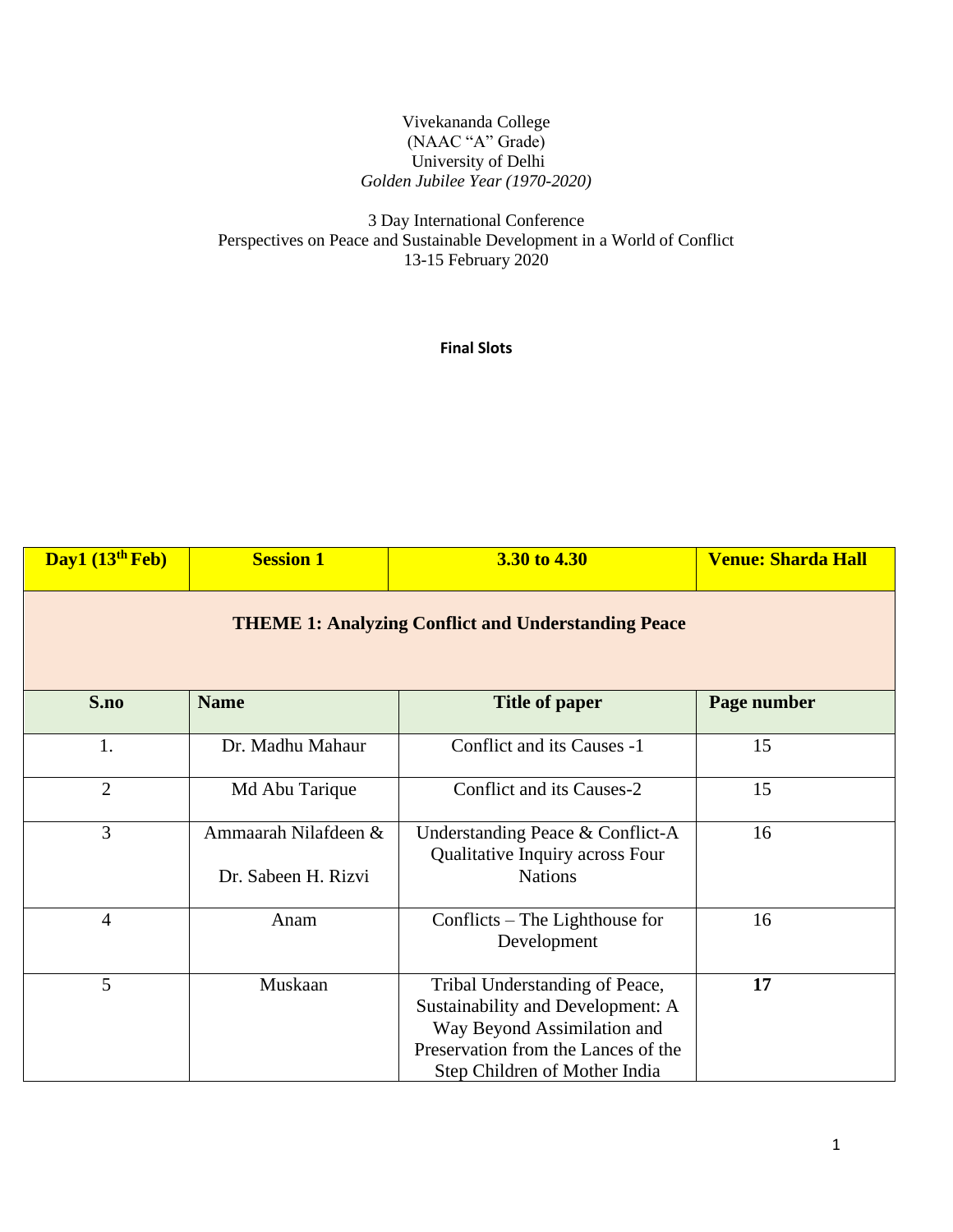| Day1 $(13th$ Feb)                                                                              | <b>Session 1</b>                    | 3.30 to 4.30                                                                                                                                | <b>Venue: G2</b> |  |
|------------------------------------------------------------------------------------------------|-------------------------------------|---------------------------------------------------------------------------------------------------------------------------------------------|------------------|--|
| <b>THEME 2: Sustainable Development Goals: Transformational Agenda for India and the World</b> |                                     |                                                                                                                                             |                  |  |
| S.no                                                                                           | <b>Name</b>                         | <b>Title of paper</b>                                                                                                                       | Page number      |  |
| 6                                                                                              | Anita Srivastava                    | Sustainable Development in<br>India: Challenges and<br><b>Efforts made to Achieve</b><br><b>Goals of Sustainable</b><br>Development by 2030 | 18               |  |
| 7                                                                                              | Anjana Kumari                       | Achieving SDGs Amidst<br>Conflicts in South Asia: A<br><b>Study with Special</b><br>Reference to India                                      | 18               |  |
| 8                                                                                              | Garima Kumar                        | <b>Unpacking the Business</b><br>Case of Sustainability:<br><b>Challenges and Possibilities</b>                                             | 19               |  |
| 9                                                                                              | Geeta Kichlu and<br>Sangeeta Jerath | <b>Sustainable Development</b><br>Goals: With Special<br>Reference to India                                                                 | 19               |  |
| 10                                                                                             | Jindagi Kumari                      | In Pursuit of Sustainable<br>Development Goals: A<br><b>Study of the Contributions</b><br>of Current Indian English<br>Eco-fiction          | 20               |  |

| Day1 $(13th$ Feb)                                                           | <b>Session 1</b> | 3.30 to 4.30                                                             | <b>Venue: G3</b> |  |
|-----------------------------------------------------------------------------|------------------|--------------------------------------------------------------------------|------------------|--|
| <b>THEME 3a: Zones of Conflict and Violence: Gender and Caste Relations</b> |                  |                                                                          |                  |  |
| S.no                                                                        | <b>Name</b>      | <b>Title of paper</b>                                                    | Page number      |  |
| 11                                                                          | Anchala Paliwal  | Caste, Gender and<br><b>Conflicts: Reading Dalit</b><br>Women's Writings | 21               |  |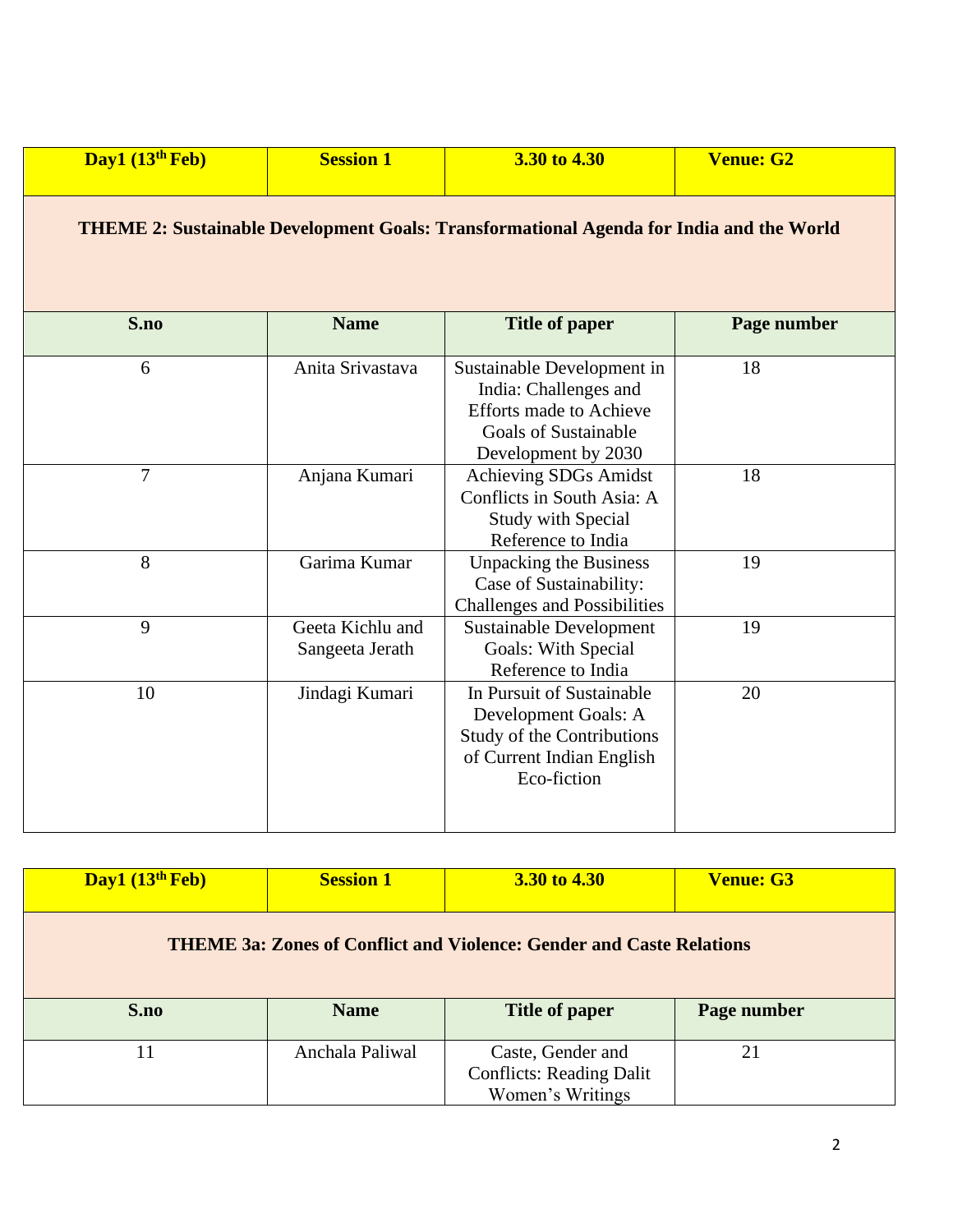| 12 | Shibangi Dash  | A History of Dalit Women, | 21 |
|----|----------------|---------------------------|----|
|    |                | by Dalit Women            |    |
| 13 | Anita Bhatt    | Demystifying the Caste    | 22 |
|    |                | Conflict: An Analysis     |    |
| 14 | Chaandreyi     | Identifying Conflict in   | 22 |
|    | Mukherjee      | Sophie Mackintosh's The   |    |
|    |                | <b>Water Cure</b>         |    |
| 15 | Ruchita Machal | In Search of Her Land:    | 23 |
|    |                | Studying the Gender       |    |
|    |                | Conflict through Feminist |    |
|    |                | Utopia                    |    |

| Day1 (13 <sup>th</sup> Feb)                                                 | <b>Session 1</b>                                    | 3.30 to 4.30                                                                                                             | <b>Venue: G4</b> |  |  |
|-----------------------------------------------------------------------------|-----------------------------------------------------|--------------------------------------------------------------------------------------------------------------------------|------------------|--|--|
| <b>THEME 3b: Zones of Conflict and Violence: Gender and Caste Relations</b> |                                                     |                                                                                                                          |                  |  |  |
| S.no                                                                        | <b>Name</b>                                         | <b>Title of paper</b>                                                                                                    | Page number      |  |  |
| 16                                                                          | Divya Shah and Dr.<br>Zarana Maheshwary             | Disabling Women: A Study<br>of "Lohi ni Sagai" by<br>Ishwar Petlikar and "Shruti<br>ane Smruti" by Chandrakant<br>Bakshi | 24               |  |  |
| 17                                                                          | Tarika Prabhakar                                    | The Epistemology of<br><b>Positive Conflict</b>                                                                          | 24               |  |  |
| 18                                                                          | Suruchi Bhatia,<br>Anjani Sharma,<br>Himadri Chawla | Challenges in Achieving<br>Gender Equality at<br>Workplace                                                               | 25               |  |  |
| 19                                                                          | Ashwini Kirti                                       | <b>Women and Sustainable</b><br>Development Goals:<br>Challenges and Way<br>Forward in India                             | 26               |  |  |
| 20                                                                          | Priyanka Garodia                                    | Women and Violence: A<br>Critical Analysis of the<br>Role of Women during<br>Conflict                                    | 26               |  |  |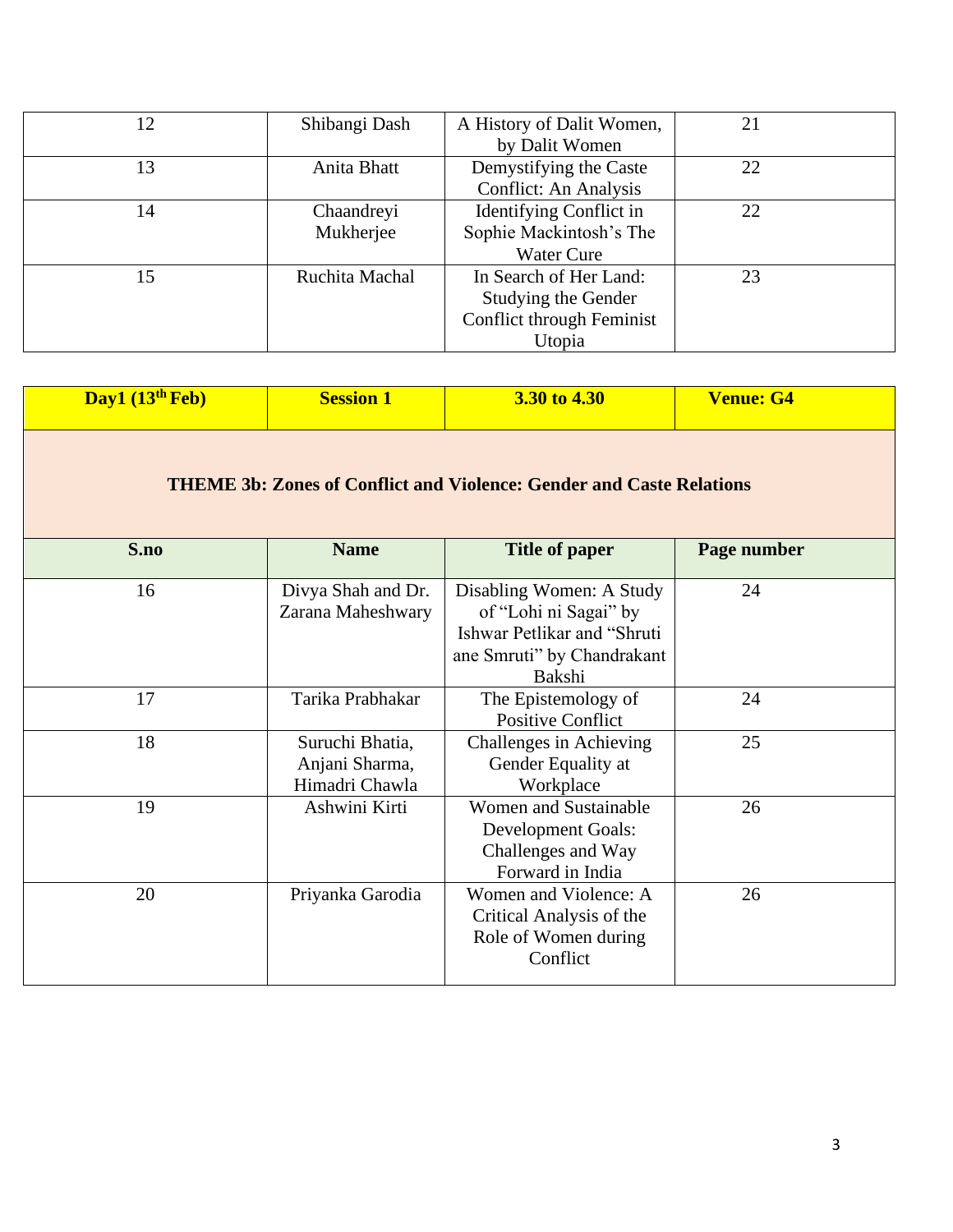| Day2 $(14th Feb)$                                                            | <b>Session 2</b>                                                     | 9.15 to 10.15                                                                                                                                                                             | <b>Venue: Sharda Hall</b> |  |
|------------------------------------------------------------------------------|----------------------------------------------------------------------|-------------------------------------------------------------------------------------------------------------------------------------------------------------------------------------------|---------------------------|--|
| Theme 4: Transforming our World: In Pursuit of Sustainable Development Goals |                                                                      |                                                                                                                                                                                           |                           |  |
| S.no                                                                         | <b>Name</b>                                                          | <b>Title of paper</b>                                                                                                                                                                     | Page number               |  |
| 21.                                                                          | Anandita Pathak                                                      | In the Pursuit of United<br><b>Nations Sustainable</b><br>Development Goal 16 in the<br><b>Indian Context: Exploring</b><br>the Lives of North East<br>Migrants into the City of<br>Delhi | 27                        |  |
| 22.                                                                          | Preeti, Jyoti, and<br>Shahin                                         | <b>Beyond Sustainable</b><br>Development                                                                                                                                                  | 27                        |  |
| 23.                                                                          | Adheesh Tripathi                                                     | Slum Swaraj Foundation:<br>An Initiative to the<br><b>Attainment of Sustainable</b><br>Development Goals in<br>Education, Gender<br>Inequality and Health                                 | 28                        |  |
| 24.                                                                          | Leema Tyagiand<br>Sabiha Malik                                       | Conflict and Hunger                                                                                                                                                                       | 28                        |  |
| 25.                                                                          | Ashika Jain,<br>Anushka Sharma,<br>Diksha Awana, and<br>Muskan Rawat | A Study of Conflict and<br>Hunger                                                                                                                                                         | 29                        |  |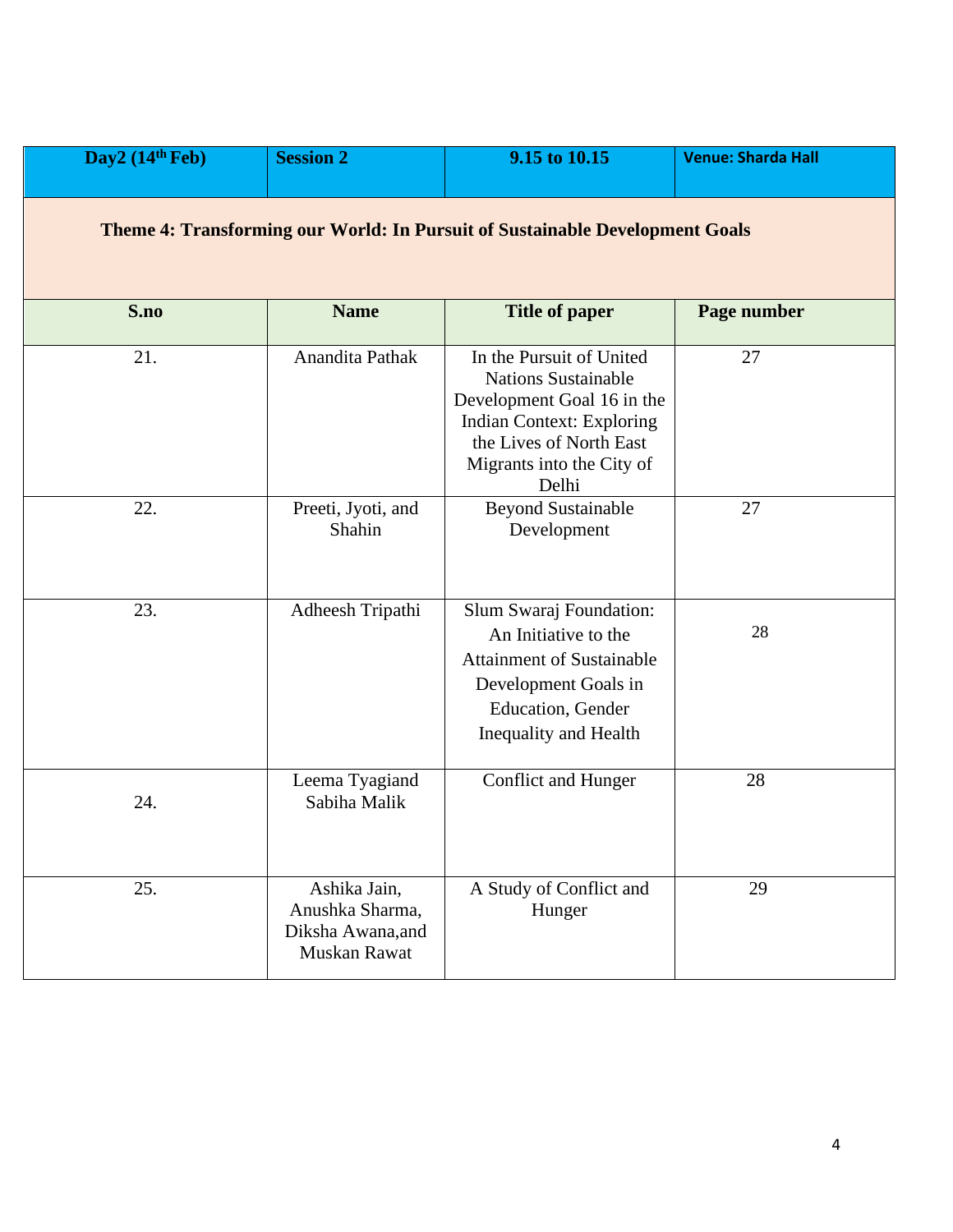| Day2 $(14th Feb)$                                                             | <b>Session 2</b>                         | 9.15 to 10.15                                                                                                                                   | <b>Venue: G2</b> |  |
|-------------------------------------------------------------------------------|------------------------------------------|-------------------------------------------------------------------------------------------------------------------------------------------------|------------------|--|
| <b>Theme 5: Improving Relationships: Negotiating and Coping with Conflict</b> |                                          |                                                                                                                                                 |                  |  |
| S.no                                                                          | <b>Name</b>                              | <b>Title of paper</b>                                                                                                                           | Page number      |  |
| 26                                                                            | Gitika Singh, and<br>Bhavya Sharma,      | <b>Resolution of Conflict:</b><br>Studying Instances of OCB<br>and POB through Analysis<br>in three different<br><b>Organisational Settings</b> | 30               |  |
| 28                                                                            | Arun Kumar<br>Yadav, and Shreya<br>Singh | A Comparative Study on<br><b>Conflict Resolution</b>                                                                                            | 30               |  |
| 29                                                                            | Ishti Gupta, and<br>Preeti Mehra         | <b>Conflict Management Style</b><br>and Emotional Intelligence                                                                                  | 31               |  |
| 30                                                                            | Sajal                                    | Influence of Personality on<br><b>Conflict Management</b><br><b>Styles</b>                                                                      | 31               |  |

| Day2 $(14th Feb)$                                                     | <b>Session 2</b>                     | 9.15 to 10.15                                             | <b>Venue: G3</b> |  |  |
|-----------------------------------------------------------------------|--------------------------------------|-----------------------------------------------------------|------------------|--|--|
| Theme 6: The Spirit of Cultivating Inner Peace and Managing Conflicts |                                      |                                                           |                  |  |  |
|                                                                       |                                      |                                                           |                  |  |  |
| S.no                                                                  | <b>Name</b>                          | <b>Title of paper</b>                                     | Page number      |  |  |
| 31.                                                                   | Surbhi Sharma and<br>Muskaan Agarwal | The Role of Spirituality in<br><b>Conflict Management</b> | 32               |  |  |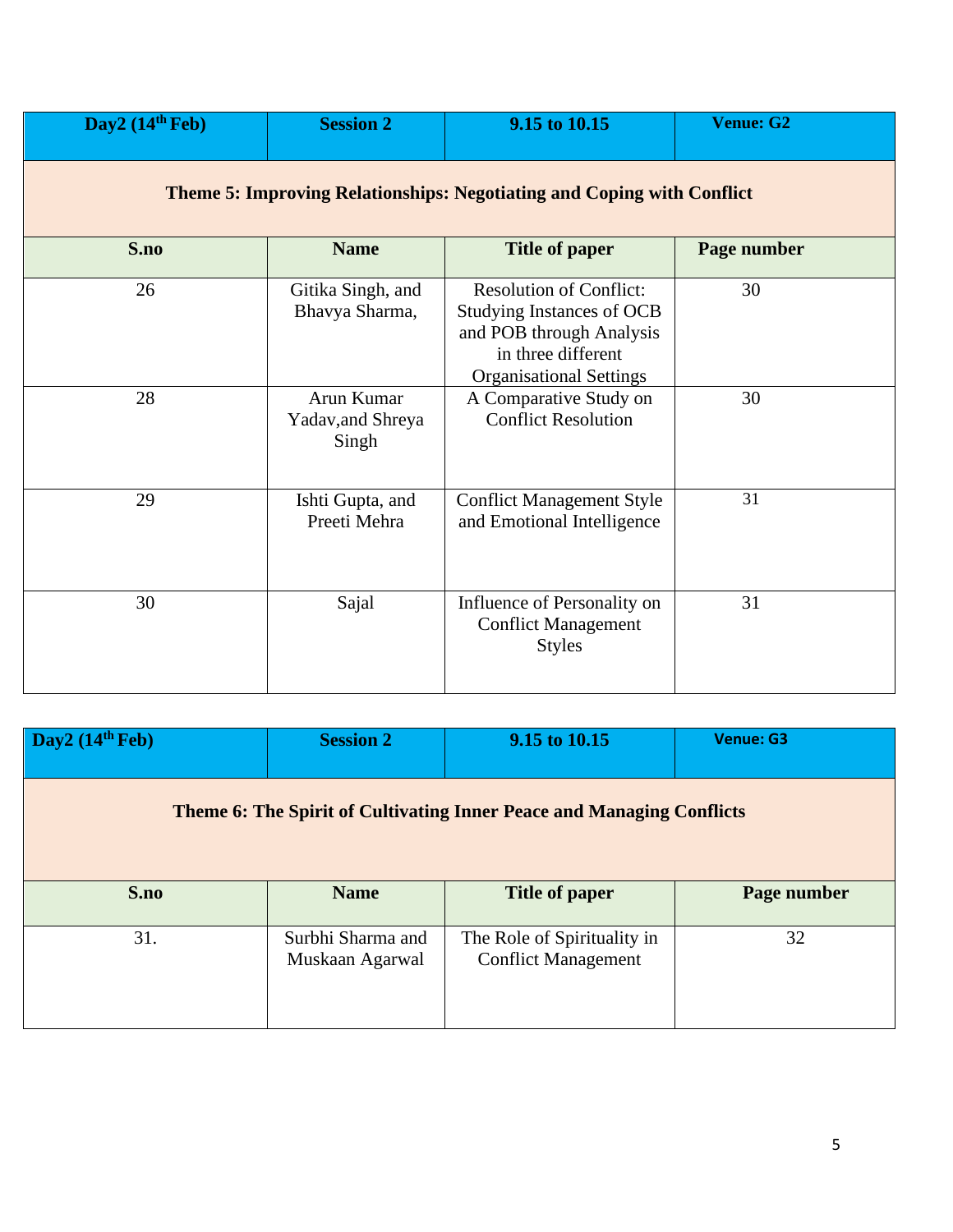| 32. | Simran Ganjoo                         | Understanding the<br>Relationship between<br>Spirituality with Coping<br><b>Styles of Young Adults</b> | 32 |
|-----|---------------------------------------|--------------------------------------------------------------------------------------------------------|----|
| 33. | Ashna Bakshi and<br>Pranjal Billa     | Actor's Dilemma and Its<br>Relationship with Inner<br>Peace                                            | 33 |
| 34. | Udisha Merwal and<br>Anupama Sengupta | Peace: A Product of<br><b>Effective Conflict</b><br>Management?                                        | 33 |
| 35. | Bhavya Sharma, and<br>Gitika Singh    | Analysis of Hikikomori in<br>Indian Scenario                                                           | 34 |

| Day2 $(14th Feb)$ | <b>Session 2</b>                                                                              | 9.15 to 10.15                                                                                     | <b>Venue: G4</b> |  |  |
|-------------------|-----------------------------------------------------------------------------------------------|---------------------------------------------------------------------------------------------------|------------------|--|--|
|                   | <b>Theme7-Intersection of Contexts: Political, Psychological, and Sociocultural Conflicts</b> |                                                                                                   |                  |  |  |
| S.no              | <b>Name</b>                                                                                   | <b>Title of paper</b>                                                                             | Page number      |  |  |
| 36.               | Muskan Datta and<br>Thangbiakching                                                            | Study of Resilience and<br><b>Perceived Parenting Styles</b><br>in Adolescents                    | 35               |  |  |
| 37                | Urja Rohilla and<br>Pallavi Dobhal                                                            | <b>Beliefs and Boundaries:</b><br><b>Evolution in Attitude</b><br>towards Homosexuals in<br>India | 35               |  |  |
| 38                | Prachi                                                                                        | <b>Emigration and Family</b><br>Conflicts                                                         | 36               |  |  |
| 39                | Ashna Bakshi,<br>Gitika Singh, and<br>Devangi Pant                                            | Openness to Diversity in<br>Urban and Rural subculture                                            | 36               |  |  |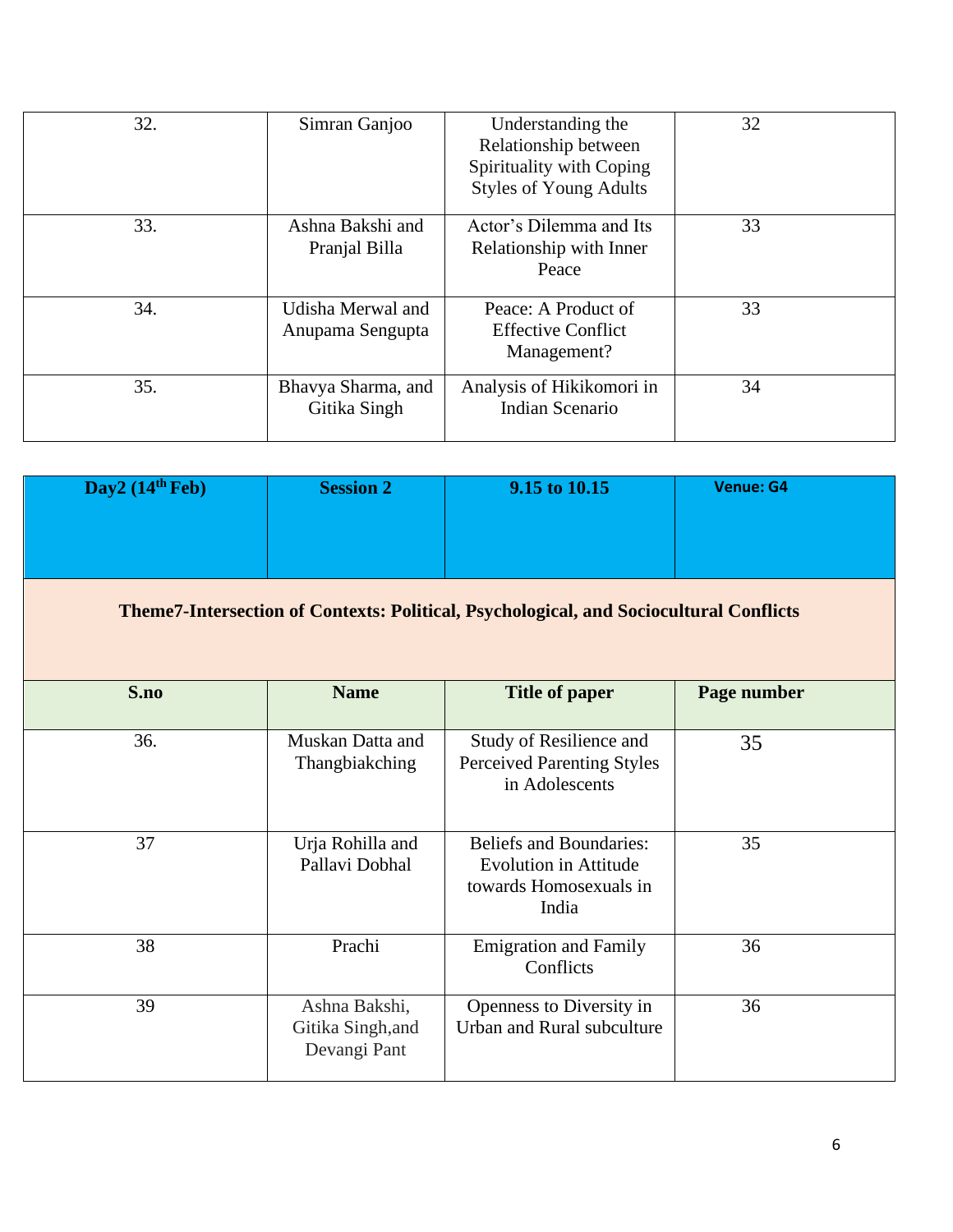| 40 | Amartya Sen | To Kill Migrant Birds: | 37 |
|----|-------------|------------------------|----|
|    |             | Reading NRC, Mapping   |    |
|    |             | Predicaments through a |    |
|    |             | Chronoscope            |    |
|    |             |                        |    |

| Day2 (14th Feb)                                              | <b>Session 3</b>                                    | 2.15 to 3.15                                                                                                                                                  | <b>Venue: Sharda Hall</b> |  |  |
|--------------------------------------------------------------|-----------------------------------------------------|---------------------------------------------------------------------------------------------------------------------------------------------------------------|---------------------------|--|--|
| <b>Theme 8: Dimensions of Religious and Racial Conflicts</b> |                                                     |                                                                                                                                                               |                           |  |  |
| S.no                                                         | <b>Name</b>                                         | <b>Title of paper</b>                                                                                                                                         | Page number               |  |  |
| 41.                                                          | <b>Tanvir Sachdev</b>                               | Clashing Identities in the<br>Nation Space: Mahesh<br>Dattani's Final Solutions                                                                               | 38                        |  |  |
| 42.                                                          | MD. Arman Sorif<br>Jibon                            | Steps and Implications<br>against Religious Violence:<br>A Case Study of Ramu<br>Violence in Bangladesh                                                       | 38                        |  |  |
| 43.                                                          | Sanyukta Golaya,<br>Dhriti Jain and<br>Surbhi Kumar | Is Pain a Path to Peace?":<br><b>Exploring Self-Harm</b><br>Behaviour in Religious and<br>Non-Religious Contexts                                              | 39                        |  |  |
| 44                                                           | Sandhya Sharma                                      | Socio-Religious Conflicts<br>and Resolutions During the<br>Seventeenth and Eighteenth<br>Centuries in Mughal India:<br>A Case Study of Prannathi<br>Tradition | 39                        |  |  |
| 45                                                           | Swasti Sharma                                       | Mass Incarceration and<br><b>Contemporary Racial</b><br>Conflict in the United<br><b>States: A Study of Michelle</b><br>Alexander's The New Jim<br>Crow       | 40                        |  |  |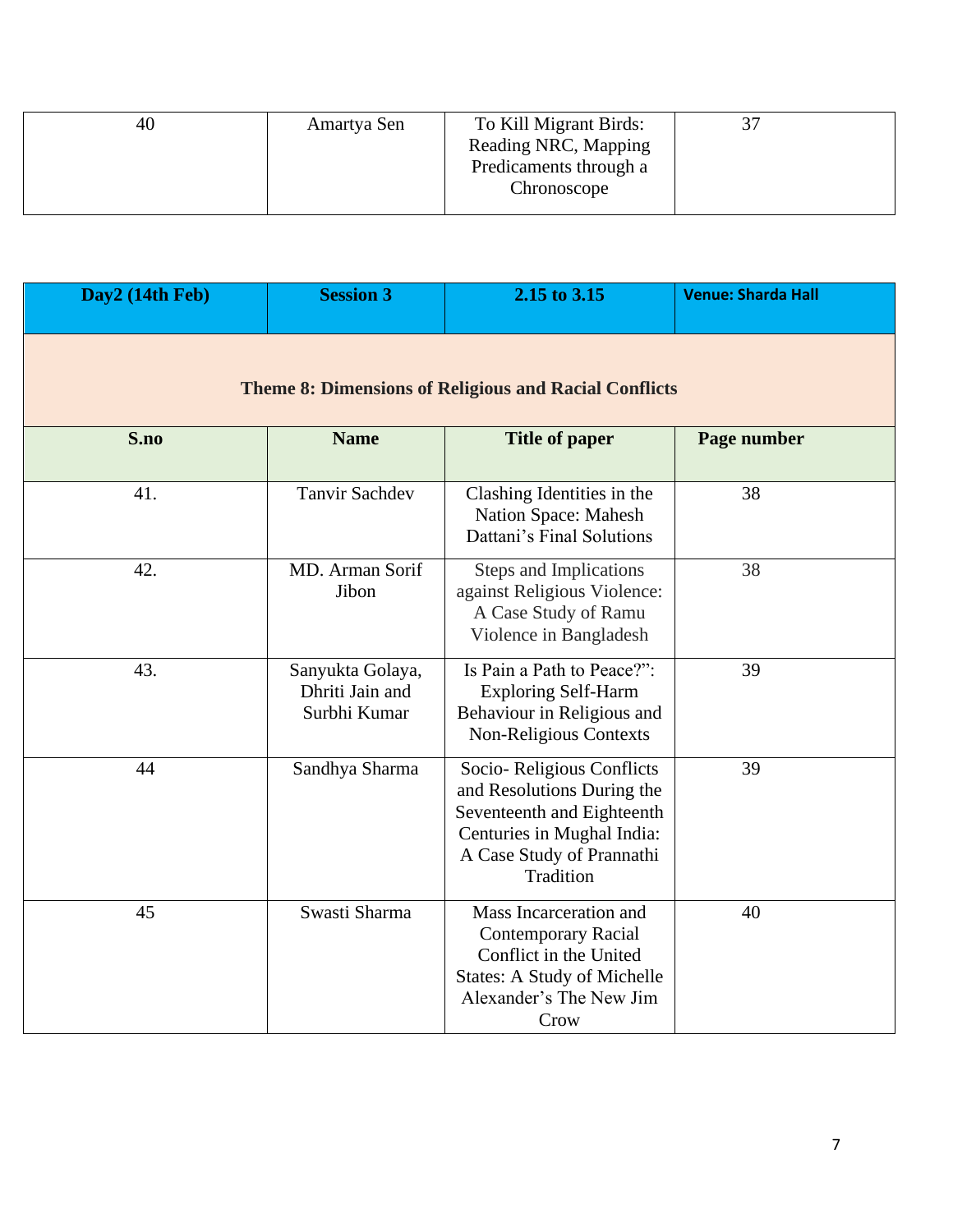| Day2 (14th Feb) | <b>Session 3</b>                                                  | 2.15 to 3.15                                                                                          | <b>Venue: G2</b> |
|-----------------|-------------------------------------------------------------------|-------------------------------------------------------------------------------------------------------|------------------|
|                 |                                                                   | <b>THEME 9: Postmodern Conflict and Dystopic Narratives</b>                                           |                  |
| S.no            | <b>Name</b>                                                       | <b>Title of paper</b>                                                                                 | Page number      |
| 46              | Chetna Tiwari                                                     | Moving Beyond 'to be or<br>not to be'                                                                 | 41               |
| 47              | Soumya Tiwari                                                     | Conflict and its<br><b>Consequences: Outcomes</b><br>and Resolution of Conflict<br>in Married Couples | 41               |
| 48              | Sunita Devi, and<br>Prof. Swati Patra                             | Coping, Internet Addiction<br>and Mental Health among<br>Adolescents                                  | 41               |
| 49              | Anavila Lochan &<br>Ms. Surbhi Kumar                              | Self and Relational<br>Dynamics of Non-violence<br>among Youth: A<br>Psychological Inquiry            | 42               |
| 50              | Kanisha Shah,<br>Shreya Ghosh, Rhea<br>Gupta, and Dr.<br>Kshitija | Dystopia as a Social<br>Catalyst: Technology and<br>Humanity                                          | 42               |

| Day2 (14th Feb)                                                     | <b>Session 3</b>                            | 2.15 to 3.15                                                                   | <b>Venue: G3</b> |  |
|---------------------------------------------------------------------|---------------------------------------------|--------------------------------------------------------------------------------|------------------|--|
| <b>THEME 10: Looking Within: Spirituality, Well Being and Peace</b> |                                             |                                                                                |                  |  |
| S.no                                                                | <b>Name</b>                                 | <b>Title of paper</b>                                                          | Page number      |  |
| 51                                                                  | Leeyir Ete and<br>Dharmeshwari<br>Lourembam | A Study of Spiritual Well-<br>Being among Youth of<br><b>Arunachal Pradesh</b> | 44               |  |
| 52                                                                  | Dr. Preeti Pant                             | Understanding the Role of<br>Spirituality in Higher<br>Education               | 44               |  |
| 53                                                                  | Mrs. Neeru Yadav<br>and Dr Vinod Kumar      | Promoting Inner Peace and<br>Spirituality at Adolescence<br>Stage              | 45               |  |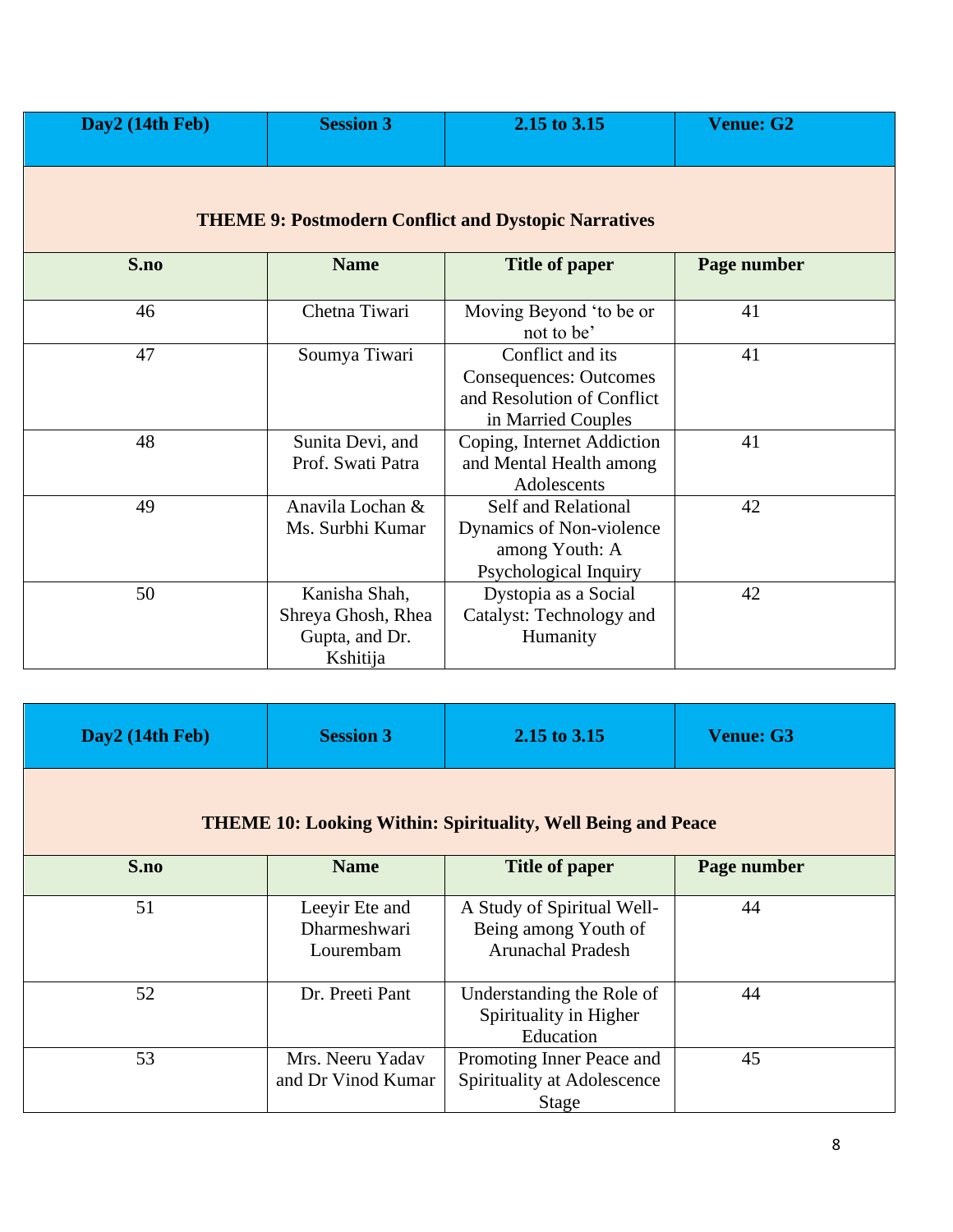| 54 | Dr. Anamika Rai,<br>Aarti Bhardwaj, and<br>Tamanna Nohwal | Self - Esteem and Body<br>Image: A Correlational<br>Study towards the Journey                                      | 45 |
|----|-----------------------------------------------------------|--------------------------------------------------------------------------------------------------------------------|----|
|    |                                                           | of Inner Peace                                                                                                     |    |
| 55 | Ashita Gupta                                              | Relationship among Life<br>Satisfaction, Self-Esteem<br>and Happiness in Muslim<br>Women with and without<br>Hijab | 46 |

| Day2 (14th Feb) | <b>Session 3</b>             | 2.15 to 3.15                                                                                                                                     | <b>Venue: G4</b> |
|-----------------|------------------------------|--------------------------------------------------------------------------------------------------------------------------------------------------|------------------|
|                 |                              | <b>Theme 11: Beyond Intractability: Understanding Socio-political Conflict in India</b>                                                          |                  |
| S.no            | <b>Name</b>                  | <b>Title of paper</b>                                                                                                                            | Page number      |
| 56              | Samra Khan                   | Non-Kashmiri Millennials'<br>Perspective on the Kashmir<br>Clampdown of 2019                                                                     | 47               |
| 57              | Rimpi Borah                  | Politics of Migration,<br>Citizenship and Gendered<br>Identification: A Study of<br>National Register of<br>Citizens (Nrc) 2015 in<br>Assam      | 47               |
| 58              | Sadiya Nair S                | Cherishing the Dream to be<br>Independent: Exile,<br>Migration and the Pain of<br><b>Survival in Conflict Zones</b><br>as seen in Literary Texts | 48               |
| 59              | Asma Nisar                   | The Role of Socio-Political<br>Conflict in shaping Artistic<br><b>Identity: Narratives of</b><br>Kashmiri Artists                                | 48               |
| 60              | Bhanuprabha<br><b>Brahma</b> | Contesting Claims and<br>Women's Resistance in<br><b>Assam: Literary Expression</b><br>as a Tool for Carving new<br><b>Identity for Women</b>    | 49               |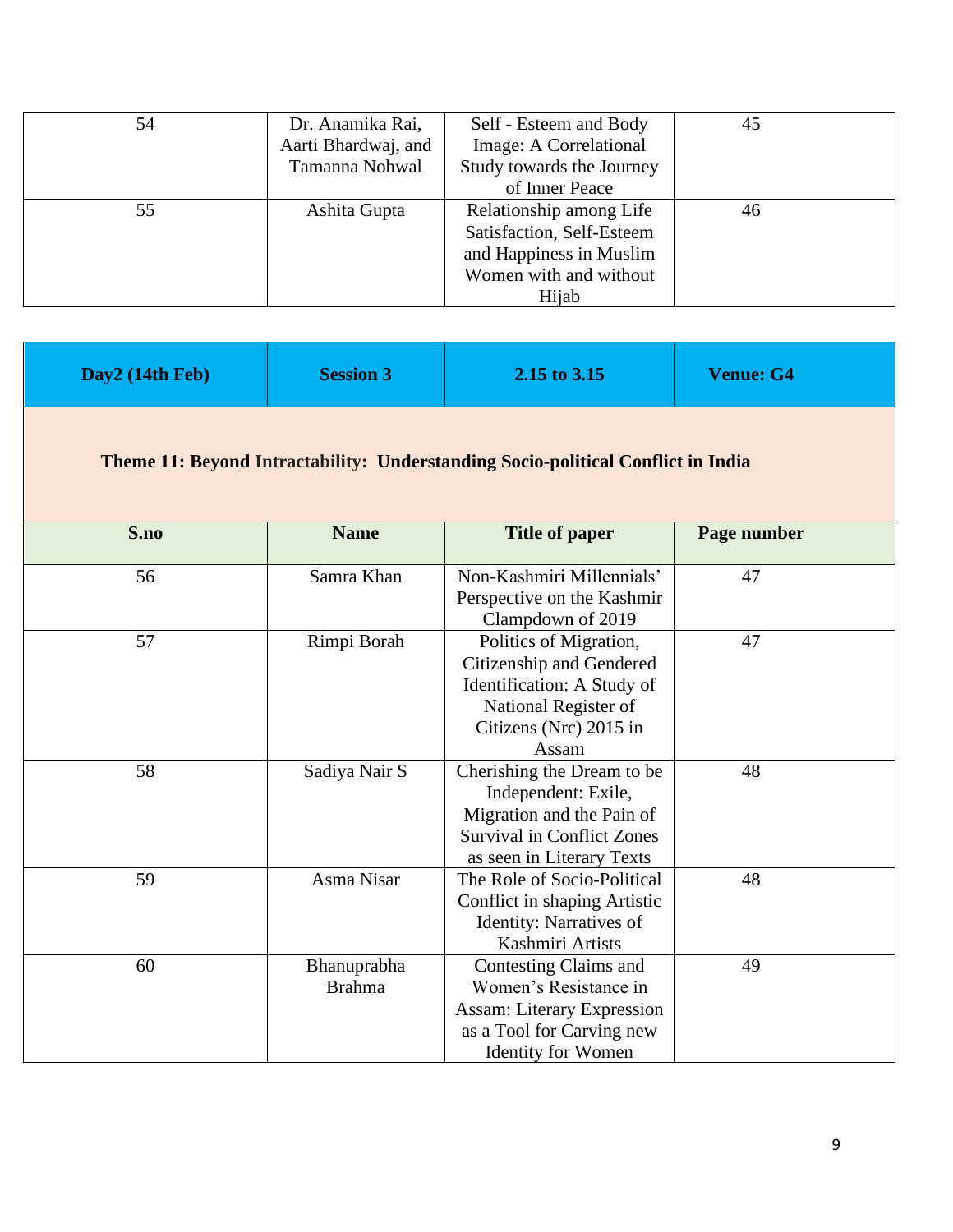| Day2 $(14th Feb)$                                                | <b>Session 4</b>   | 3.15 to 4.15                                                                                                                          | <b>Venue: Sharda Hall</b> |  |
|------------------------------------------------------------------|--------------------|---------------------------------------------------------------------------------------------------------------------------------------|---------------------------|--|
| <b>Theme 12: In Search of a Home: Understanding Displacement</b> |                    |                                                                                                                                       |                           |  |
| S.no                                                             | <b>Name</b>        | <b>Title of paper</b>                                                                                                                 | Page number               |  |
| 61                                                               | Bhawna Sharma      | <b>Internally Displaced</b><br>Persons (IDPs):<br>Responsibility of State or<br><b>International Organizations</b>                    | 50                        |  |
| 62                                                               | Payal Dahiya       | 'Imagined Homeland' and<br>Realistic Outland: A<br>Reading of Mohsin Hamid's<br>The Reluctant<br>Fundamentalist under<br>Geocriticism | 50                        |  |
| 63                                                               | Dr. Gargi Sengupta | War-Less Conflict: A Case<br>Study of Involuntary<br>Resettlement                                                                     | 51                        |  |
| 64                                                               | Mushavvari Hasan   | <b>Gender Based Violence</b><br>among Refugee Women in<br>India (Case Study of<br>Rohingya Refugees in<br>Delhi)                      | 51                        |  |
| 65                                                               | Dr. Renu Keer      | Humanity Vs. National<br>Interest: Explaining India's<br>Response to Rohingya<br>Crisis                                               | 52                        |  |
| 66                                                               | Monika Paliwal     | Conflicts in attaining<br><b>Sustainable Development</b><br>Goals: A Study of Migrant<br>Labourers in Ludhiana                        | 52                        |  |

| Day2 $(14th Feb)$                                                    | <b>Session 4</b> | 3.15 to 4.15   | <b>Venue: G2</b> |  |
|----------------------------------------------------------------------|------------------|----------------|------------------|--|
| <b>Theme 13- Through the Lens of Diversity: Bridging Differences</b> |                  |                |                  |  |
| S.no                                                                 | <b>Name</b>      | Title of paper | Page number      |  |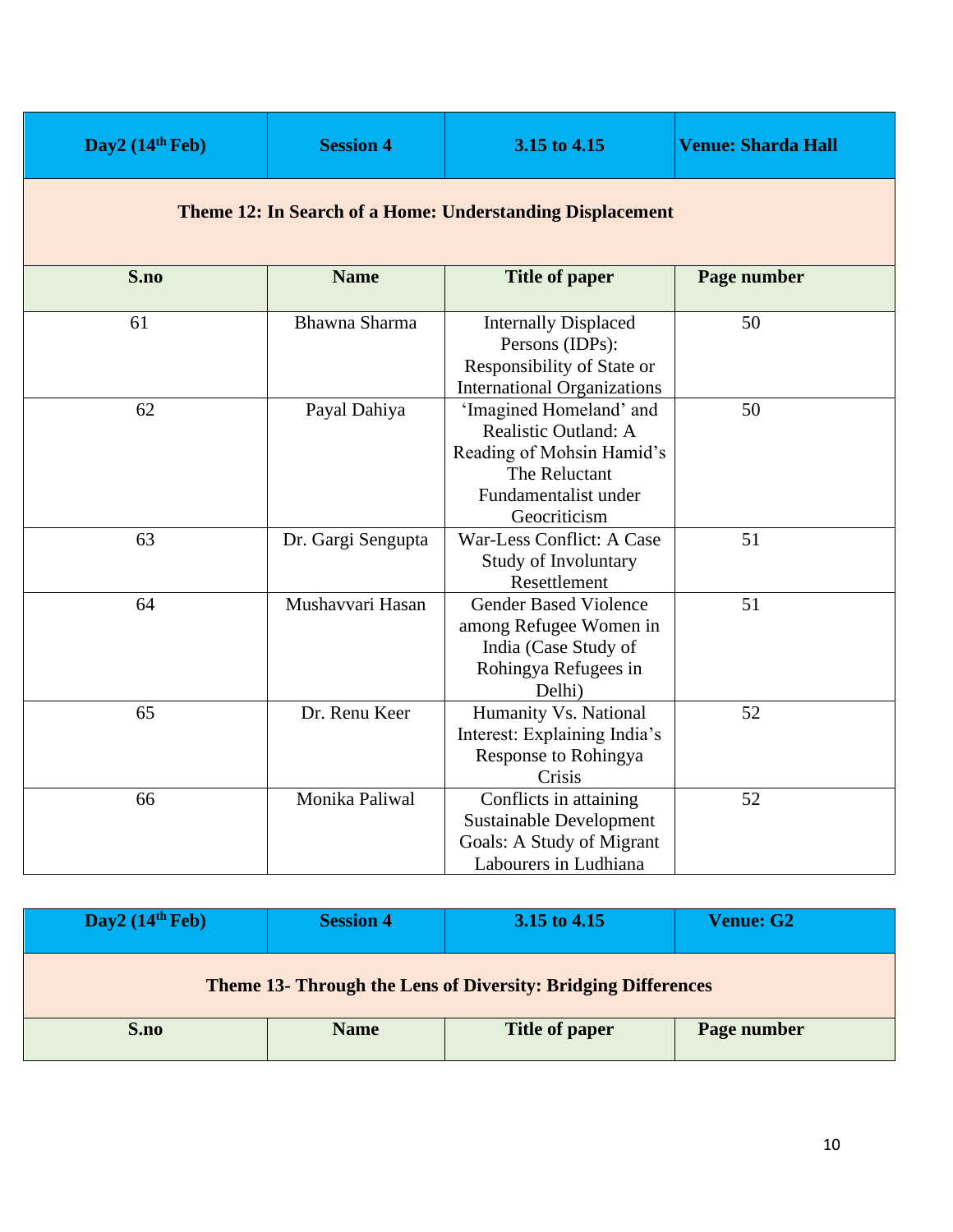| 67 | Shuchi Chhokra,<br>Rubal Poonia, & Dr.<br>Virendra Pratap   | <b>Psychological Experiences</b><br>of LGBTQ in Conflict with<br>Society                                                                    | 54 |
|----|-------------------------------------------------------------|---------------------------------------------------------------------------------------------------------------------------------------------|----|
|    | Yadav                                                       |                                                                                                                                             |    |
| 68 | Tanya Kalra, Mansi<br>Thakur, Dr. Suparna<br>Jain           | Diversity and Higher<br><b>Education:</b> Impact on Social<br><b>Outcomes</b>                                                               | 54 |
| 69 | Prasanth<br>Udayakumar, Brij<br>Mohan Singh                 | Tourism as a Tool to Foster<br>Peace and Tolerance: A<br>Perception Study among<br><b>Millennial Tourists Visiting</b><br>Kerala            | 55 |
| 70 | Mayanglambam<br>Omega Chanu and<br>Dr. Shivantika<br>Sharad | From Polarization to<br>Positive Confluence in<br><b>Cross-Racial Friendships:</b><br>Narratives from Northeast<br><b>Students in Delhi</b> | 56 |

| Day2 $(14th Feb)$ | <b>Session 4</b>                                                                            | 3.15 to 4.15                                                                                                                 | <b>Venue: G3</b> |  |  |
|-------------------|---------------------------------------------------------------------------------------------|------------------------------------------------------------------------------------------------------------------------------|------------------|--|--|
|                   | <b>Theme 14: From Violence to Non-Violence: War, Partition, Gandhi and Gita (Venue: G3)</b> |                                                                                                                              |                  |  |  |
| S.no              | <b>Name</b>                                                                                 | <b>Title of paper</b>                                                                                                        | Page number      |  |  |
| 71                | Shivangi Bhatia and<br>Tanya Thakur                                                         | 'Reconstituting the<br>Dialectics of Self/Society in<br>the Context of Partition                                             | 57               |  |  |
| 72                | Madhurima Sen                                                                               | The Breakdown of Moral<br>Economy in Rural Bengal<br>during World War II: A<br>Study of AgunPakhi and<br>Keyapatar Nouko     | 57               |  |  |
| 73                | Neeraj Saxena                                                                               | The Bhagavad Gita Way of<br>Life for Attaining Peace and<br>Prosperity for All                                               | 58               |  |  |
| 74                | Mousumi Das                                                                                 | Arne Naess and Gandhi:<br><b>Heading towards Solving</b><br>the World of Conflict<br>through Reliance on<br>Environmentalism | 58               |  |  |
| 75                | Dr. Shalini Prasad                                                                          | Gandhian Notion of<br><b>International Peace and</b><br>World Order                                                          | 59               |  |  |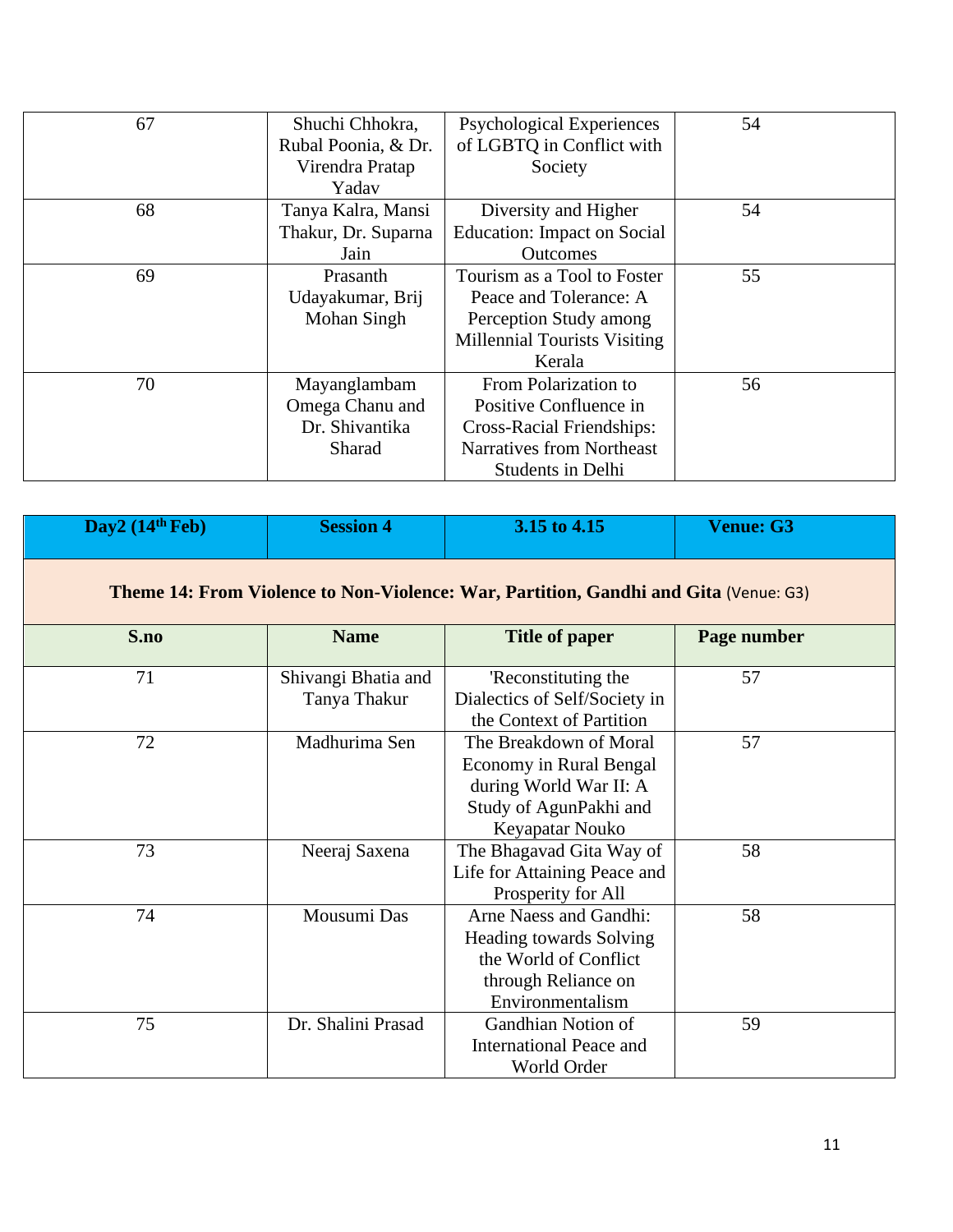| Day2 $(14th Feb)$                                                               | <b>Session 4</b>                           | 3.15 to 4.15                                                                                                           | <b>Venue: G4</b> |  |  |
|---------------------------------------------------------------------------------|--------------------------------------------|------------------------------------------------------------------------------------------------------------------------|------------------|--|--|
| Theme 15: In Search of an Identity: The Different Hues of Conflict and Violence |                                            |                                                                                                                        |                  |  |  |
| S.no                                                                            | <b>Name</b>                                | Title of paper                                                                                                         | Page number      |  |  |
| 76                                                                              | Dr Gauri Mishra                            | <b>Fractured Realities and</b><br><b>Fragmented Identities:</b><br>Vision of the Nation in<br><b>Partition Fiction</b> | 60               |  |  |
| 77                                                                              | Dr. Anamika Rai and<br>Bhavya Jain         | Hindutva: Is it Becoming a<br>New National Identity?                                                                   | 60               |  |  |
| 78                                                                              | <b>SONAL NAIN</b>                          | Conflict of Hindutva: Who<br>is Not a Hindu?                                                                           | 61               |  |  |
| 79                                                                              | Mukesh Kumar<br>Bairva                     | Identity and Violence:<br>Searching for Harmony in<br>the Troubled Word                                                | 61               |  |  |
| 80                                                                              | Bhumika Kapoor<br>and Dr. Vanita<br>Sondhi | Exploring the Interplay<br>between Globalization and<br>Identity                                                       | 62               |  |  |

| Day3 $(15th$ Feb)                                          | <b>Session 5</b>              | 11.45 to 12.45                                                                                               | <b>Venue: Sharda Hall</b> |  |  |
|------------------------------------------------------------|-------------------------------|--------------------------------------------------------------------------------------------------------------|---------------------------|--|--|
| <b>Theme 16—Peace Education and Environmental Conflict</b> |                               |                                                                                                              |                           |  |  |
| S.no                                                       | <b>Name</b>                   | Title of paper                                                                                               | Page number               |  |  |
| 81                                                         | Naila Anjum                   | A Case for Prudent Use of<br>Earth's Natural Resources                                                       | 63                        |  |  |
| 82                                                         | <b>Ritambhara</b><br>Malaviya | The Age of Toxicity and<br><b>Environmental Degradation</b><br>in Developing Countries:<br>The Case of India | 63                        |  |  |
| 83                                                         | Neenu kumar                   | Fragmentation, Alienation,<br>Broken Images in the Poetry<br>of T. S. Eliot                                  | 64                        |  |  |
| 84                                                         | Dr. Surendra Mahto            | श्रीमद्भगवद्गीता मे शान्ति<br>शिक्षा/Peace-education in<br>ShriBhagvadGita                                   | 64                        |  |  |

| Day3 $(15th Feb)$ | <b>Session 5</b> | 11.45 to 12.45 | <b>Venue: G2</b> |
|-------------------|------------------|----------------|------------------|
|                   |                  |                |                  |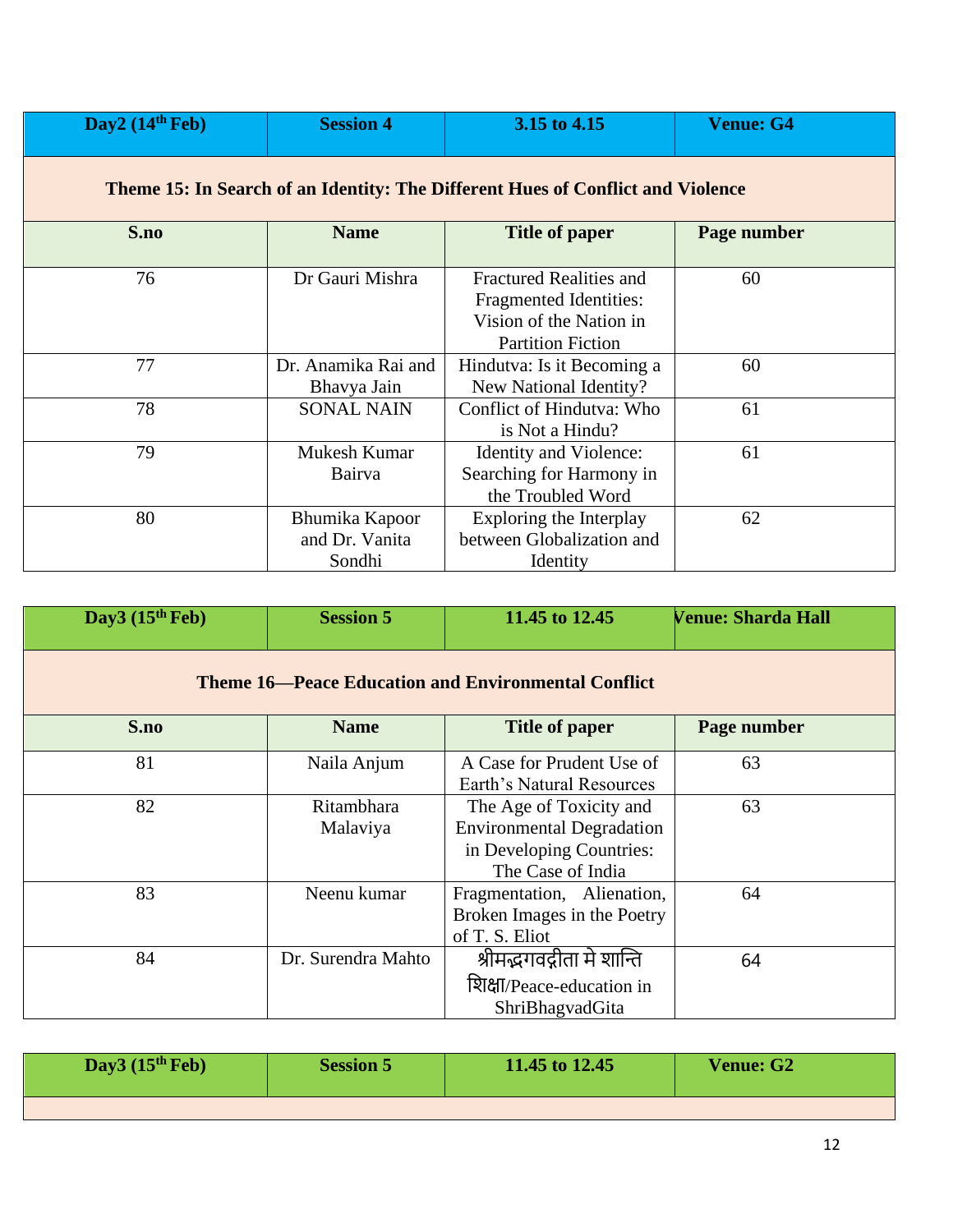| Theme 17: From Terror to Tolerance: Trying to Understand a Conflict-Ridden World |                                                               |                                                                                                                                                       |             |
|----------------------------------------------------------------------------------|---------------------------------------------------------------|-------------------------------------------------------------------------------------------------------------------------------------------------------|-------------|
| S.no                                                                             | <b>Name</b>                                                   | <b>Title of paper</b>                                                                                                                                 | Page number |
| 85                                                                               | Mananpreet Kaur<br>and Dr. Harpreet<br><b>Bhatia</b>          | Mass Rationalization and<br>Terrorism                                                                                                                 | 66          |
| 86                                                                               | Shraddha Singh                                                | <b>Fractured Realities and</b><br>Fragmented Lives of<br>Afghanistan: A Study of<br>The Kite Runner Through<br>the Conflict Emerging from<br>Violence | 66          |
| 87                                                                               | Dr. Kamini Taneja                                             | Contribution of Sanskrit<br>Literature to the Eradication<br>of Terrorism                                                                             | 67          |
| 88                                                                               | Dr. Houshou<br>Suzen, Vanshika<br>Sachdeva, Vanshika<br>Sahni | Impact of the 1984's Anti-<br>Sikh Riots on the Psyche of<br>Survivors: A Psychological<br>Analysis                                                   | 67          |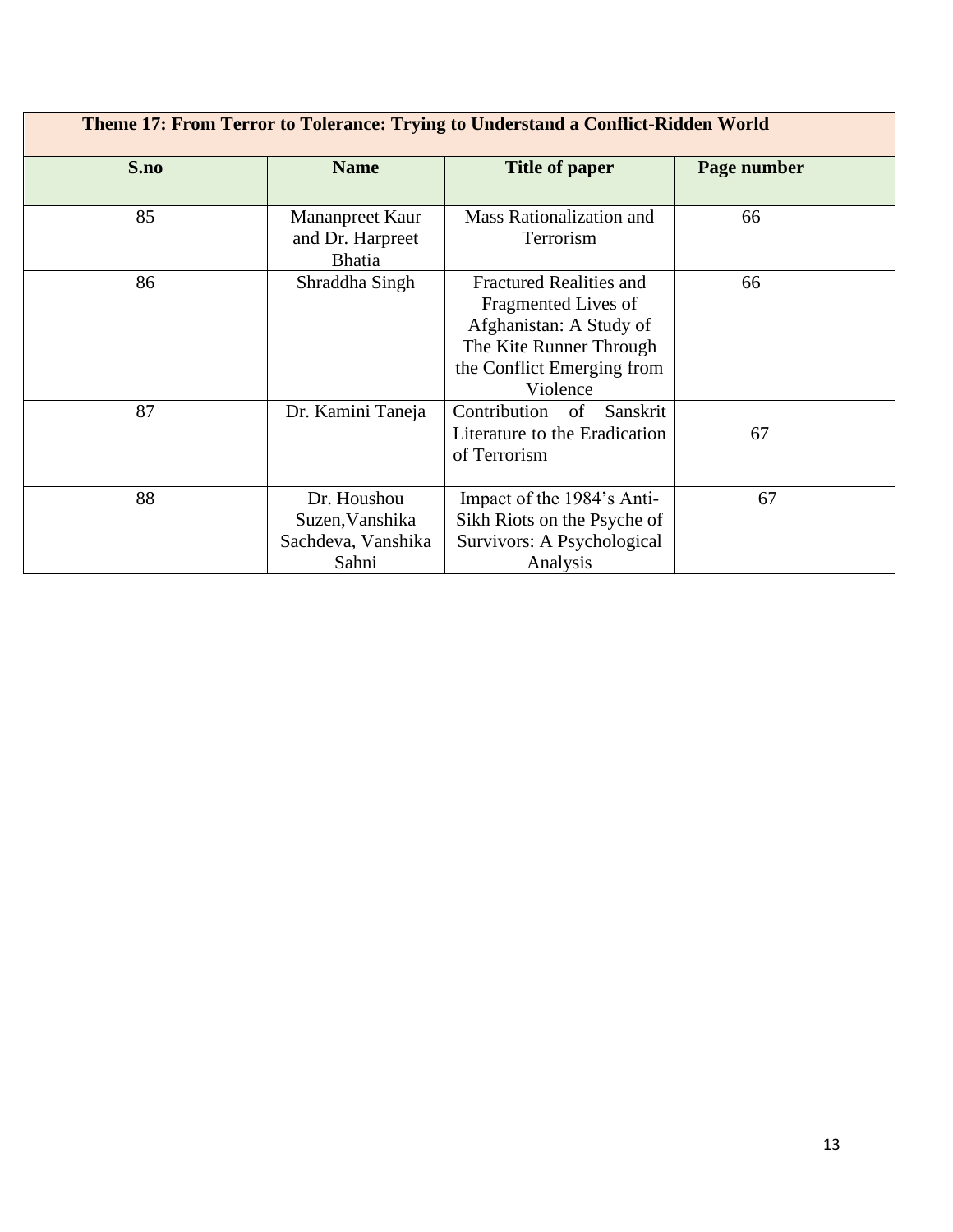| <b>DAY</b>                                    | <b>SESSION</b>   | <b>TIME</b>            | <b>THEME</b>                                               |                                                 |                                               |                                               | <b>Total</b>    |
|-----------------------------------------------|------------------|------------------------|------------------------------------------------------------|-------------------------------------------------|-----------------------------------------------|-----------------------------------------------|-----------------|
| Day1<br>$(13^{th})$                           | <b>Session 1</b> | <b>3.30 to</b><br>4.30 | <b>Theme1:</b><br>$(5$ papers)<br>(Venue: Sharda<br>Hall)  | <b>Theme2</b><br>(5 papers)<br>(Venue: G2)      | Theme3a<br>(5 papers)<br>(Venue: G3)          | <b>Theme3b</b><br>(5 papers)<br>(Venue: G4)   | 20 <sup>°</sup> |
|                                               | <b>Session 2</b> | $9.15$ to<br>10.15     | (5)<br><b>Theme4</b><br>papers)<br>(Venue: Sharda<br>Hall) | Theme <sub>5</sub><br>(4 papers)<br>(Venue: G2) | <b>Theme6</b><br>$(5$ papers)<br>(Venue: G3)  | <b>Theme7</b><br>$(5$ papers)<br>(Venue: G4)  | 19              |
| Day2<br>$(14^{th})$                           | <b>Session 3</b> | $2.15$ to<br>3.15      | <b>Theme8</b><br>$(5$ papers)<br>(Venue: Sharda<br>Hall)   | <b>Theme9</b><br>$(5$ papers)<br>(Venue: G2)    | <b>Theme10</b><br>$(5$ papers)<br>(Venue: G3) | <b>Theme11</b><br>$(5$ papers)<br>(Venue: G4) | 20              |
|                                               | <b>Session 4</b> | $3.15$ to<br>4.15      | Theme12<br>$(6$ papers $)$<br>(Venue: Sharda<br>Hall)      | Theme13<br>(4 papers)<br>(Venue: G2)            | <b>Theme14</b><br>$(5$ papers)<br>(Venue: G3) | Theme15<br>(5 papers)<br>(Venue: G4)          | 20              |
| $\sqrt{\text{Day } 3}$<br>(15 <sup>th</sup> ) | <b>Session 5</b> | 11.45<br>to.<br>12.45  | Theme16<br>$(4$ papers $)$<br>(Venue: Sharda<br>Hall)      | Theme17<br>(4 papers)<br>(Venue: G2)            |                                               |                                               | 8               |
| <b>Grand Total</b>                            |                  |                        |                                                            |                                                 |                                               |                                               | 87              |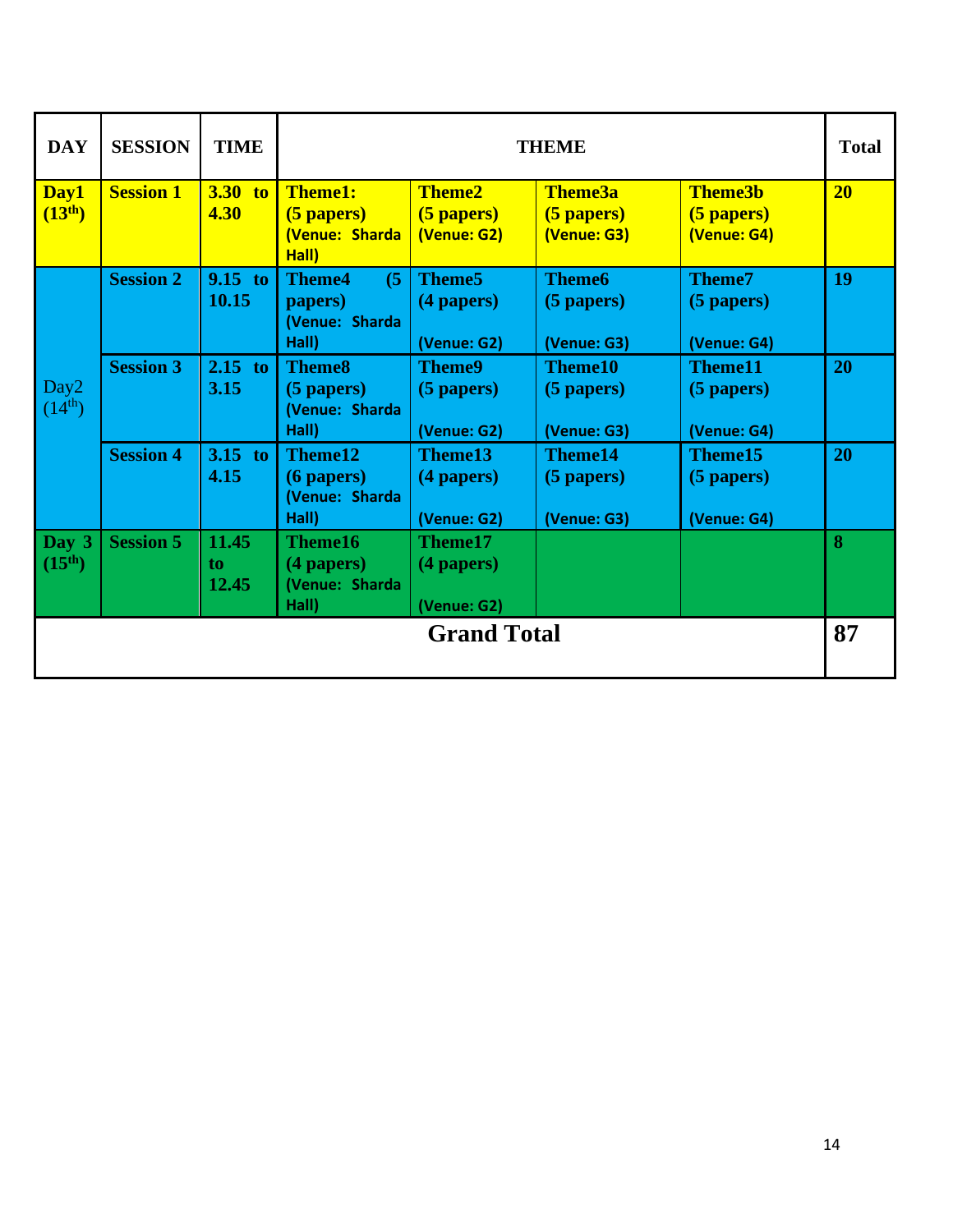# **THEME 1: Analyzing Conflict and Understanding Peace**

# **1. Conflict and its Causes -1**

# *Madhu Mahaur, Assistant Professor, B.Ed Department, T.R.K.Mahavidyalay, Aligarh* [madhumahor189@gmail.com](mailto:madhumahor189@gmail.com)

Conflict is a state of discord caused by the actual or perceived opposition of needs, values and interest. A conflict can be internal or external. Conflict explains many aspects of social life such as social disagreement, conflict of interests and fight between individuals, groups or organization.

In political terms, 'conflict 'can refer to wars, revolutions or other struggles, which may involve use of force. Without proper social arrangement or resolution, conflict in a social setting can result in stress or tension among stakeholders. Conflict arises when two or more parties, with perceived incompatible goals, seek to undermine each other's goal-seeking capability. Conflict arises in situations of competition and co-operation. In competitive situations, two or more individuals or parties have mutually inconsistent goal, and undermine the attempts of the other to reach theirs. Therefore, competitive situations will, by their nature, cause conflict.

Conflicts arise: (1) when two or more individuals or groups think differently. (2) by different perceptions that different individuals hold about the same object or goal. (3) because of scarcity of resources. When people compete for scarce resources, they hold different views about how best they can utilize those resources to achieve the organizational goals. (4) Personality clashes, unrealistic needs and expectations, unresolved workplace issues, excessive competition, differences in goals, interdependence of tasks etc.

A clash of interests, values, actions or directions often results in conflict. Conflict refers to an existence of that clash. Psychologically, conflict exists when reduction of one motivation stimulus involves an increase in another so that new adjustment is demanded. Even when we say there is a potential conflict, we are implying that there is already a conflict of direction even though a clash may yet have not occurred.

*Keywords: Conflict, causes of conflict, competition*

## **2. Conflict and its Causes-2**

*Md Abu Tarique, Research Scholar, Department of Geography, Jamia Millia Islamia, New Delhi, [tarique2k7@gmail.com](mailto:tarique2k7@gmail.com)*

Conflict is a social affair in which two communities or groups are antagonistic towards each other with respect to the goal they want to achieve while living in the same geographical/territorial area. It is often caused due to resource utilization and power sharing. Conflicts are very much embedded in the social hierarchy. According to Max Weber "the conflict cannot be excluded from social life" and every society experiences conflict at some point in time. The present paper will assess the causes of conflict in the social hierarchy system of India. In India, conflicts are very common whether they relate to religion, ethnicity or caste. The present paper will focus on violence in *Sukki* Village under *Patepur* Block of *Vaishali* district in North Bihar. The Block has a long history of conflict based on land disputes. It expresses this in the form violence and killing of people. The present conflict is basically a resource-based struggle in the same territory and is the result of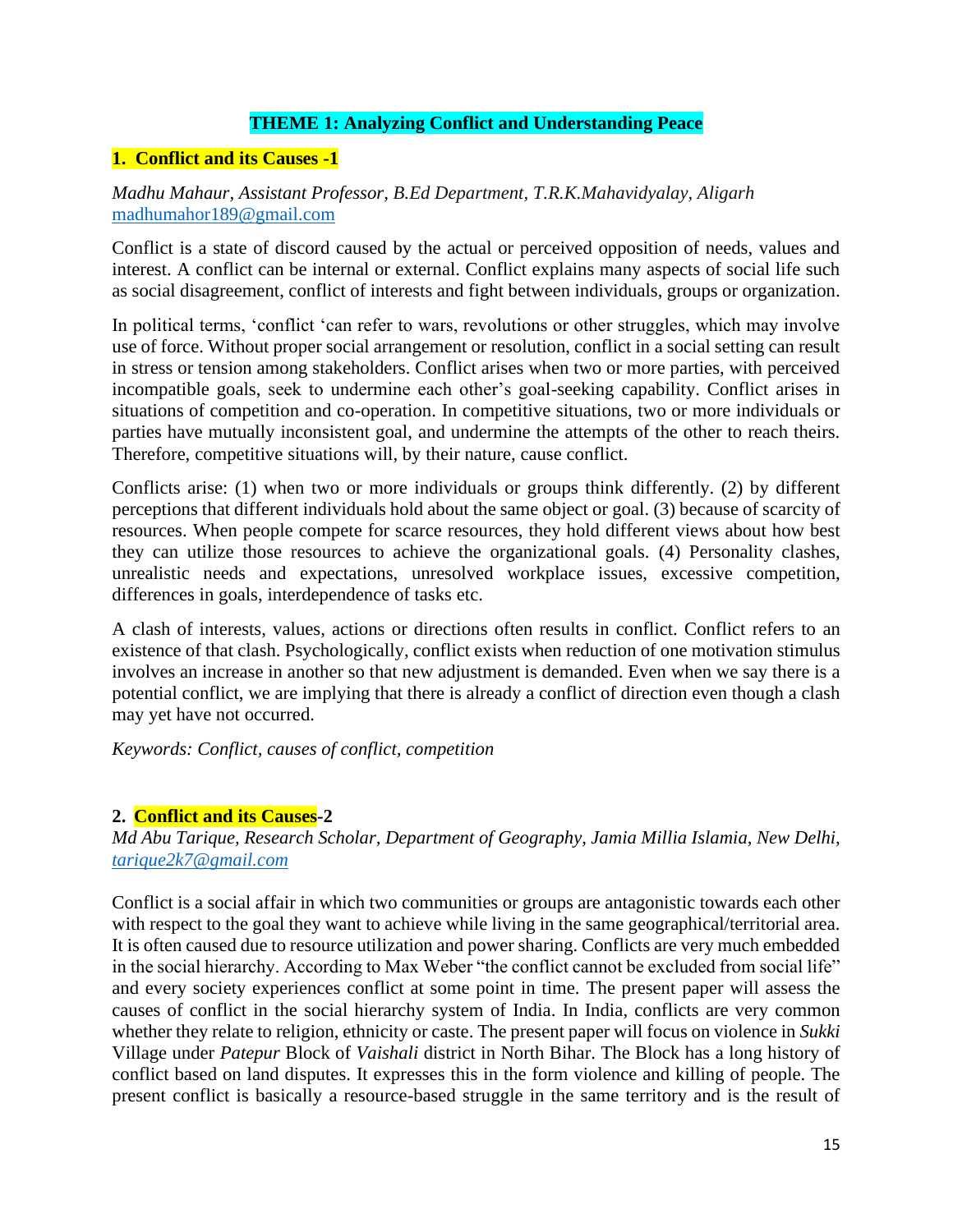struggle for power. This paper will also try to relate conflict in terms of population-resource base and struggle for resources. The paper will further try to look into the origin of conflicts rooted in feelings of being ignored and not having reaped the fruits of development.

*Keywords: Incompatibility, Sukki, population-resource, violence, conflict, causes*

# **3. Understanding Peace & Conflict-A Qualitative Inquiry across Four Nations**

*Ammaarah Nilafdeen, Undergraduate Scholar, Department of Psychology, Gargi College, University of Delhi, Delhi, ammaarah.29@gmail.com*

*Sabeen H. Rizvi, Associate Professor, Department of Psychology, Gargi College, University of Delhi, Delhi, sabeen.h.rizvi@gargi.du.ac.in*

The South Asian region has a history of long-running conflicts both within and between nations. The present study attempts to decipher the understanding of the constructs of "Peace" and "Conflict" from the perspective of University students of four South Asian nations – Bangladesh, India, Pakistan and Sri Lanka. The purpose of this study is to gain a cross-cultural understanding of how the current generation perceives the concepts of peace and conflict - its maintenance and contributing factors within the region. 70 participants in the age range of  $18-29$  years (Mean  $=$ 22.55 SD = 2.77) recruited through a convenience sampling method, answered a survey containing questions pertaining to Peace and Conflict. The data was obtained between the months of August and September 2019. Thematic Analysis was used to identify overarching themes in the responses obtained. The study is significant in giving an insight into the semantics of peace and factors contributing to ensuring peace and triggering conflict in the region. The underlying implications may help in designing interventions for promoting peaceful co-existence in the South Asian region. Similar constructs have been explored by Sacipa, Ballesteros, Cardozo, Navoa, & Tovar (2006) in a sample of Columbian adults who reported gender and generational differences in the understanding of the construct of peace and related factors.

*Keywords: Peace, conflict, South Asia, youth, thematic analysis*

## **4. Conflicts – The Lighthouse for Development**

*Anam, Postgraduate scholar, MA (English), Jamia Millia Islamia, New Delhi,*  [anam.suninfinite@gmail.com](mailto:anam.suninfinite@gmail.com)

The universe was born from a state of absolute peace. By scientific conflicts a tiny light that contained all of the space emerged and become its foster parent. In the span of 13.8 billion years, trends have shown that conflicts irrespective of form and scale prove to be the zygotes that lead to the magnification/development of their respective or blue shift or both phylons. Where as peace played the role of amniotic fluid in every round of parturition. But anomalously, the concept of conflict is escalating in a worrisome form in the contemporary world. It is trying to replace its elements by the elements of the concept 'peace'. The purpose of this academic paper is to express my belief that the duty of all life forms irrespective of taxonomic domain, especially of rational social animals as they are the finest invention of cosmos in our knowledge, is to protect and protract the expanding macrocosm from re-establishing absolute peace. By literary research on physical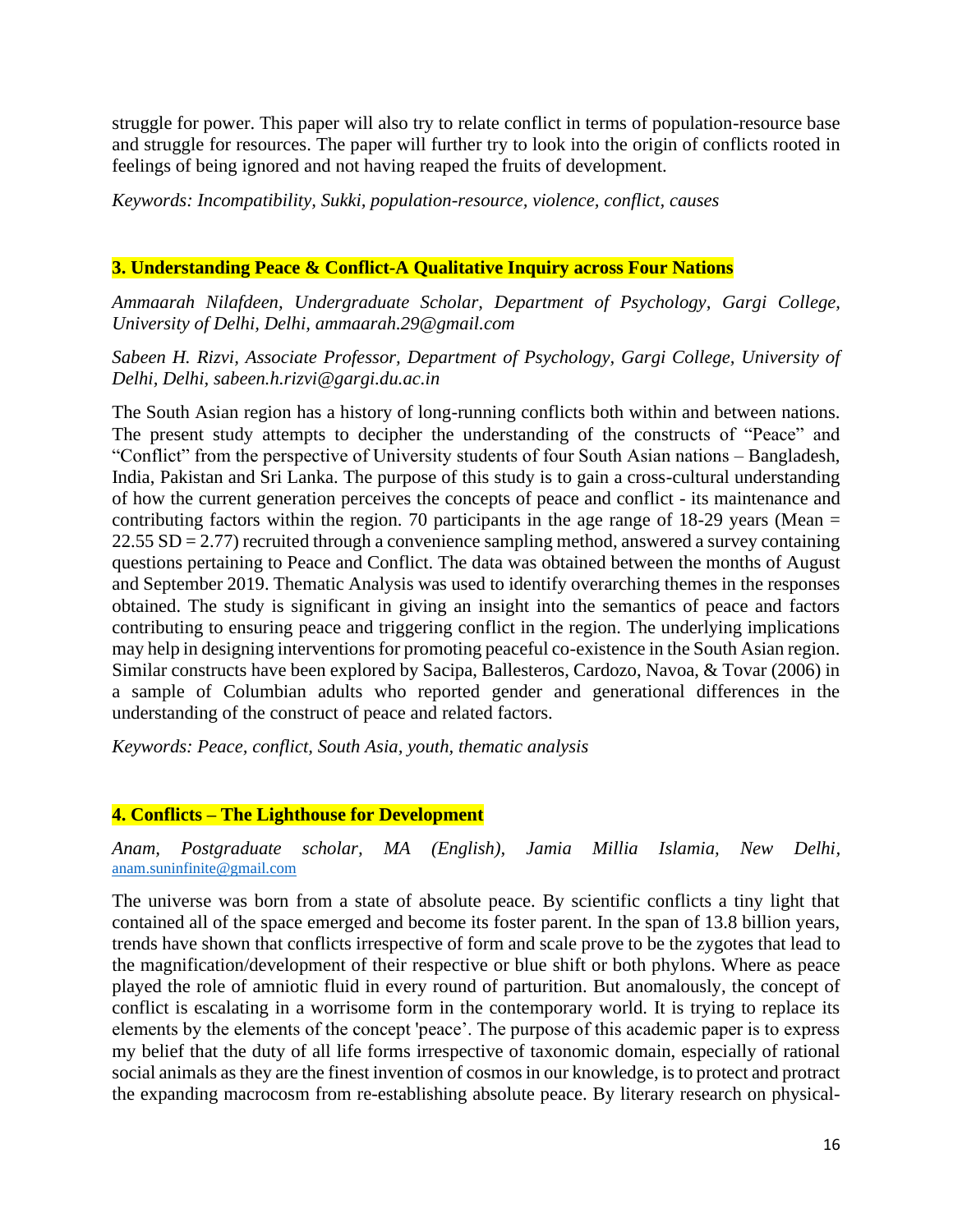cosmological, anatomical, sociological and economical branches, the main argument is peace is not something to crave for; hoping for and treating conflicts with relative peace is the natural scientific aim of all sagacious living organisms.

*Keywords: Conflict, Peace, duty of life forms, cosmos*

# **5. Tribal Understanding of Peace, Sustainability and Development: A Way Beyond Assimilation and Preservation from the Lances of the Step Children of Mother India**

*Muskaan, Assistant Professor, Department of Political Science, Vivekananda College, University of Delhi, Delhi,* [muskaaneversmiling@gmail.com](mailto:muskaaneversmiling@gmail.com)

No one can think of making world peaceful if he or she does not feel peace within, such is the story of many of tribal communities of Odisha, Chhattisgarh, Madhya Pradesh, Gujrat and others. Natural Resources named 'JAL-JANGAL-ZAMEEN' are the backbone of tribal community's existence strategies. Minor forest products, (gum, medicinal plants, fodder, wood, vegetables) are not only essential for their daily use but tribal community also use them to earn their livelihood. Especially tribal women are completely dependent upon these natural and common property resources (CPRs). Development induced Displacement segregates them from these resources and further pushes them in vulnerability.

Unfortunately, even after seven decades of independence, Indian Governments have been failed to do the needful for these people. Scholars like Amartya Sen, Satyajit Singh, MichealCernia, Walter Fernandes, Vasudha Dhagamvar, S. Parsuraman claim that actually these communities are 'Victims of Development'. Mega Industrial Projects like Vedanta Project in Niyamgiri district of Odisha, POSCO project in Jagatsinghpur districts, Land Acquisition for Special Economic Zones (SEZs) are examples to understand the state's definition of development at the cost of the citizens. This paper aims to discuss the dichotomy present between Economic Development and Human Development. Also, this paper focuses on issues like development, displacement, disparity in India, resettlement and rehabilitation from the lances of tribal and women.

*Key Words: Tribal, Women, displacement, development, disparity, peace, sustainability*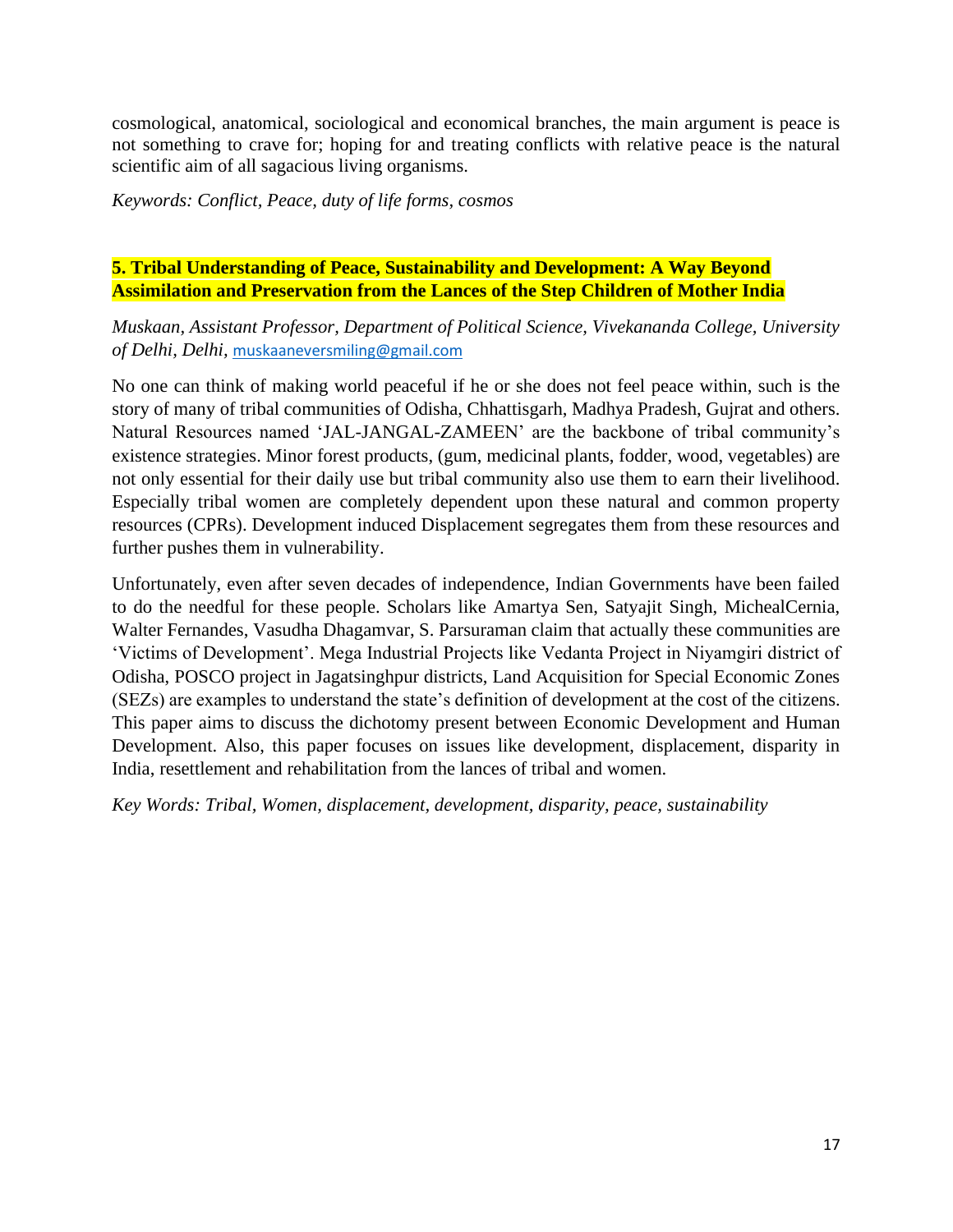# **THEME 2: Sustainable Development Goals: Transformational Agenda for India and the World**

## **6**. **Sustainable Development in India: Challenges and Efforts made to achieve Goals of Sustainable Development by 2030**

### *Anita Srivastava, Associate Professor, Department of Psychology, Dr. BR Ambedkar College, University of Delhi, Delhi, [anita.srivastavabrac@gmail.com](mailto:anita.srivastavabrac@gmail.com)*

Today, in the era of globalization where all the countries are trying to get ahead of each other on the path of development and for this all possible measures are being taken from industrialization to exploitation of natural resources. India is booming and sustainable development becomes increasingly more important. Sustainable development is commitment towards social progress accelerated economic growth and increased environmental conservation. The resolution of 'Transforming Our World': The 2030 Agenda for Sustainable Development was accepted by 193 countries including India in September 2015. By adopting this agenda, the countries are moving forward for achieving a world free from poverty, gender inequality and economic inequality and thereby ensuring a healthy planet for future generations. India has been progressing rapidly towards achieving the Sustainable Development Goals. Many programs have already been implemented to achieve the Sustainable Development Goals, such as Clean India campaign, Digital India etc. However, government is facing many challenges in the path of sustainability such as poor state of infrastructures, social and regional imbalances, large share of global population & water and energy shortages. This paper is descriptive in nature based on secondary data and focuses on the various challenges associated with sustainability &efforts made for sustainable development in India.

*Keywords: Sustainable Development, India, challenges, 'Transforming Our World'*

## **7. Achieving SDGs Amidst Conflicts in South Asia: A Study with Special Reference to India**

## *Anjana Kumari, Assistant Professor, Department of Political Science, Vivekananda College, University of Delhi, Delhi,* [aanjanakum63@gmail.com](mailto:aanjanakum63@gmail.com)

South Asia covers around 3.5 percent of the world's land surface and hosts a fourth of world's population. This region therefore has significant importance in the international development. The region faces myriad economic and environmental challenges as more than 30 percent of the world's poor people reside in this region. Thus, sustainable development goals (SDGs) become much significant for South Asian countries like India. After experiencing the Millennium Development Goals (MDGs), the UN General Assembly pondered upon the 17-point new goals known as SDG, to complete the remaining task of development. It has often been identified that sustainable development can be pursued only in peaceful and stabilize conditions and vice-versa. Therefore, SDGs envisage a shared blueprint for peace and prosperity for people and the planet both for the present and future generations. Through the implementation of SDGs conflicts should be resolved both at national and international levels. For the achievement of SDGs, peace based on social justice and inclusive societies is the need of the hour. The specific SDGs like ending poverty (SDG-1), ensuring food security (SDG-2) and water resources (SDG-6), will face conflicting interests of the affluent and powerful sections of our society. India has to be a resilient society to deflect the threat of conflict by investing in good governance, reducing inequality and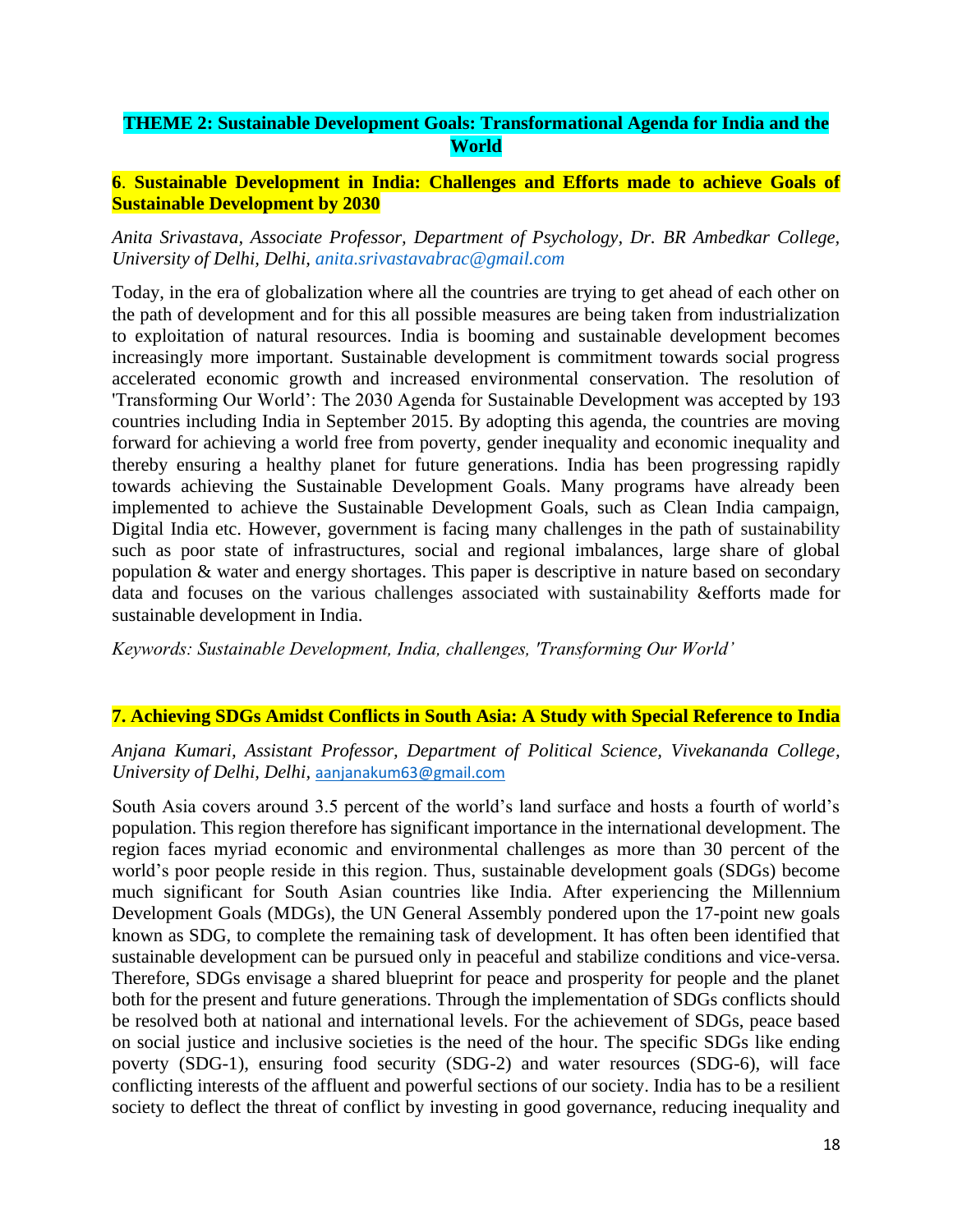improving living conditions. In case of developing country like India, the implementation of SDGs requires international and regional cooperation. In the light of above conditions, the present paper intends to underline the conflicts and its resolution in achieving a few selected SDGs (like end of poverty, food security and sustaining environment, etc.) in South Asia in general and India in particular.

*Key Words: Conflicts, Resolution of conflicts, Sustainable development goals (SDGs), South Asia, India, Poverty, Food Security, Water, India*

## **8. Unpacking the Business Case of Sustainability: Challenges and Possibilities**

*Garima Kumar, Assistant Professor, Department of Psychology, Mata Sundri College, University of Delhi, Delhi,* [garimak@hotmail.com](mailto:garimak@hotmail.com)

Two facets of marketing practices and consumption patterns in the urban uptowns and amongst the rural poor are highlighted. The relevance of the concepts of Business Case of Sustainability and Customer Relationship Management (CRM) in the rural marketing space, within the context of an FMCG organization is contemplated upon. The win –win assumption of Corporate Social Responsibility is questioned at the Bottom of the Pyramid by highlighting the limits within which corporate organizations can strive to 'do good' for the communities they serve. The rural consumers feel marginalized and excluded, while aspiring to be like their urban counterparts who seem to be moving towards a phase of hyper-consumerism, as they fail to make sense of market mechanisms that aim to offer products of little value to them. This is further exacerbated by the meagre disposable income and limited cognitive capacities due to illiteracy. The possible ways in which the poor can benefit from socially responsible forms of market mechanisms and policies of the Government are deliberated. Interventions at the socio-psychological level and a bottom up approach to policy formulation can go a long way in accomplishing the twin goals of "profit maximization and poverty alleviation." The study draws on empirical evidence from qualitative interpretive research, based on semi-structured interviews document analyses, and participant observation and case examples of other organizations who have adopted a BCS approach. Data was analyzed using grounded theory method and Critical Discourse Analysis (CDA).

*Key words: Sustainability, Business Case of Sustainability, Customer Relationship Management (CRM), rural marketing space, Critical Discourse Analysis (CDA), rural consumers*

## **9. Sustainable Development Goals: With Special Reference to India**

Geeta Kichlu, Associate Professor, Gargi College, University of Delhi, Delhi, [geetakichlu@gmail.com](mailto:geetakichlu@gmail.com) *Sangeeta Jerath, Associate Professor, Gargi College, University of Delhi, Delhi,*  [sangeetajerath@gmail.com](mailto:sangeetajerath@gmail.com)

2030 Agenda for sustainable development through its package of seventeen indivisible Sustainable Development Goals (SDGs) covers social, economic and environmental dimensions of development. It is designed to enable countries to respond to these developmental challenges ranging from climate crisis, to rising inequalities and protracted conflict which cannot be dealt with in isolation. The way countries work and the solutions they develop must be integrated. There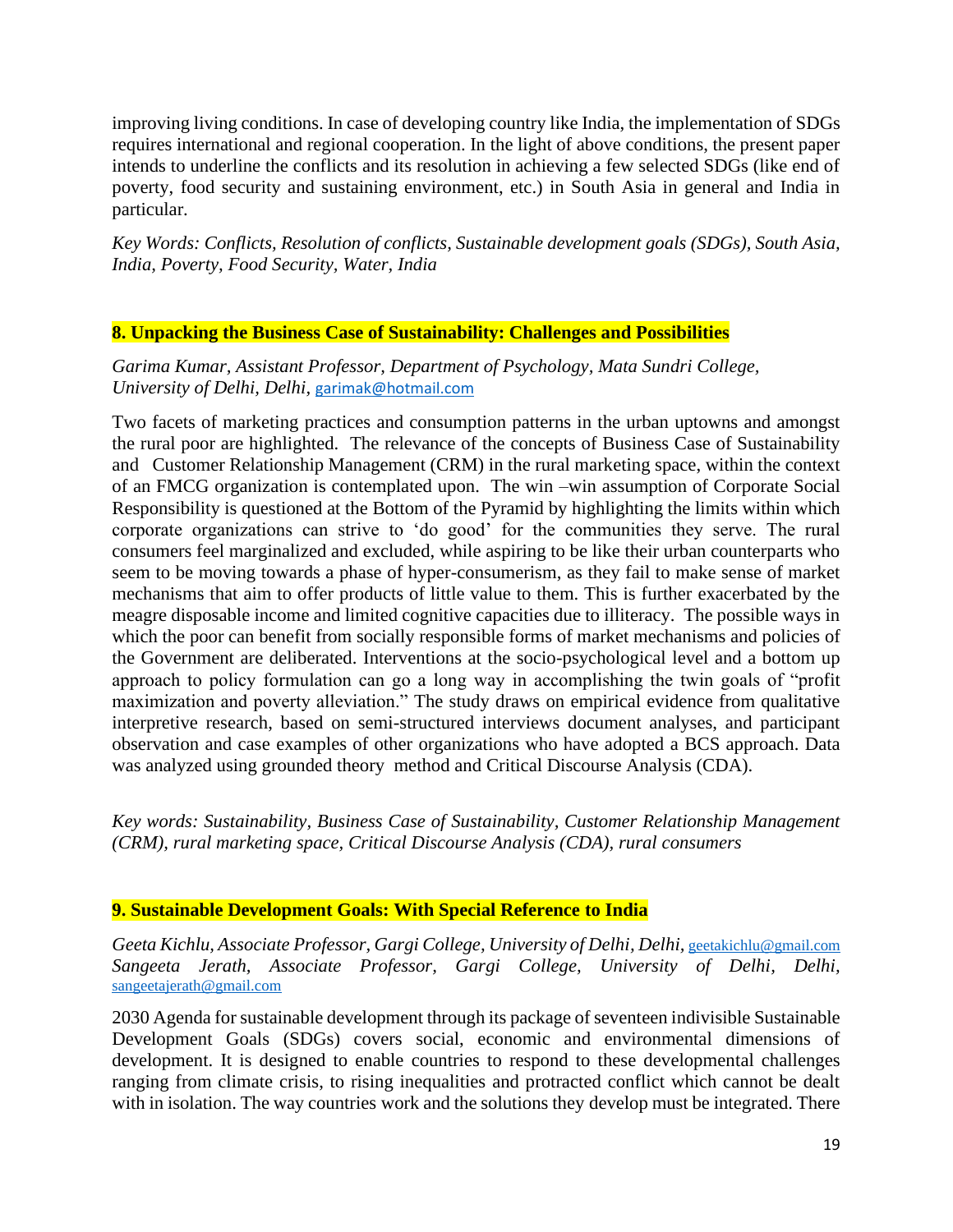is an urgent need to disrupt traditional approaches to development and adapt our thinking to a rapidly changing landscape if we are to meet the SDG. It is the fact that sustainable development cannot be achieved without peace, stability, human rights and effective governance yet the world is increasingly divided. Some regions enjoy peace, security and prosperity, while others fall into seemingly endless cycles of conflict and violence. This divide is not inevitable and must be addressed. All states are hence, equally responsible in finding shared solutions to the world's challenges.

All 17 Goals are interconnected; therefore success in one affects the success of others. Dealing with the threat of climate change impacts, how we manage our fragile natural resources, achieving gender equality or better health helps eradicate poverty and fostering peace and inclusive societies will reduce inequalities and help economies to prosper. In short, this is the greatest chance we have to improve life for future generations. Thus, the study would discuss to what extent India has adopted the SDGs and the role of various stakeholders in achieving the goals defined in SDGs. By achieving sustainable development, the planet would be safer, prosperous and peaceful for all humanity.

*Keywords: SDG, India, peace, human rights, humanity, governance*

# **10. In Pursuit of Sustainable Development Goals: A Study of the Contributions of Current Indian English Eco-fiction**

# *Jindagi Kumari, Assistant Professor (English), Department of Applied Sciences, MSIT (GGSIPU), New Delhi,* [jindagiismu@gmail.com](mailto:jindagiismu@gmail.com)

The year of Climate Action Summit, and Greta Thunberg's thundering speech, reminds that climate crisis is every one's responsibility and litterateurs are no exceptions. Amitav Ghosh's *The Great Derangement, critiques modern politics, history, and literature for an "Imaginative failure"* to predict or plan for climate crisis; the issue of "our collective survival".(Ghosh 170) Development of the modern fiction in Europe, for example, relegated the representation of improbable environmental phenomenon towards the background and made novels "humancentric." Modern Indian poets and novelists aped the Western models of creative expressions and lost their connection to traditional Indian thoughts and literature of which Nature was an integral part. Ghosh's latest fiction, *Gun Island,* mainstreams climatic issues and proves that nature-centric narratives can be moving. A host of new writers such as Rajat Chaudhury and Indra Sinha, too, demonstrate a newfound awareness of creative responsibility to environment and Nature in their fictional tales. The work of these writers is often classified as Eco-Fiction.

The paper aims to examine the selected Indian English Eco-Fiction to map and evaluate its role, direction, and contributions in "galvanise (ing) broad-based societal concern and instigate change." As for method, the study would use Eco-critical insight for textual analysis.

*Keywords: SDG, Indian English Eco-Fiction, Gun Island, The Great Derangement, Amitav Ghosh, Eco-critical insight, Rajat Chaudhury, Indra Sinha*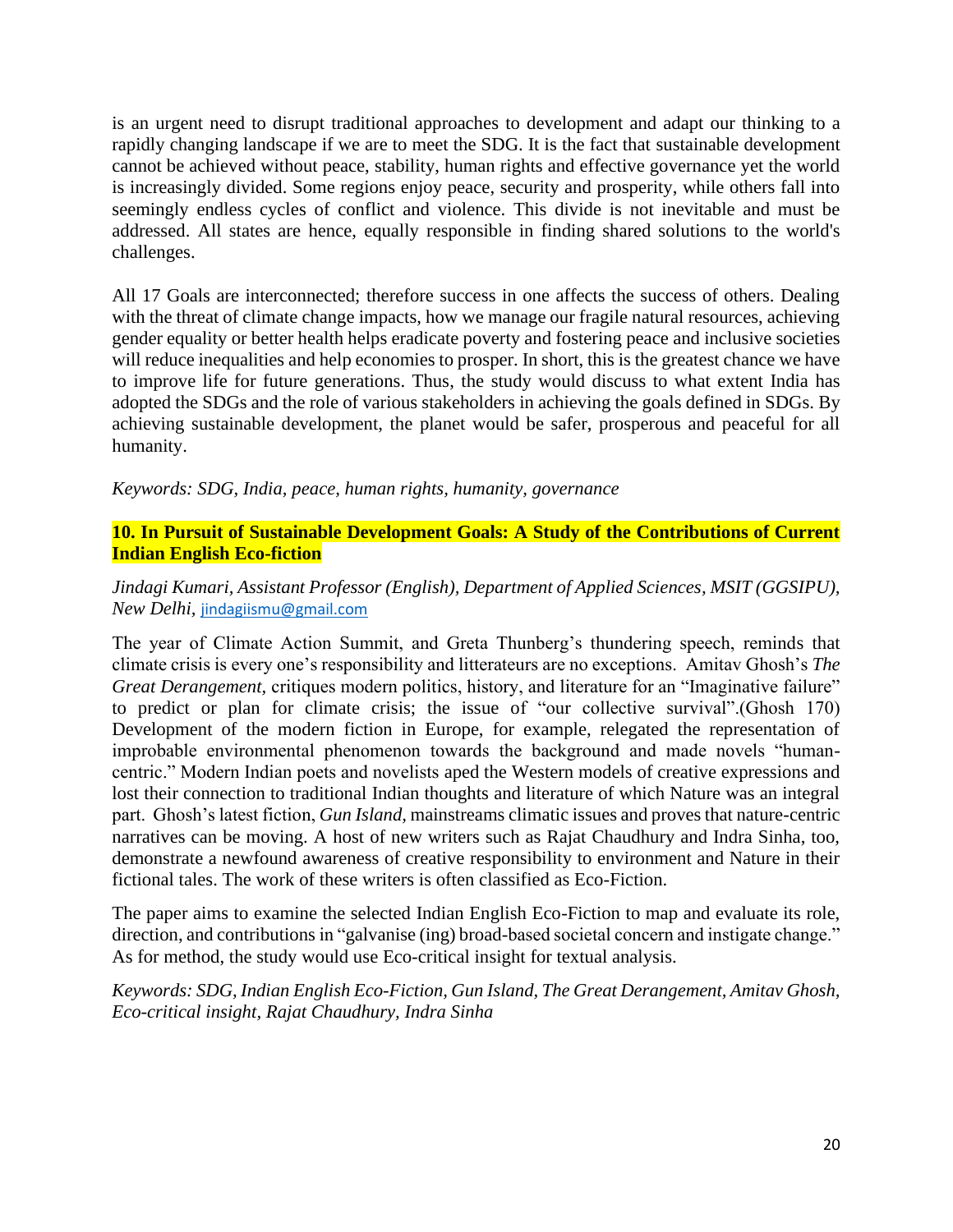# **THEME 3a: Zones of Conflict and Violence: Gender and Caste Relations**

### **11. Caste, Gender and Conflicts: Reading Dalit Women's Writings**

*Anchala Paliwal, Assistant Professor, Department of English, Vivekananda College, University of Delhi, Delhi,* [anchala86@gmail.com](mailto:anchala86@gmail.com)

Caste and gender are two prominent markers along which multiple conflicts in India have emerged in recent times. As part of long overdue struggles, such conflicts are perhaps inevitable in the pursuit of an egalitarian society. In this paper, there will be an attempt to analyse the diverse ways in which caste hierarchies and gender roles have been challenged, and ensuing conflicts have been confronted in Dalit Women's Writings. Caste and gender as two discreet identity markers are often treated as additives, however, on further theoretical probing it is revealed that they may or may not impinge on each other and the codes of gender could differ on the basis of both caste and class. It results in certain overlapping domains and many peculiar workings of norms of gender, caste and class. Situating conflicts in such an enmeshed framework is indicative of complexities inherent in society. In Dalit women's writings, there are strong assertive women who tirelessly break gender norms and in turn, unshackle caste rigidities. The resistance and responses of Dalit women towards various conflicts and their active participation in some, are also analysed in this paper.

*Keywords: Caste, Gender, Dalit women, Dalit literature*

### **12. A History of Dalit Women, by Dalit Women**

## *Shibangi Dash, M.Phil. Research Scholar, Department of English, University of Delhi, Delhi,* [shibangidash@gmail.com](mailto:shibangidash@gmail.com)

Recording the rebellion of the oppressed becomes a crucial step in historicizing them. It becomes more important for the triply marginalized *dalit* women who have been de-historicized for years. Mahatma Jotiba Phule and Savitribai Phule lit the torchlight for women in the anti-caste intellectual tradition. This cause was furthered by Pandita Ramabai, E. V. Ramasamy 'Periyar' and later Babasaheb Ambedkar. Despite the efforts by all these stalwarts, dalit women and dalit women activists at large had remained nameless and de-historicized. Dalit women with their marginalized narratives were given their due visibility only in the late 1980s by the untiring efforts of Meenakshi Moon and Urmila Pawar. This paper seeks to explore the role played by Pawar and Moon for dalit women in the 'anti caste intellectual history'. This paper will explore few key questions. Firstly, despite the efforts of Phule, Periyar and Ambedkar, why these triply marginalized women were obliterated from the history books till recently. Secondly, further problematizing the debate of dalit experientiality, this paper will also question the erasure of upper caste women during Ambedkar movement in the documentation by Pawar and Moon. Thirdly, this paper interrogates the process of asserting identity. Is it the identity of the individual or that of the community that is being ascertained in the process of seeking dalit identity?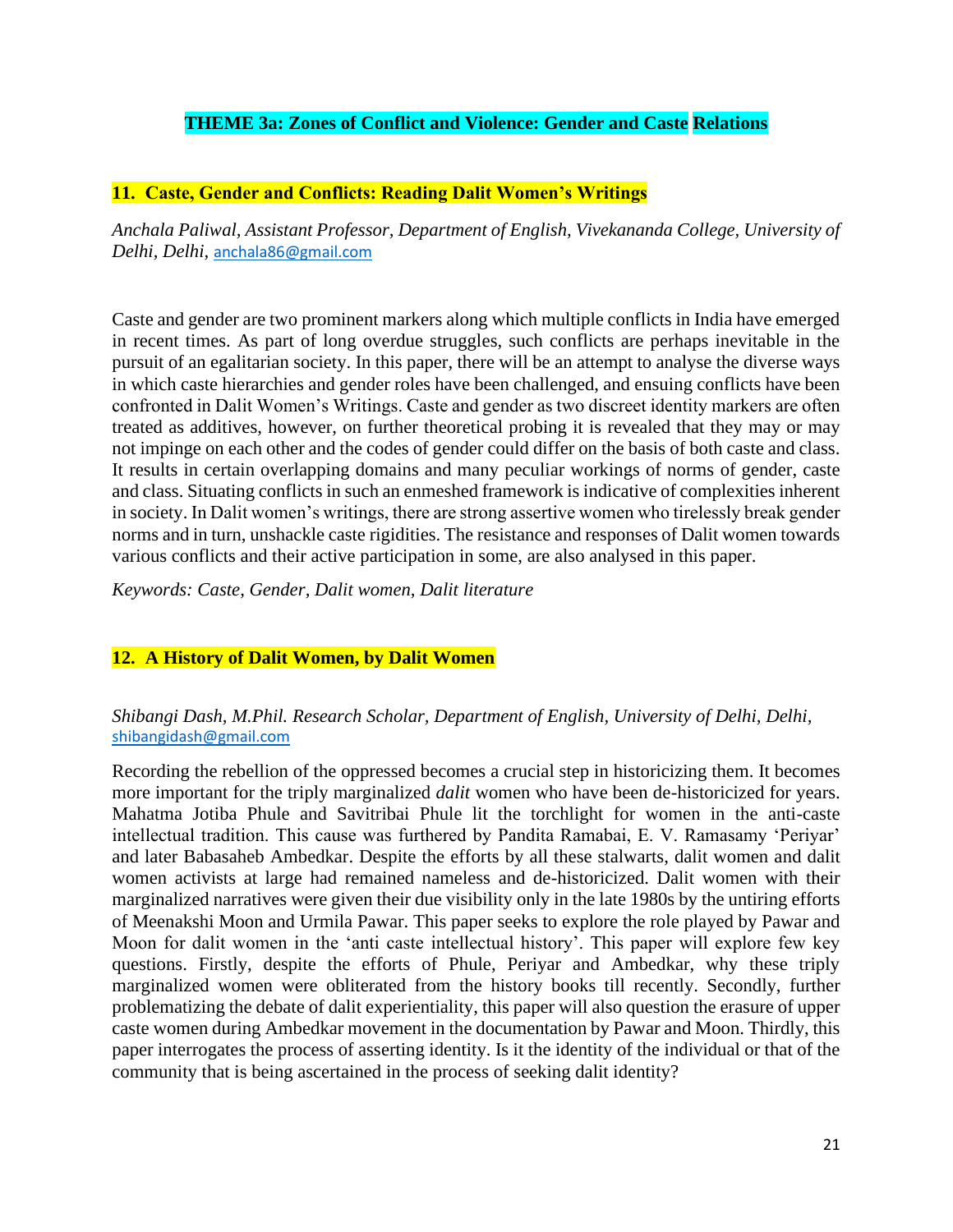*Keywords: Dalit women, identity, marginalized women, Ambedkar movement, Urmila Pawar, Meenakshi Moon*

## **13. Demystifying the Caste Conflict: An Analysis**

*Anita Bhatt, Postgraduate scholar, M.A (English), USHSS, GGSIPU, Dwarka, New Delhi,*  [anitab167@gmail.com](mailto:anitab167@gmail.com)

India boasts of myriad class, caste, religion, tribes and languages. These differentiations have existed since the beginning of civilizations all over the world. These dimensions overlap each other but this overlapping becomes problematic as soon as they are used for systematic ranking and in turn unequal distribution of basic rights. India's past is blotched with the caste oppression. One of the most inhumane and unjust conflict that haunts us till now. With current socio-political surroundings caste conflicts are all time high. This paper aims to examine the caste conflict through two different postcolonial texts. On one hand *Samskara* [U.R Ananath Murthy, A.K Ramanujan, 2000] where author presents the hypocritical nature of caste system and on the other hand *Jevha Mi Jaat Chorli Hoti* [*When I hid my caste* - short stories by Baburao Bagul, Jerry Pinto, 2018] a revolutionary text presenting radical realism of Dalit life. These two different narratives with the same aim of exposing the absurd and implacable nature of caste system encourage us to consider the political and social aspect of fiction. These works have been analysed not just through a literary view, but as windows to the social and political state of casteism in India. This paper concludes with exploring possibility how modern ideas can bring peace to the long standing conflict and violence associated with the caste system.

*Keywords: Caste, Dalit narratives, Conflict, postcolonial texts, Samskara, Jevha Mi Jaat Chorli Hoti*, *U.R Ananath Murthy, A.K Ramanujan, Baburao Bagul, Jerry Pinto*

## **14. Identifying Conflict in Sophie Mackintosh's** *The Water Cure*

*Chaandreyi Mukherjee, Assistant Professor, Department of English, Vivekananda College, University of Delhi, Delhi,* [chaandreyi.m@gmail.com](mailto:chaandreyi.m@gmail.com)

Sophie Mackintosh's *The Water Cure* is a story of three sisters living on an isolated island. Conflict and its interrogation provide the premise of the novel which in turn is structured in a post apocalyptic manner with a clear binary between the world of the island (pure, sacred, different) and the outside world (disease ridden, contagious, harmful). Women as narrators, perpetrators, victims and observers claim the island as their home and transform the novel into a particularly female space. Shattering the myth of wholesome sisterhood and powerful female space is the mention of their father, interestingly called the King. What becomes clear is that the creation of the female space is actually the brainchild of the King. Desire- its articulation and repression becomes an important subtext in the novel. This paper would analyze the subtle messages about social conditioning in the novel and the conflicts of gender. This paper would also look into the so called story of Womanhood - its construction, dismantling and assimilation. What would ascertain a dialogue of peace in such a scenario? The resolution of conflict in this case is simultaneously associated with its problematization.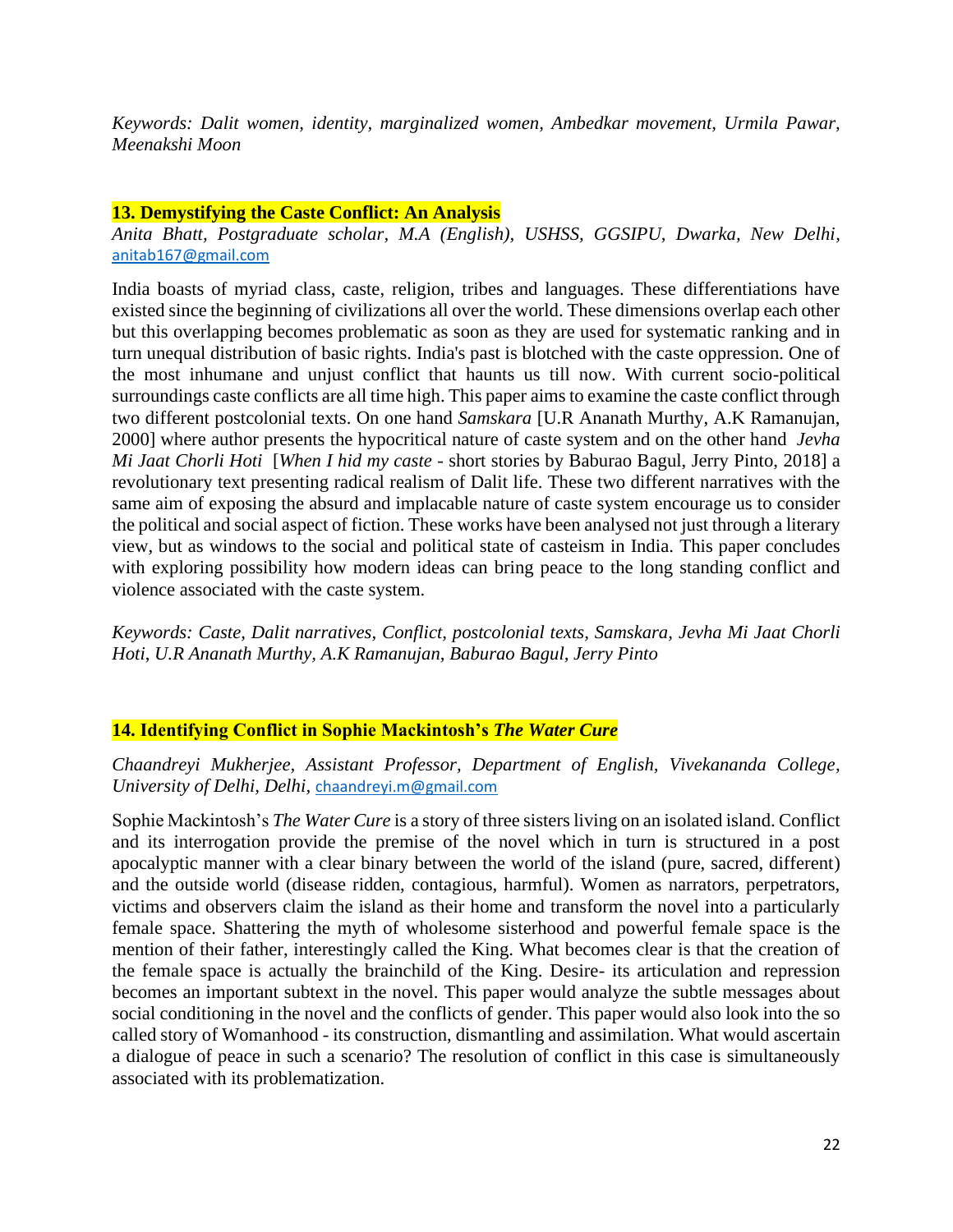*Keywords: Conflicts of gender, Sophie Mackintosh, 'The Water Cure', womanhood, gender, resolution of conflict*

# **15. In Search of Her Land: Studying the Gender Conflict through Feminist Utopia**

*Ruchita Machal, Assistant Professor, Department of English, Motilal Nehru College, University of Delhi, Delhi,* [rini.machal@gmail.com](mailto:rini.machal@gmail.com)

Science fiction (SF) addresses the dilemmas of contemporary world as it foregrounds an infrastructure based on the socio-historic pattern of the present situation. SF creates an argument for the future built on the paradigm of the present-day ethos with imagined humans battling a crisis similar to our present world. Visions of these hypothetical and fantastical world are coded in elemental if not primordial patterns of the socio-historic pursuit of the contemporary. The typology of a literary utopia offers a political commentary on the social order and explores the possibilities of alternate ways of living and being. The cognitive underpinning of a utopia is essentially dualistic – it works as a comparison between the present state and the ideal/alternate state of reality. Feminist revisions in utopian genre question the hierarchical notion of gendered milieu and challenge the conflicting and fractured identities in the post-war setup. Feminist utopias are consistent with the approximations of a peaceful resolve to the present crisis. The objective of this paper will be to offer a reading on the conflicting ideals of a gendered society in feminist utopian writings which project a congenial alternative to the male supremacist ideology.

*Keywords: Science fiction, utopia, feminist utopia, conflicting identities, gender conflict*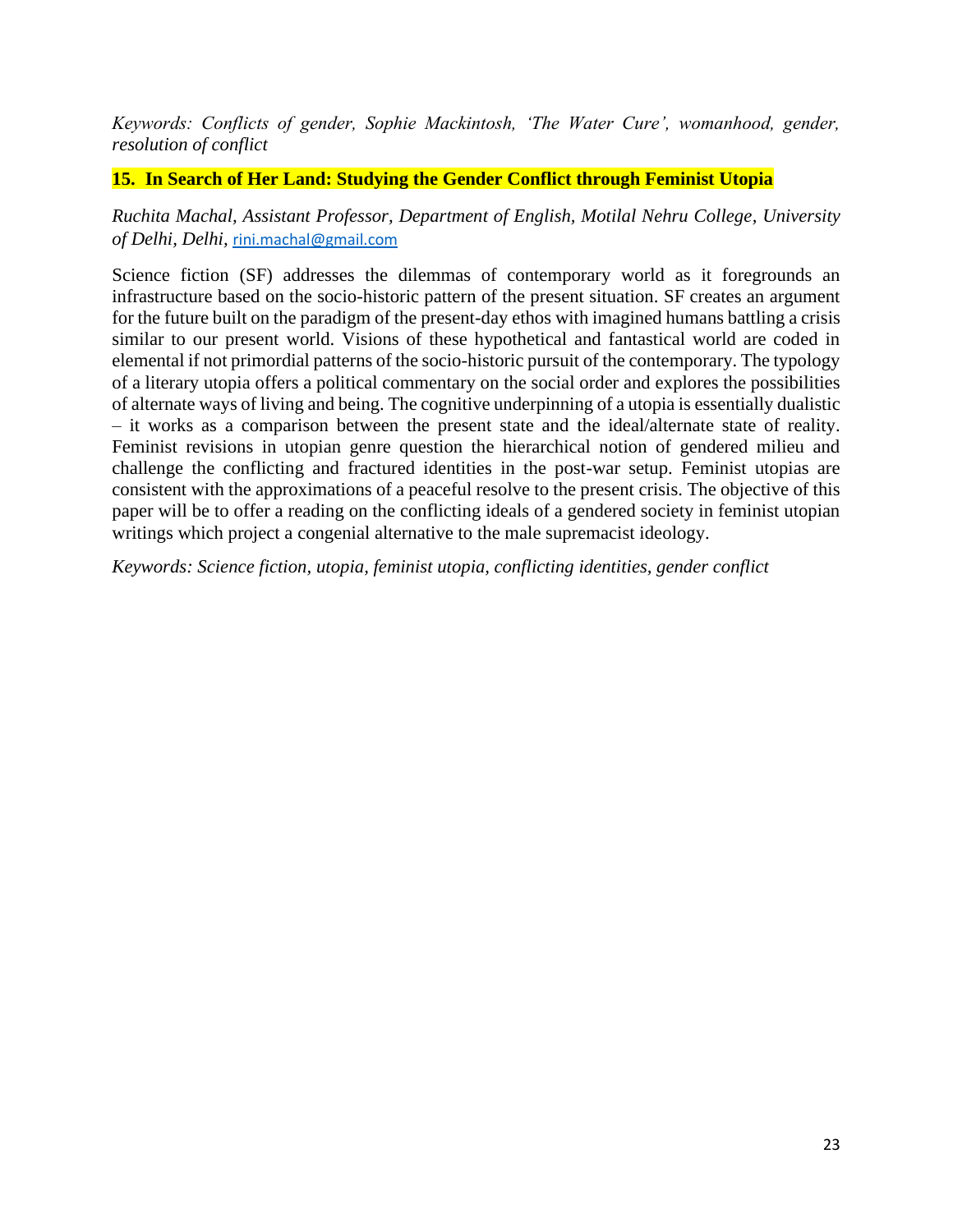## **THEME 3b: Zones of Conflict and Violence: Gender and Caste Relations**

## **16. Disabling Women: A Study of "Lohi ni Sagai" by Ishwar Petlikar and "Shruti ane Smruti" by Chandrakant Bakshi**

*Dr. Divya Shah, Assistant Professor of English, Centre of Education, Indian Institute of Teacher Education, Gandhinagar*

*Dr. Zarana Maheshwary, Assistant Professor, CL&TS, SLL&CS, Central University of Gujarat, Gandhinagar,* [zaranamaheshwary@gmail.com](mailto:zaranamaheshwary@gmail.com)

Scholarly inquiries into the disciplines of gender and disability often draw parallel between them, as both are perceived as socially constructed categories. However, it is significant to note that the mainstream feminist strand during the seventies which celebrates difference among women incorporates most of the categories such as class, marital status, sexuality and so on but overlooks women with disability as it perceives them as reinforcing "traditional stereotype of women being dependent, passive and needy" (Fine and Asch, 1988).

The disability scholars have realized the need "to reconceptualise disability beyond medical impairment or bodily materiality to a more socially and culturally constructed definition of disability identity" (Cheu, 2013). The social and cultural practices through stylized repetition discursively construct the disabled body and establishes the discourse of normalization. This process of normalization makes it difficult for the disabled women to fit into the paradigm of citizenship.

Taking into consideration the insights provided above, the present paper attempts to study two Gujarati Short stories "Lohi ni Sagai" by Ishwar Petlikar (1916-1983) and "Shruti ane Smruti" by Chandrakant Bakshi (1932-2006). Mangu in the story "Lohi ni Sagai" is portrayed as having mental illness whereas Shruti in "Shruti ane Smruti" is depicted as a girl with hearing impairment. The paper attempts to analyse how both the stories through their women characters, Mangu and her mother Amratkaki in "Lohi ni Sagai" and Shruti in "Shruti ane Smruti", unfold the social and cultural construction of disability. By analysing various narrative techniques such as quoted and narrated monologue, psycho narration and third person omniscient point of view devised in the stories, the paper brings to the fore how the discursive construction of disability further leads to the denial of citizenship to the disabled.

*Key Words: disability, gender, discursive construction, social and cultural construction, citizenship, Gujarati Short stories*, *Lohi ni Sagai", Ishwar Petlikar, "Shruti ane Smruti", Chandrakant Bakshi*

# **17. The Epistemology of Positive Conflict**

*Tarika Prabhakar, Assistant Professor, Satyawati (Eve) College, University of Delhi, Delhi,*  [route2utopia@gmail.com](mailto:route2utopia@gmail.com)

Contemporary Indian femininity is predicated on the contradictory impulses of a western ideal of modernization and the internalized paradigms of Indian cultural identity. In the historic context, this variance was among the biggest challenges for the pre-independence Indian feminists. In the turbulent upheaval of cultural and political ideals and aspirations, public platforms like the journal,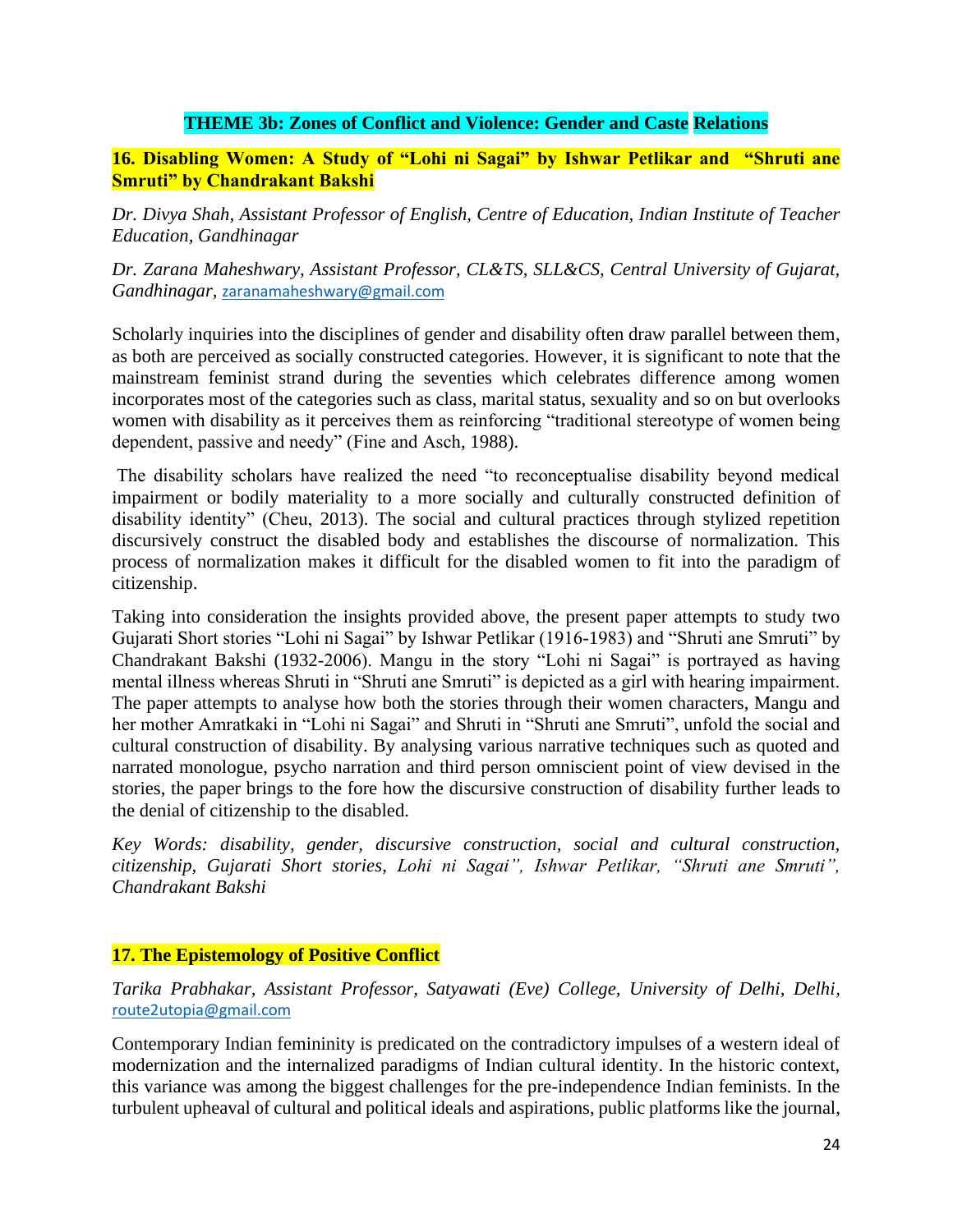aiming at nationalist integration through a linguistic and pan-Indian cultural assimilation became very important.

Women were encouraged to share public space for the first time. They had to navigate the conflicting impulses of elevated Gandhian femininity as 'motherhood' (which was extended to apply to the discursive definition of the nation as mother) and the extreme other path of seeming liberation and equality (western femininity). Writers like Mahadevi Verma were articulating what the new and liberated Indian femininity for the new country should be like. The equality-of-thesexes principle was followed by feminists influenced by 19<sup>th</sup> century Indian and British reformers, who aimed at gender parity through legislation. Gandhian feminists worked through paradigms of moderation and 'complimentarity' of the sexes. But this still required a constant dialogue with western femininity. These contradictions, conflicts and dialogues will form the major portion of the paper which will try to create an overview of contemporary femininity.

*Keywords: Indian femininity, women, contemporary femininity, Gandhian feminists*

# **18. Challenges in Achieving Gender Equality at Workplace**

*Suruchi Bhatia, Assistant Professor, Department of Applied Psychology, Shyama Prasad Mukherji College, University of Delhi, Delhi,* [suruchibb@gmail.com](mailto:suruchibb@gmail.com) *Anjani Sharma, Undergraduate Scholar, Department of Applied Psychology, Shyama Prasad Mukherji College, University of Delhi, Delhi Himadri Chawla, Undergraduate Scholar, Department of Applied Psychology, Shyama Prasad Mukherji College, University of Delhi, Delhi*

The term 'equality' nowadays is interpreted in different ways by different people, some feel it is equal treatment meted out towards girls and boys, whereas for some it means being able to do things that the other gender is allowed to do without any restriction. The scenario is no different at workplaces. For a long time now, women have been struggling for recognition, praise, and equality that they deserve for their work and existence. Women face many challenges at their workplace, as compared to men, these challenges may originate at the home front, work front or at an organizational level like organizational culture. This research is a qualitative study to understand the several reasons for the obstacles faced by women to attain equality at their workplace. In order to provide a male perspective to it, we took the research sample size as 10, (5 females and 5 males) which was chosen through purposive random sampling. The method of structured interview was used to collect data. The major theme that emerged through this research are family restrictions and responsibilities, along with other societal elements, and the glass ceiling effect in the organizational sector, also focusing on the existence of any gender stereotypes.

*Keywords: Gender Equality, workplace, female perspective, male perspective, challenges to equality.*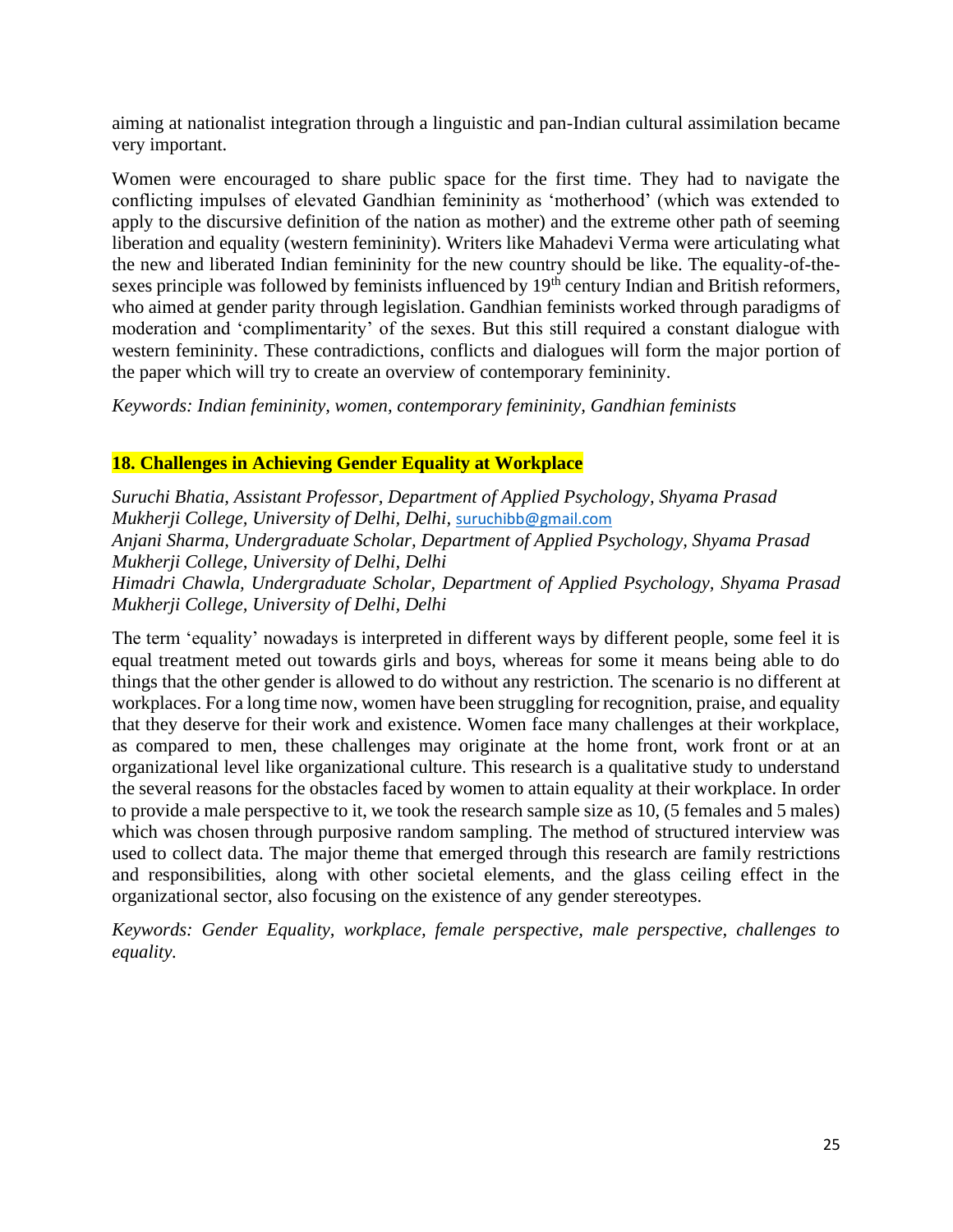### **19. Women and Sustainable Development Goals: Challenges and Way Forward in India**

*Ashwini Kirti, Ph.D. Scholar, Department of Social Work, University of Delhi, Delhi, India,*  [akirti1602@gmail.com](mailto:akirti1602@gmail.com)

The Sustainable Development Goals (SDGs), also known as the Global Goals, were adopted by all United Nations Member States in 2015. It is a universal call to action to end poverty, protect the planet and ensure that all people enjoy peace and prosperity by 2030. These are the sets of 17 goals comprising 169 targets. These SDGs epitomize the roadmap for the progress of sustainable development with the motto of 'leaving no one behind'. Women constitute nearly half the population around the world. Their roles and contributions are elemental in a nation's productivity and prosperity. Women's participation is the key to all social development programs. Women's equality and empowerment are one of the 17 Sustainable Development Goals. The SDG 5 talks about achieving gender equality and empowering of all girls and women. This goal is integral and interconnected with other SDGs, indispensable to all dimensions of inclusive and sustainable development. India is a signatory of SDGs. The Indian Society is severely rooted in gender-based inequality. There are various forms of discrimination which curtail women's rights in public and private spheres. This paper tries to highlight the challenges in accomplishing the SDGs in the context of women and its way forward. The secondary sources such as reports, articles will be taken into account for the study.

*Keywords: SDGs, women, gender inequality, discrimination*

### **20. Women and Violence: A Critical Analysis of the Role of Women during Conflict**

*Priyanka Garodia, M. Phil scholar, Department of International Relations, Jadavpur University, Kolkata, West Bengal,* [priyankagarodia25@gmail.com](mailto:priyankagarodia25@gmail.com)

History has shown that women have participated in wars and conflicts in various capacities including violence. However, their presence remains unnoticed and unacknowledged by international relations and conflict studies. The study aimed to understand the multifaceted roles that women have in conflict which are denied - especially their capacity to participate in violence. The methodology in operation is the use of the Feminist Critique of International Relations to understand the dynamic relationship between gender and violence. In analyzing the gendered nature of violence a qualitative analysis of textual sources mostly secondary in nature was adopted. The association of women with victimhood and peace results in the non-recognition and marginalisation of women using violence, promoting an essentialist discourse about the expected norms of masculinity and femininity. The paper analyzes the security implications of the nonrecognition of women as violent actors especially in their use of proscribed violence while also studying the consequences of the non-recognition of female violence in post-conflict situations especially in the inclusion of women as only peacemakers and mediators in negotiations and the implications in rehabilitation of women who use violence in society.

*Keywords: Women, violence, qualitative analysis, feminist critique.*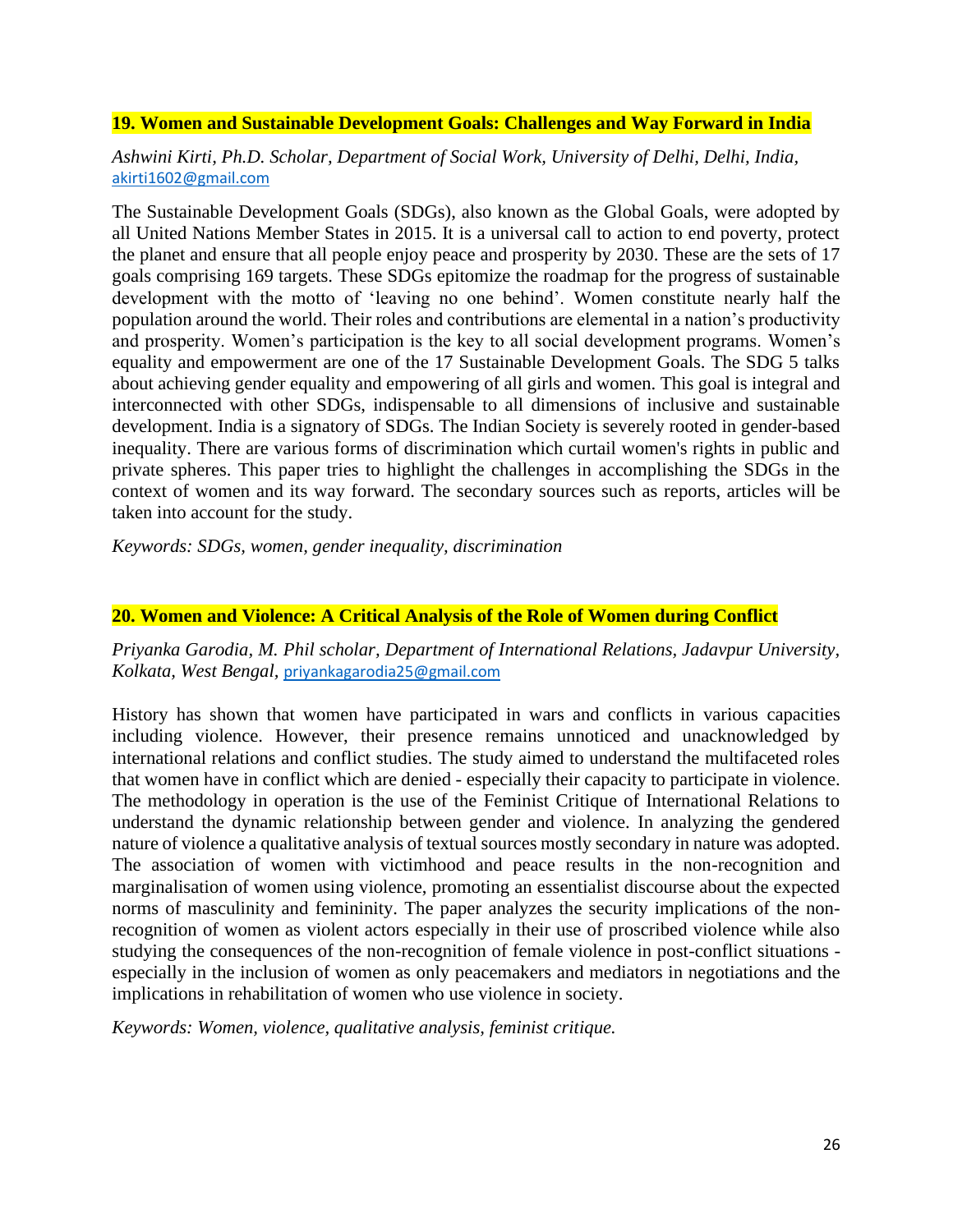### **Theme 4: Transforming our World: In Pursuit of Sustainable Development Goals**

# **21. In the pursuit of United Nations Sustainable Development Goal 16 in the Indian context: Exploring the lives of North East Migrants into the City of Delhi**

*Anandita Pathak, Undergraduate Scholar Mata Sundri College for Women, University of Delhi, Delhi, [pathak17anandita@gmail.com](mailto:pathak17anandita@gmail.com)*

"Sustainable Development is the pathway to the future we want for all. It offers a framework to generate economic growth, achieve social justice, exercise environmental stewardship and strengthen governance"- Ban Ki-Moon. In 2014, UN Member States proposed a set of Sustainable Development Goals (SDGs) which was adopted in 2015 and succeeded the initially existing Millennium Development Goals (MDGs). These, commonly referred to as Global Goals comprise of 17 goals intended to stimulate action in areas of critical importance and humanity. The 17 integrated SDGs were a universal call for actions to end poverty, protect the planet from different emerging problems and ensure that all people enjoy peace and prosperity by 2030. This paper seeks to examine the 16<sup>th</sup> SDG- Peace, Justice and Strong Institutions in the context of the nation and initiate manifold discussions to achieve the goal within the approximate time frame of another decade. In the ongoing process, the paper shall combine elements of regional accessibility, constraint of resources and available technological expertise. The creation and materialization of this model shall include the concepts- one step at a time, flexibility of thought via talk and sensitizing judicial inadequacy.

*Keywords: 16th SDG, sustainable development, peace, nation*

## **22. Beyond Sustainable Development**

*Preeti, Undergraduate scholar, Department of Political Science, University of Delhi, Delhi,*  [ps.sharma1108@gmail.com](mailto:ps.sharma1108@gmail.com) *Jyoti, Undergraduate scholar, Department of Political Science, University of Delhi, Delhi,*  [jyotipal17598@gmail.com](mailto:jyotipal17598@gmail.com) *Shahin, Undergraduate scholar, Department of Political Science, University of Delhi, Delhi,*  [Shahinsaifi@789gmail](mailto:Shahinsaifi@789gmail.com)

Sustainable development is an alternative to correct the mistakes have been done on the environment. It establishes the discourse for addressing the environmental problems caused during the pursuit of economic growth. The Brundtland Commission Report 1987 categorically highlighted the problems of the future, if care is not taken immediately. But in contemporary era there are even challenges to the idea of sustainable development. The objective of this paper is to critically analyse and elaborate the alternative ideas to the concept of sustainable development through the lens of Marxist, Feminist and Subaltern ideology. Marxist ideology criticizes sustainable development through the argument of capitalist mode of production leading to overuse and exploitation of natural resources. This very form of implementing the policies of sustainable development rather than creating the condition for sustainability of ecology, it creates economic and social condition to sustain capitalism. Feminist critique of sustainable development is based on the argument that the whole concept of sustainable development is a constructed phenomenon, which is being dominated by men with minimal participation of women, thus leading to exclusion of women participation in policy, program and implementation of sustainable development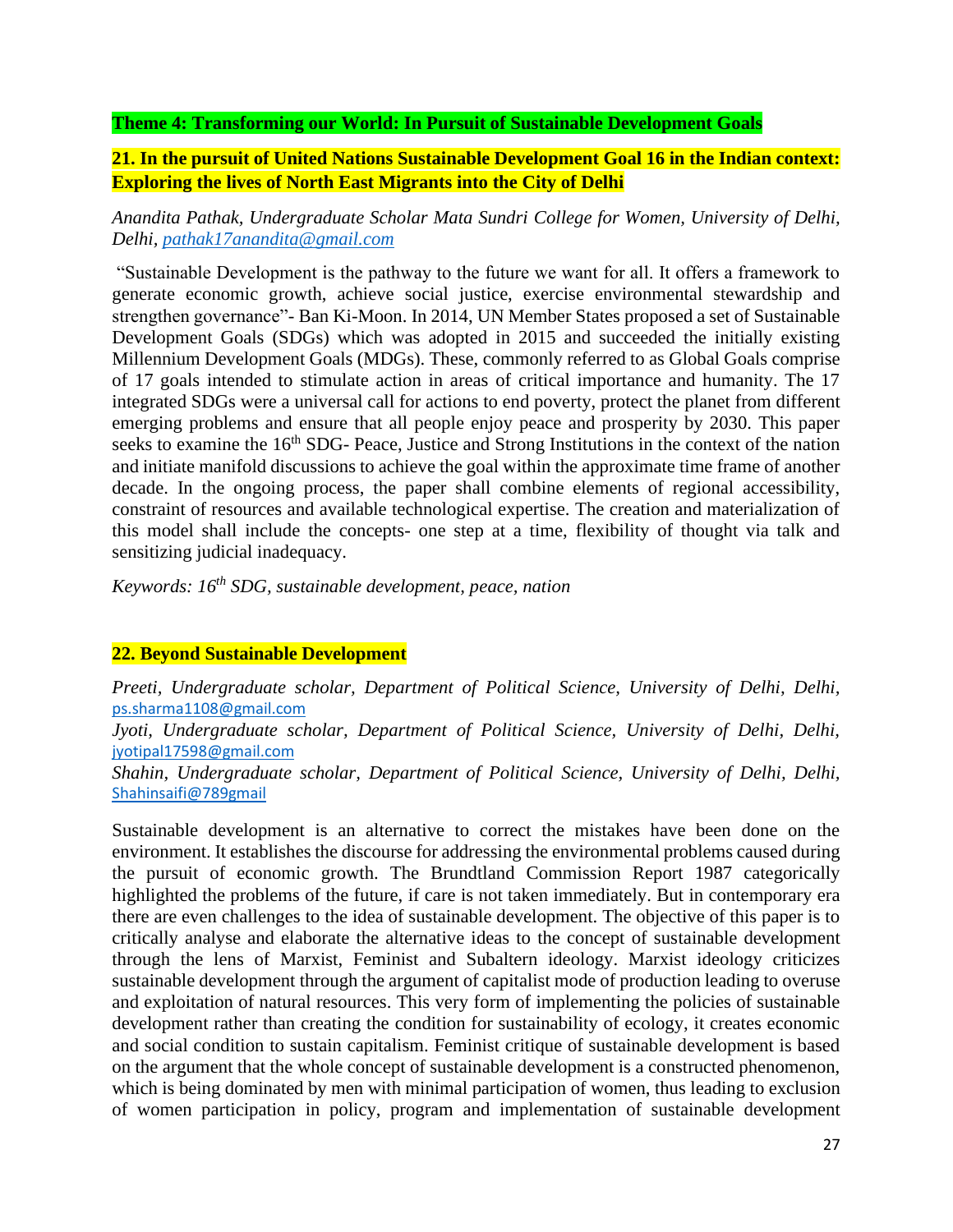agenda. Subaltern critique of sustainable development highlights the notion of monopolising the knowledge domain. Subaltern scholars argue that the Western world is trying to universalise their knowledge, culture and values thus disregarding the multiplicity of knowledge and forwarding the whole new agenda of neo colonialism. This Research paper while following exclusively literature review as research methodology would deconstruct the existing reality on sustainable development and would try to move beyond and initiate a new debate on the sustainability of sustainable development.

*Keywords: Environment, Marxist, feminist, subaltern, sustainability, sustainable development*

# **23. Slum Swaraj Foundation: An Initiative to the Attainment of Sustainable Development Goals in Education, Gender Inequality and Health**

*Adheesh Tripathi, Student and Member of Slum Swaraj Foundation (NGO), [adheeshtripathil4@gmail.com](mailto:adheeshtripathil4@gmail.com)*

This research paper has been proposed for the work done towards the Sustainable Development Goals of Slum Swaraj Foundation, which is an NGO. This organization, with 1500 youth from various educational institutions, aims at making more than 1200 poor children self-reliant and for their all-round development under the Sustainable Development Goal-4 "Ensuring Quality Education and Promoting Lifelong Learning Opportunities for All". The NGO successfully conducts camps at various places and at the same time, it is also playing an important role in the idea of a literate nation by getting about 35 meritorious students enrolled in good schools. Under Goal-3 and Goal-6, they conduct drives distributing sanitary pads to girls for women empowerment, organize events with various cultural aspects of the country like Independence Day, Republic Day, Eid, Diwali, Dussehra, Holi, Christmas, and awareness programs for spreading awareness about cleanliness and water conservation around them. By motivating children to plant trees on the occasion of their birthday and distributing warm clothes in the winter season towards poverty alleviation, SSF is working towards the goal of sustainable development by playing the role of the sensitive side of society.

*Keywords: NGO, Slum Swaraj Foundation, Sustainable Development Goal-4, "Ensuring Quality Education and Promoting Lifelong Learning Opportunities for All", poverty alleviation*

## **24. Conflict and Hunger**

*Leema Tyagi, Undergraduate scholar, B.A(H) Political Science, Vivekananda College, University of Delhi, Delhi,* [Tyagileema589@gmail.com](mailto:Tyagileema589@gmail.com)

*Sabiha Malik, Undergraduate scholar, B.A(H) Political Science, Vivekananda College, University of Delhi, Delhi*

Food is central to human being and to hunger. Hunger and conflict are complimentary to one another. In the historic vote of  $24<sup>th</sup>$  May 2018, UN Security Council declared that violence is closely linked to food insecurity. According to Food Security Information Network, around 820 million people are suffering from chronic hunger. In fact, conflict was the primary reason behind food insecurity in 2017. Conflict forces millions of people to abandon their homes, jobs, lands which results into the rising risk of hunger. Armed conflict in countries like Iraq, Yemen, and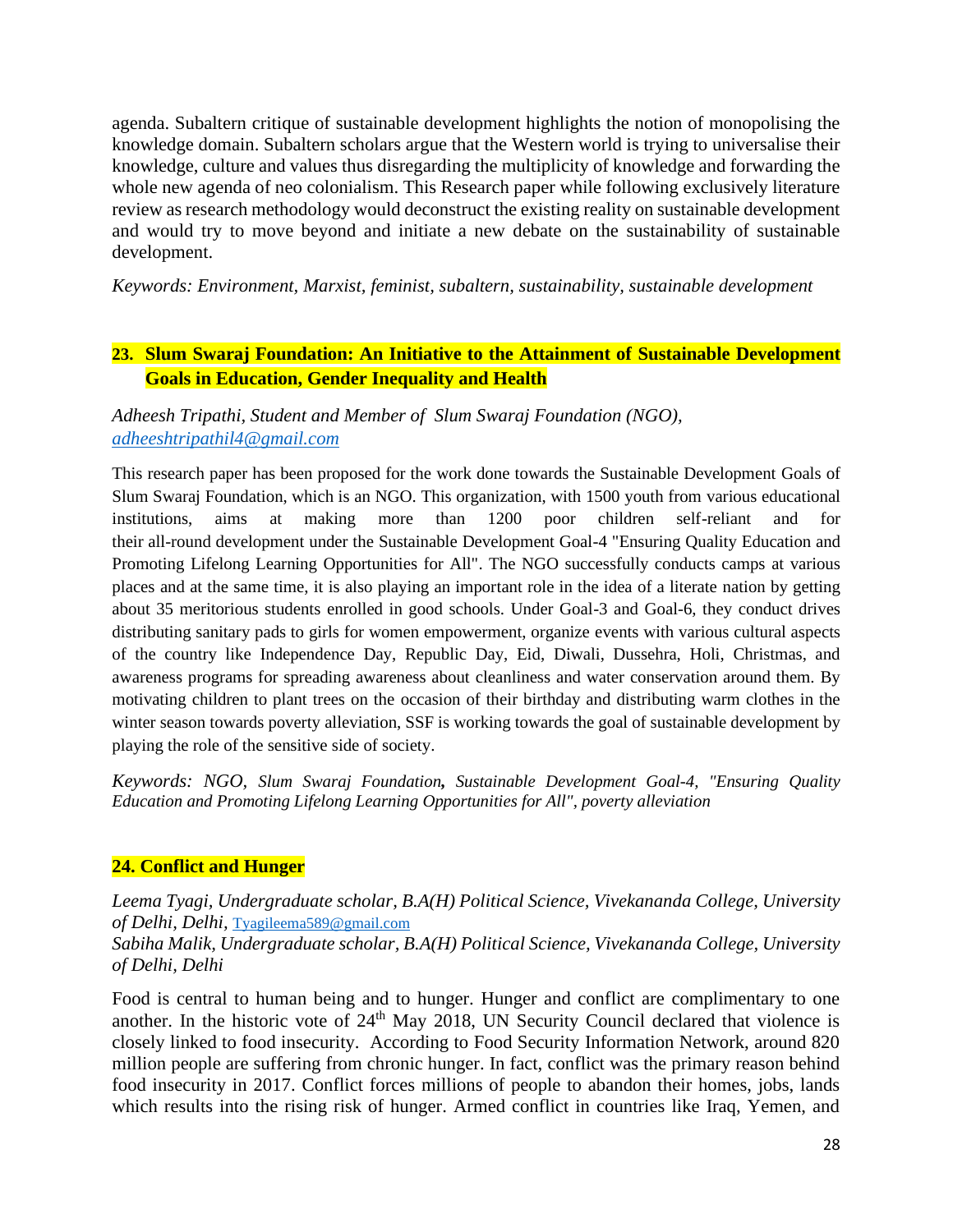South Sudan also resulted into hunger. Conflict causes economic recession, inflation, unemployment- all of which negatively affect availability and access to food. Around 77% of the conflicts originate from food insecurity. According to World Food Program Report, the highest outward migration of refugees is due to food insecurity. For example, since 2015 in Yemen, around 3-6 million people have been displaced. World Food Program is committed to zero hunger by year 2030 which is also the part of Sustainable Development Goal. Unfortunately, there are impediments to this goal; the greatest of that is man-made conflict. Thus, conflict threatens the realisation of sustainable development Goal-2-Zero hunger by 2030. In this context the paper suggests that we must transform food and agriculture system to nourish people, nurture the planet and build resilient livelihoods for all. The paper also suggests that we must commit to rural transformation and should stop the wastage of food. And above all the SDG of Zero hunger by 2030 can only be achieved if we promote peace and end violent conflict.

*Keywords: Hunger, Conflict, Violence, Food, SDG, food and agriculture system, resilient livelihoods*

## **25. A Study of Conflict and Hunger**

*Ashika Jain, Undergraduate scholar, B.A(H) Political Science, Vivekananda College, University of Delhi, Delhi,* [aashika677@gmail.com](mailto:aashika677@gmail.com) *Anushka Sharma, Undergraduate scholar, B.A(H) Political Science, Vivekananda College, University of Delhi, Delhi Diksha Awana, Undergraduate scholar, B.A(H) Political Science, Vivekananda College, University of Delhi, Delhi Muskan Rawat, Undergraduate scholar, B.A(H) Political Science, Vivekananda College, University of Delhi, Delhi*

Simply, conflict is clash of interest. Though the basis of conflict may vary like personal, racial, political, international yet the fact is it is a part of society. Conflict is rarely seen as constructive and beneficial process. Hunger is an extreme and radical manifestation of poverty. Hunger is a condition in which a person is unable to eat sufficient food to meet basic nutritional needs for a long period. Usually hunger is associated with lack of affordability and lack of access to healthy food. In this background it is necessary to think about whether we can resolve the problem of hunger in a world full of conflict. The problem of world hunger can be resolved only if we end conflict. Conflict is the key driver of hunger because 60 percent of the world's hungry populations are residents of conflict-affected areas. Hunger and conflict destabilise countries, destroy economies and force people to migrate. Globally, hunger based forced migration have displaced around 68.5 million people. The UN estimates that 80 percent of its humanitarian funding needs are due to conflict. By promoting peace and ending violent conflict world, we can address the issue of hunger. There are many forms of conflict which we cannot avoid like earthquake, droughts etc. but we can avoid man made conflicts so that the problem of hunger and homelessness can be resolved.

*Key Words: Conflict, poverty, hunger, forced migration, homeless*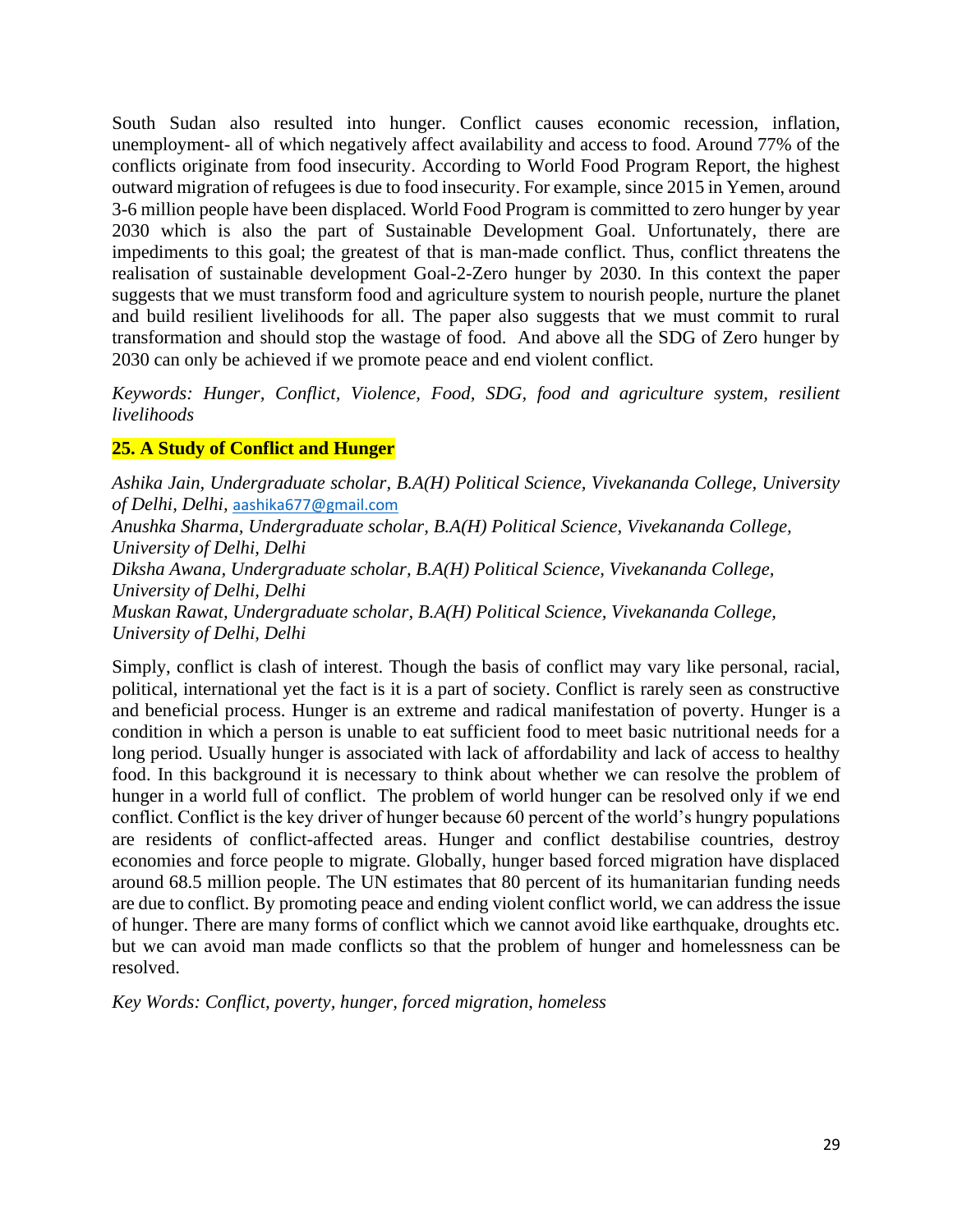# **Theme 5: Improving Relationships: Negotiating and Coping with Conflict**

# **26. Resolution of Conflict: Studying Instances of OCB and POB through Analysis in three different Organisational Settings**

*Gitika Singh***,** *BA (Hon.) Department of Applied Psychology, Vivekananda College, University of Delhi, Delhi,* [gitikasingh99@gmail.com](mailto:gitikasingh99@gmail.com) *Bhavya Sharma***,** *BA (Hon.) Department of Applied Psychology, Vivekananda College, University of Delhi, Delhi,* [bhasha0705@gmail.com](mailto:bhasha0705@gmail.com)

Conflicts are an inevitable part of an organisation. These are times of stress, but the process of resolution of those conflicts, as positive psychology teaches us, are often ones leading to growth, development and discovery of its potential, for the organisation. Resolution of conflicts, in organisations these days, is a carefully planned and strategically executed process. Our study aims to analyse situations of conflict in 3 different structures of Organisation- A Hierarchical structure, a Matrix structure and a Horizontal structure/Flat structure. All organisations were based in Delhi NCR. Major conflicts of these organisations were analyzed, both qualitatively and quantitatively as per the need, to find instances of Organisational Citizenship Behaviour (OCB) and Positive Organisational Behaviour (POB) in the resolution of the particular conflicts and relevance or importance of the Organisational Structure in the same. The findings of the study will help us understand the difference between the technicalities of the processes of OCB and POB better, provide us with the importance of the two in resolution of a conflict and whether the organizational setting and structure have a role to play. The analysis could be helpful for future studies in devising strategies that are inclusive of the elements that these organisations had in resolution of their conflicts.

*Keywords: Conflict analysis, conflict resolution, Positive Organisational Behaviour, Organisational Citizenship Behaviour, Organisation setting, Organisation structure* 

## **28. A Comparative Study on Conflict Resolution**

*Arun Kumar Yadav, Undergraduate Scholar, Department of Applied Psychology, Dr. Bhim Rao Ambedkar College, University of Delhi, Delhi*

## *Shreya Singh, Undergraduate Scholar, Department of Applied Psychology, Dr. Bhim Rao Ambedkar College, University of Delhi, Delhi, [shreyasingh.singh24@gmail.com](mailto:shreyasingh.singh24@gmail.com)*

In a rapidly technologizing world, where differences among people are highlighted, conflicts have been on the rise. As the gap between people widen, it becomes increasingly important to understand the conflict resolution skills different people bring with them. The present study examined the relationship of conflict resolution with age and employment status. Data was collected using the Conflict Resolution Questionnaire (CRQ) from young adults, adults and early old-ages, using purposive sampling technique (n=100; 50 males and 50 females). It was hypothesized that 1) adults will have better conflict resolution than young adults and early old ages 2) salaried, employed and students will have better conflict resolution than unemployed and homemakers. The results were analyzed using Univariate ANOVA. It was concluded that age and employment status had no significant difference on conflict resolution. Also, no relationship was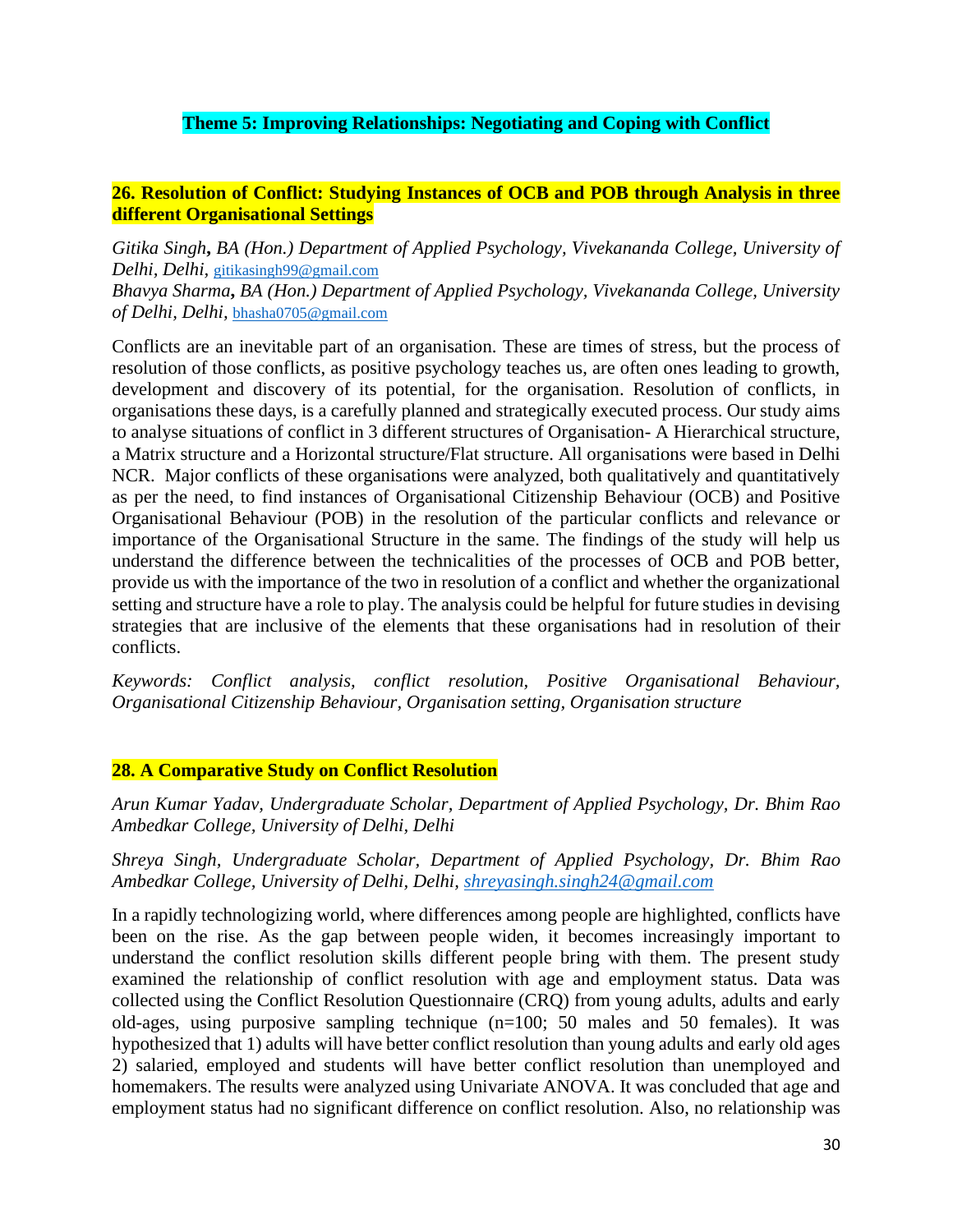found between age or employment status and conflict resolution. The present study provides useful insights for further research.

*Keywords: Conflict resolution, age, employment status*

## **29. Conflict Management Style and Emotional Intelligence**

*Ishti Gupta, Undergraduate Scholar, Department of Applied Psychology, Vivekananda College, University of Delhi, Delhi,* [ishtigupta16@gmail.com](mailto:ishtigupta16@gmail.com)

*Preeti Mehra, Undergraduate Scholar, Department of Applied Psychology, Vivekananda College, University of Delhi, Delhi*

Emotional intelligence (EI) has been found to be associated with cooperative solutions leading to effective conflict management (Jordan & Troth, 2002; Sharma & Sehrawat, 2014). The purpose of this research was to examine the relationship between emotional intelligence and conflict resolution styles. The sample consisted of 100 students from Delhi University, ranging from 17 to 20 years old. The sample was selected using the convenience sampling and snowball sampling method. The Trait Emotional Intelligence Questionnaire-Short Form was used to measure their emotional intelligence, and the Thomas Kilmann Conflict Mode Instrument was used to measure their conflict resolution styles. Pearson Product-Moment Correlation was used to find relation between global trait EI score of individual and their corresponding conflict resolution styles. The findings can be used to introduce interventions to improve EI and hence use healthy conflict resolution in order to live a peaceful life.

*Keywords: emotional intelligence, conflict resolution, conflict resolution styles, peace*

## **30. Influence of Personality on Conflict Management Styles**

*Sajal, Undergraduate scholar, Department of Applied Psychology, Vivekananda College, University of Delhi, Delhi,* [sajalchaudhary15@gmail.com](mailto:sajalchaudhary15@gmail.com)

A conflict is a clash of interest. It is simply differing ideas or actions, often related to the selfish pursuit of needs (known and unknown) that end in a state of unrest. Personality refers to our characteristic ways of responding to individuals and situations. Therefore, personality of an individual may determine, to a large extent, as to how the individual will resolve the conflict. The study is aimed at examining the relationship between personality and conflict management styles among college students. The study involved using two scales, Keirsey Temperament Sorter for personality assessment and Thomas-Kilmann Conflict Mode Questionnaire for assessing conflict management styles. A sample of 100 undergraduate students (both male and female) was taken. The result and findings will be discussed in the paper in detail.

*Keywords: Personality, conflict management styles, undergraduate students.*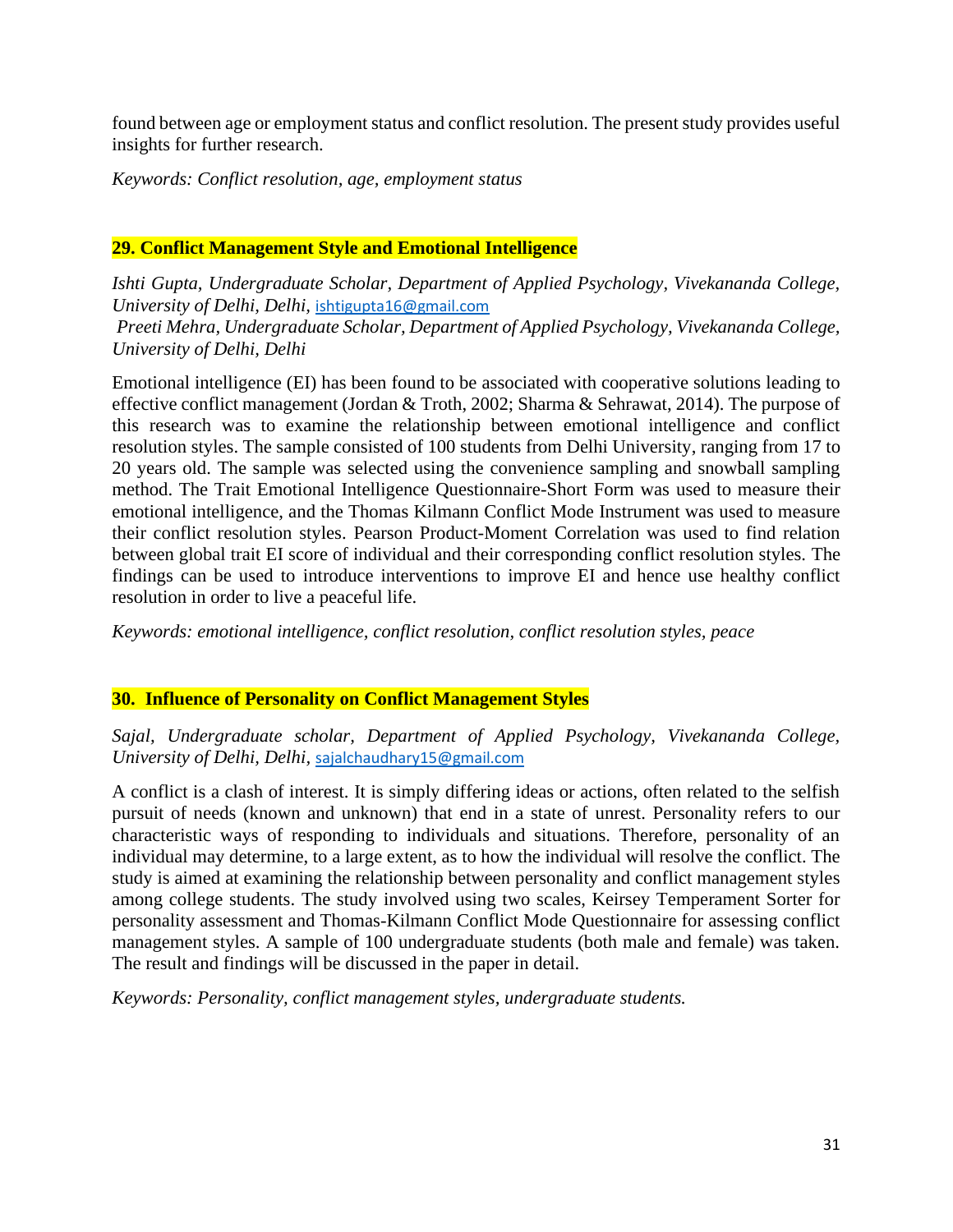## **Theme 6: The Spirit of Cultivating Inner Peace and Managing Conflicts**

### **31. The Role of Spirituality in Conflict Management**

*Surbhi Sharma, Undergraduate scholar, Department of Applied Psychology, Vivekananda College, University of Delhi, Delhi,* [surbhi112@gmail.com](mailto:surbhi112@gmail.com) 

*Muskaan Agarwal, Undergraduate scholar, Department of Applied Psychology, Vivekananda College, University of Delhi, Delhi*

Conflict is a part of our everyday life and we need to find ways to tackle it in a constructive manner. One of the constrictive ways of managing conflict that has been suggested is through spirituality. The focus of spirituality is upon transcendent concerns rather than temporal concerns such as self and others. The manner in which spiritual beliefs can influence behaviour can be understood through Fishbein and Ajzen's (1975) model. They argued that beliefs influence attitudes, and attitudes influence behavioral intent. Therefore, spirituality, which entails the beliefs of the individual, may influence the behavioral intent of how individuals manage interpersonal conflicts. The purpose of this study was to compare the conflict management styles with spiritual intelligence and to assess whether higher spiritual intelligence correlates with better conflict management. Two scales ('The Spiritual Intelligence Self-Report Inventory' and 'Thomas Kilmann Conflict Mode Questionnaire') were administered on a total of 100 undergraduate students (both male and female). Correlation was used for the analysis of the data. The results and findings will be discussed in the paper in detail.

*Keywords: Conflict management, spirituality, undergraduate students*

## **32**. **Understanding the Relationship between Spirituality with Coping Styles of Young Adults**

*Simran Ganjoo, Undergraduate Scholar, Department of Applied Psychology, Vivekananda College, Delhi University, Delhi,* [ganjoosimran9@gmail.com](mailto:ganjoosimran9@gmail.com)

Spirituality has been believed to help buffer the negative effects of stress in individuals. The present study investigated the reasons underlying the same. It aims to establish and analyse the relationship between spirituality and coping and how spirituality determines an individual's appraisal of stressful events and their coping resources with respect to dimensions specified in the COPE Inventory. Purposive sampling technique has been used to collect data from 120 participants; 60 females and 60 males from urban cities. The mean age of the sample was 20 years. Self-report measures have been used which included two scales- Spiritual Perspective Scale (SPS) which measured the extent of spiritual beliefs and engagement in related activities and COPE Inventory to determine the coping strategy adopted by the individual. The results have been discussed in the light of empirical evidence.

*Keywords: Spirituality, coping behavior, young adults*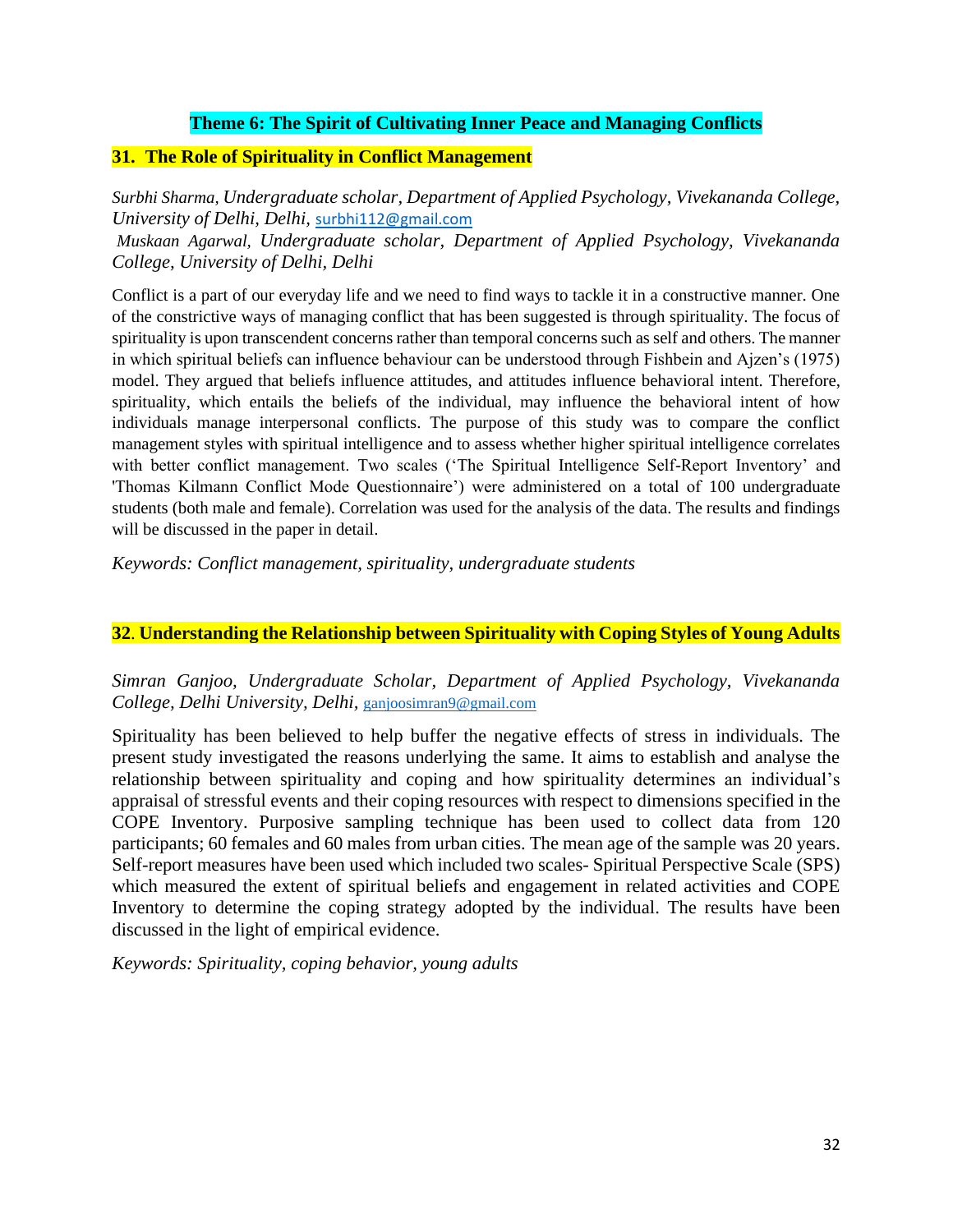## **33. Actor's Dilemma and Its Relationship with Inner Peace**

*Ashna Bakshi, Undergraduate Scholar, Department of Applied Psychology, Vivekananda College, University of Delhi, Delhi, [ashna.bakshi99@gmail.com](mailto:ashna.bakshi99@gmail.com)*

*Pranjal Billa, Undergraduate Scholar, Department of Applied Psychology, Vivekananda College, University of Delhi, Delhi, pranjalbilla14@gmail.com*

The aim of this study was to explore the relationship between the acting styles and the inner peace of actors. Actors are in charge of creating a character from the script, for which they have to figure out what the character wants- the goals and objectives. They are required to create the illusion of spontaneity, genuineness and a "real life" appearance of emotional expressions. In this process, they face a dilemma- of how far they can go with 'acting from the heart' without losing their heads, that is, to what degree actors should keep a distance between themselves and the character as opposed to becoming involved in or identifying with the character. On one side are the emotionalists, who believe that the actors themselves must experience the emotions they express in their role (involvement style). On the other side are the anti-emotionalists, who believe that the actor must not allow himself/herself to be overwhelmed with his/her character's emotions (detachment style). We aim to study the effect of regulating emotions using these acting styles (involvement and detachment) on inner peace which refers to a state of calm, serenity and tranquility of mind (that arises due to having no sufferings or mental disturbances such as worry, anxiety, greed, desire, hatred, ill-will, delusion and/or other defilements). A sample of 6 experienced stage and street actors was chosen. The method of semi-structured interview was used by the authors. The interviews were analysed through thematic analysis and their implications discussed.

*Keywords: Actor's dilemma, inner peace, acting styles, thematic analysis* 

## **34. Peace: A Product of Effective Conflict Management?**

*Udisha Merwal, Undergraduate Scholar, Department of Applied Psychology, Vivekananda college, University of Delhi, Delhi,* [udishamerwal@gmail.com](mailto:udishamerwal@gmail.com) *Anupama Sengupta, Undergraduate Scholar, Department of Applied Psychology, Vivekananda college, University of Delhi, Delhi*

Conflict prevention, management, and resolution have been the need of the hour since humans discovered the art of war, and maybe even before that. We can find numerous records of peaceful settlements throughout history, be those for fending off nuclear wars, Egypt-Israel Peace Treaty or any other life-threatening disruptions. So, why can't this conflict resolution be applied in individual's day to day life? The purpose of our research is to explore if a certain conflict resolving strategy contributes to a peaceful lifestyle or a combination of all is what's needed. We have directed the study towards the understanding of conflict resolving strategies and how they vary amongst world leaders and the general population across different types of conflicts. The sources of data are autobiographies/biographies and self-report inventories. Data is analysed using content analysis and various quantitative measures.

*Keywords: Conflict management, peace, autobiographies/biographies*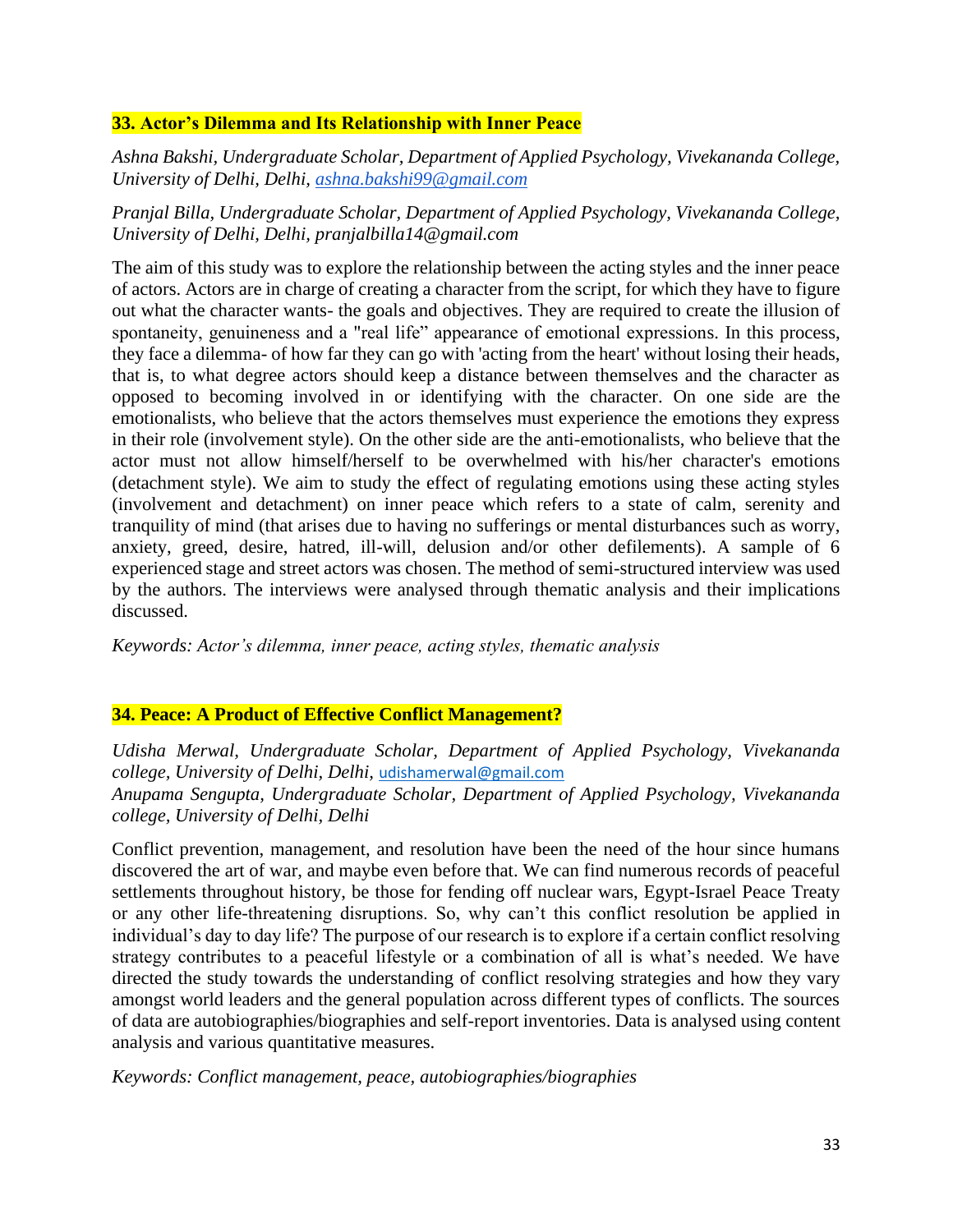## **35. Analysis of Hikikomori in Indian Scenario**

*Bhavya Sharma, Undergraduate Scholar, Department of Applied Psychology, Vivekananda College, University of Delhi, Delhi,* [bhasha0705@gmail.com](mailto:bhasha0705@gmail.com)

*Gitika Singh, Undergraduate Scholar, Department of Applied Psychology, Vivekananda College, University of Delhi, Delhi*

'Hikikomori' is the Japanese term for describing the young people in the current Japanese society who have socially withdrawn for 6 months or more. The problem has developed in the last 30 years and the estimated case numbers are said to be from several hundred thousand to 1.2 million. Although hikikomori is known as a unique Japanese social phenomenon, there have been cases reported outside Japan, including India; yet there is a dearth of research for the same. Some consider that hikikomori is a result of conflicting demands and the reduced autonomy of the individual which is triggered by stressful events, combined with a predisposed introverted personality and the collectivistic culture of the country. India being a collectivistic society itself, shares significant similarities with Japan. The purpose of this paper is to tap such similarities in the two countries that suggest and explain the occurrence of Hikikomori in India, referring to the existing research. The data obtained from these papers have been used to have a better understanding of the causes and factors facilitating Hikikomori. The mental conflict experienced by the Hikikomori can surge to extents such as aggression, violence, suicide or as extreme as mass killings. Considering that youth forms the largest proportion of the Indian population, it is only relevant to study and understand this phenomenon. This understanding can help create opportunities pertaining to early detection of cases, adoption of assessment tools, and improved intervention services.

*Keywords: Hikikomori, Mental Conflict, Collectivistic Culture, Aggression, and Violence*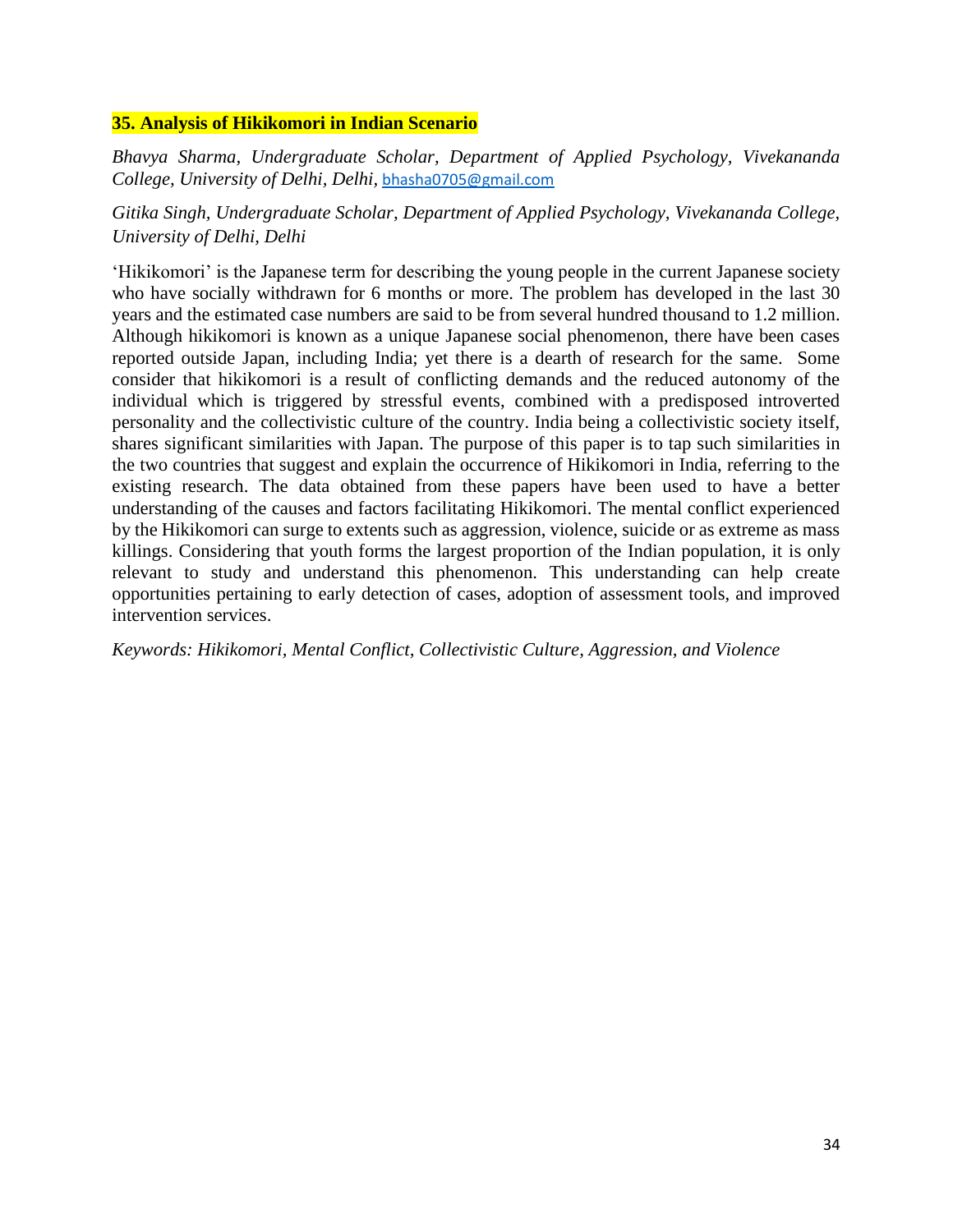# **Theme7: Intersection of Contexts: Political, Psychological, and Sociocultural Conflicts**

## **36. Study of Resilience and Perceived Parenting Styles in Adolescents**

*Muskan Datta, Undergraduate Scholar, Aryabhatta College, University of Delhi,* [dattamuskan11@gmail.com](mailto:dattamuskan11@gmail.com)

*Thangbiakching, Undergraduate Scholar, Aryabhatta College, University of Delhi*

Resilience is the ability of individuals to come out of adverse situations. It is an important quality because it enables the development of mechanisms for protection against overwhelming or traumatic experiences. Adolescence is marked by physical, emotional and psychological changes and transitions from one developmental stage to another. The parent- child relationship can play a major role in how easily this transition is made. The type of parenting style that parents employ lays a foundation for how adolescents deal with difficult situations and how resilient they are. The present study was conducted to examine if parenting style influences the resilience level of senior secondary school students in a metropolitan city like New Delhi. A sample of senior secondary school students of the age group 15-18 years from different study centres in South Delhi was chosen for the study. Instruments used for the study included Scale of Parenting Style by Gafoor & Kurukkan and The Resilience Scale by Wagnild and Young. Perceived parenting style was identified as authoritative, negligent, indulgent and authoritarian, based on parental responsiveness and parental control scores. ANOVA was used to understand if the resilience level of adolescents differed based on parenting styles. A preliminary analysis revealed that the authoritative parenting style was the most common in the sample and a higher level of resilience is associated with the authoritative parenting style while a lower level of resilience is associated with negligent parenting style.

*Keywords: Resilience, parenting styles, adolescents.*

## **37. Beliefs and Boundaries: Evolution in Attitude towards Homosexuals in India**

*Urja Rohilla, Undergraduate Scholar, Department of Applied Psychology, Vivekananda college, University of Delhi, Delhi,* [urja2492@gmail.com](mailto:urja2492@gmail.com)

# *Pallavi Dobhal, Undergraduate Scholar, Department of Applied Psychology, Vivekananda college, University of Delhi, Delhi*

The purpose of our study is to analyse the evolution of attitudes towards LGBTQ+ community by comparing the attitudes towards homosexuality in different generations. With the abolishment of section 377 from the Indian constitution, it is now become important to understand how the attitudes (both explicit and implicit) towards LGBTQ have changed towards the years. From the references of homosexuality in Ancient Religious texts to Sufi Homosexual Poets to Criminalization of same gender sexual activity in British India to the abolishment of section 377 in 2018, India has seen great changes in acceptance of LGBTQ+ community. This paper will study how the attitudes towards homosexuals have changed over the years.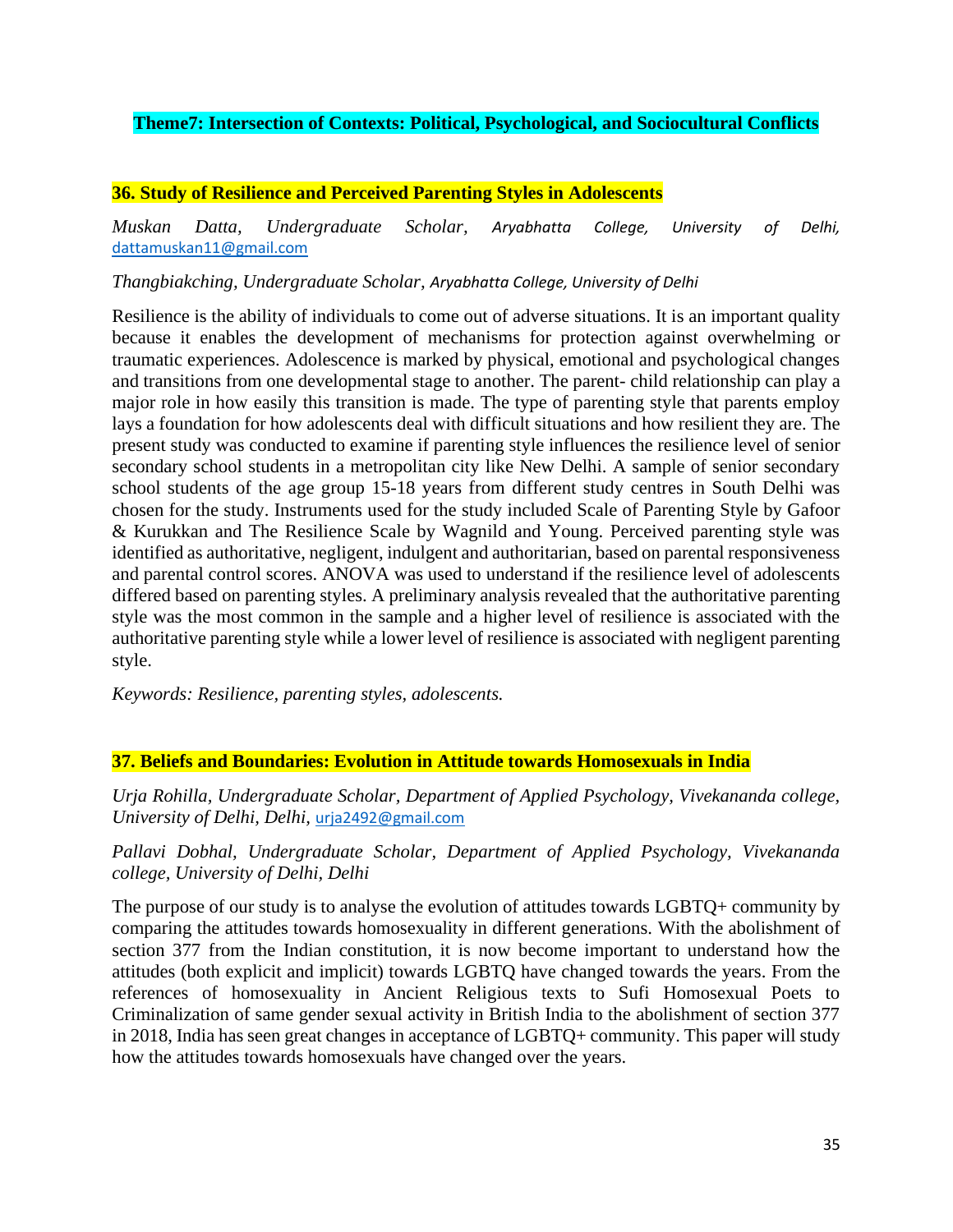Two scales will be administered on a total of 50 individuals, 25 of ages between  $18 - 20$  years and 25 of ages between 40 - 50 years ( both male and female). "Implicit association test (IAT) *sexuality (gay-straight IAT)*" and "Homonegativity as discomfort scale" will be used to assess implicit and explicit attitudes respectively. The results and findings from this empirical study will be used to analyse the changing attitudes towards LGBTQ+ in the present generation.

*Keywords: LGBTQ+ community, evolving attitudes, different generations*

# **38. Emigration and Family Conflicts**

# *Prachi, Undergraduate Scholar, Department of Applied Psychology, Vivekananda College, Delhi University, Delhi,* [prachi9963@gmail.com](mailto:prachi9963@gmail.com)

The purpose of the research was to study the relationship between emigration and family conflicts. Emigration poses several problems and challenges to people. It has been revealed that over 60 percent of non-resident parents spend no time or less than three months with their child in a span of 12 months. (Statistics Canada, General Social Survet,2011). Also, there has been an increase in the share of families who have experienced separation, divorce and uncoupling. In order to study these challenges a study was conducted. The sample comprised of 50 individuals residing in Canada and America in the age group of 20- 35 years. The sample was selected using quota sampling and snowball sampling method. A questionnaire with a set of open-ended questions was prepared to investigate possibility of family conflicts in emigrants. To capture the relationship between emigration and family conflicts, descriptive statistics was used. The research found family unification and abrupted sense of belongingness in an individual after emigrating to another country which can be revealed by better understanding of relationship between emigration and family conflicts.

*Keywords: Emigration, family conflicts, family unification, sense of belongingness, Canada, America* 

# **39. Openness to Diversity in Urban and Rural subculture**

*Ashna Bakshi, Undergraduate Scholar, Department of Applied Psychology, Vivekananda College, University of Delhi, Delhi, [ashna.bakshi99@gmail.com](mailto:ashna.bakshi99@gmail.com)*

*Gitika Singh, Undergraduate Scholar, Department of Applied Psychology, Vivekananda College, University of Delhi, Delhi, [gitikasingh99@gmail.com](mailto:gitikasingh99@gmail.com)*

*Devangi Pant, Undergraduate Scholar, Department of Applied Psychology, Vivekananda College, University of Delhi, Delhi, [pantdevangi19@gmail.com](mailto:pantdevangi19@gmail.com)*

The aim of this study was to compare openness to diversity in rural and urban areas and assess whether the difference obtained upon comparison has relations to factors such as education and altruistic personality factors. Openness to diversity is the acceptance of similarities and dissimilarities between the individuals or a group one belongs to. India being a diverse country, it is important to study the factors that affect the acceptance of this diversity among the citizens of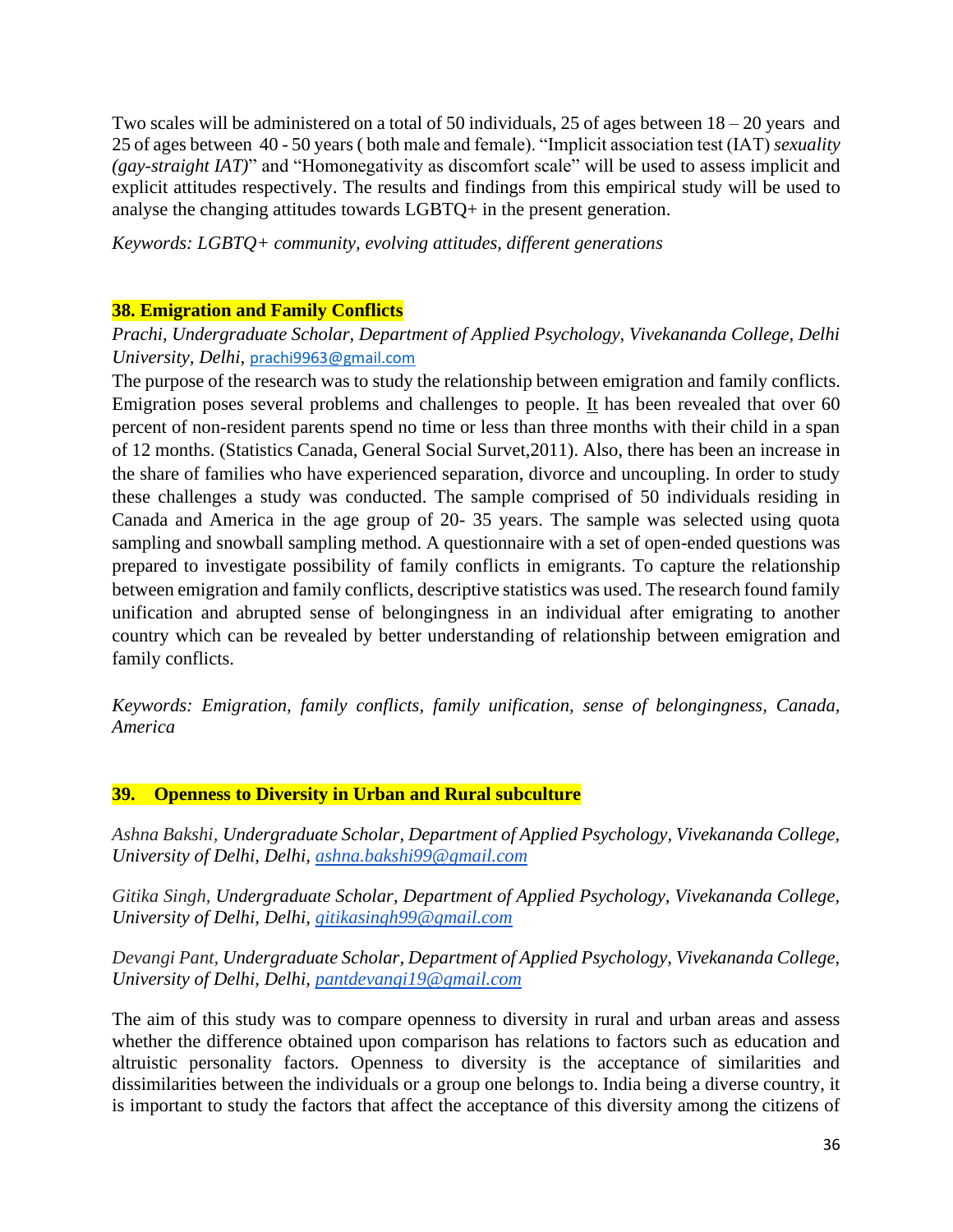the country and hence promote national integration and peace. The study was conducted in two settings - urban and rural. The sample for both the settings was collected from Delhi NCR and some neighbouring areas. The questionnaire "Openness to Diversity Scale" (Singh and Shah, 2018) was used. The factors were assessed through both qualitative and quantitative means. The Indian version of the "The Altruistic Personality and the Self-report Altruism Scale" was administered to determine altruistic personality traits. The scale was administered on 100 people (50 urban and 50 rural) falling under the age bracket of 25- 50 years. The findings reveal that, "openness to diversity" was found to be more in the urban area than in the rural area. It was also observed that the correlation between openness to diversity and altruism for urban area was positively moderate, whereas for rural areas, the correlation between the two factors was moderately negative. The correlation between openness to diversity and educational qualification was very weak for both settings. Qualitative analysis brought out factors such as fulfilment of one's basic needs, safety needs and also individual experience.

*Keywords: Openness to diversity, education, altruistic personality factors, correlation* 

### **40. To Kill Migrant Birds: Reading NRC, Mapping Predicaments through a Chronoscope**

*Amartya Sen, Undergraduate scholar, B.A. (H) English, Shyam Lal College (M), University of Delhi, Delhi,* [sen.amartya.lit@gmail.com](mailto:sen.amartya.lit@gmail.com)

National Register of Citizens (NRC) is a register maintained by the GOI containing names and some other relevant information of all "genuine" Indian citizens. The criteria being, in case of Assam, the individual must prove with documents that she/he had entered into the territorial limits of present day state of Assam before the midnight of 24th March 1971 from the neighbouring Bangladesh or Myanmar. Whereas, for the residents of other states—the criterion is different they/their ancestors must have their names enrolled in the 1951 Census of India. Without entering into the debate of it being an ethical or unethical exercise within the changing dynamics of the 21st century, the paper attempts at delving into the discourse of politics, violence and fear that inform these issues. The purpose is to give a glimpse of what is going on in Assam in the name of NRC and how the poor people including the Tribal community are being made the victim of this political battle cry. The paper seeks to highlight the deep-seated politics in allowing, prevention, detention, and deportation of "illegal" migrants. The attempt is to trace the fear, violence, interrogation, and suspicion through the poetics of anxiety of the "legal" migrants.

*Keywords: NRC, Assam, migrants, National Register of Citizens (NRC)*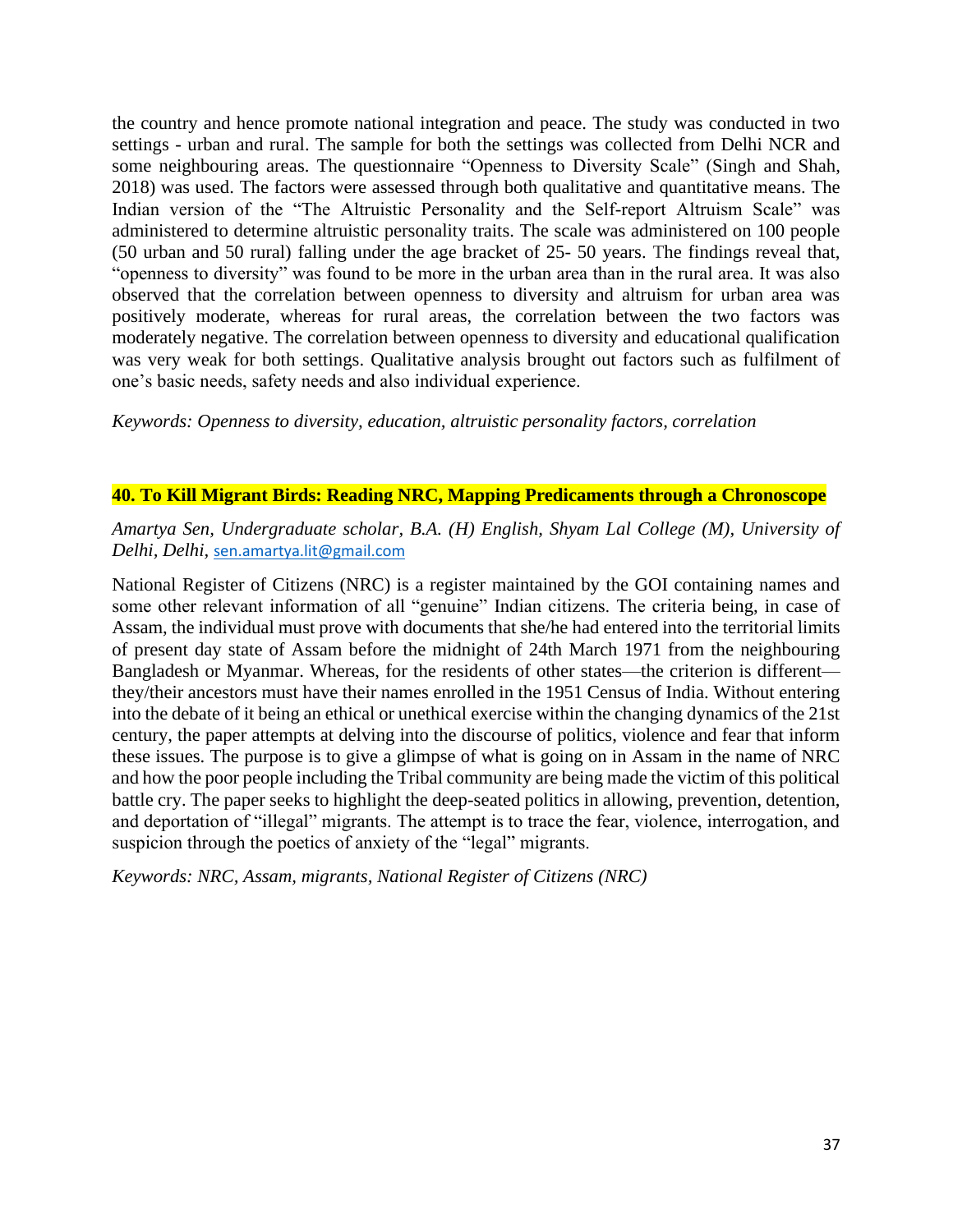# **Theme 8: Dimensions of Religious and Racial Conflicts**

## **41. Clashing Identities in the Nation Space: Mahesh Dattani's** *Final Solutions*

*Tanvir Sachdev, Associate Prof. and Head, Department of English, SCD Govt College, Ludhiana,* [tanvirsachdev@gmail.com](mailto:tanvirsachdev@gmail.com)

In the globalised contemporary scene a militant backlash is creating a re-affirmation of ethnic or religious identities, and calling to question secularism itself. Conflicts between religious communists are an inextricable part of the post-colonial Indian nation space. The causes of the creation of conflict, can be traced to birth and construction of the nation itself—in its inclusions and exclusions, the difference between legality enshrined in the constitution and its practice in the political, social, cultural space of the nation. This paper takes up Mahesh Dattani's play, *Final Solutions* and examines the causes, and possible solutions to post-independence violence and conflict between religious communities. The polyphonic voices of the nation—the fundamentalist conservatism in both religions perpetuated through cultural prejudices, result in the continuation of conflict (the historic legacy of violence) and the exclusion of communities from the nation space. The differing ideologies of conservatism and secularism that create fissures not only in the nation but in the private space of the family itself are also traced. Furthermore, the psychological causes that lead to alienation of individuals and hardening of communal identities are also *discussed.* 

*Keywords: Identity, nation, secularism, nation space, Mahesh Dattani, Final Solutions*

## **42. Steps and Implications against Religious Violence: A Case Study of Ramu Violence in Bangladesh**

*MD. Arman Sorif Jibon, Silver jubilee Scholar, South Asian University, New Delhi,*  [Armanshorif666@gmail.com](mailto:Armanshorif666@gmail.com)

In 2012, a series of attacks made on Buddhist house, shrines, monasteries at Ramu Upazila in cox's Bazar of Bangladesh. It was a sign of brutal religious violence in Bangladesh against the Buddhist people. The study found that the government had taken immediate steps to reconstruct the damaged household and temples. Although people got support from the government to rebuild their community, it could not ensure communal harmony, justice, and peace. Six years passed since the attacked, but no progress has been made for justice. However, law, education, tolerance, and dialogue have been taken from the government for solving religious violence, but it could not ensure security for the minority community in Bangladesh. The purpose of this study is to show the real scenario of implementation of laws for halting religious violence in Bangladesh, by using the qualitative method. The findings will push the policymakers to rethink and help the proper authority to make strategies for ensuring security for the minority community.

*Keywords: Violence, Religious, Ramu Violence, Peace, Bangladesh*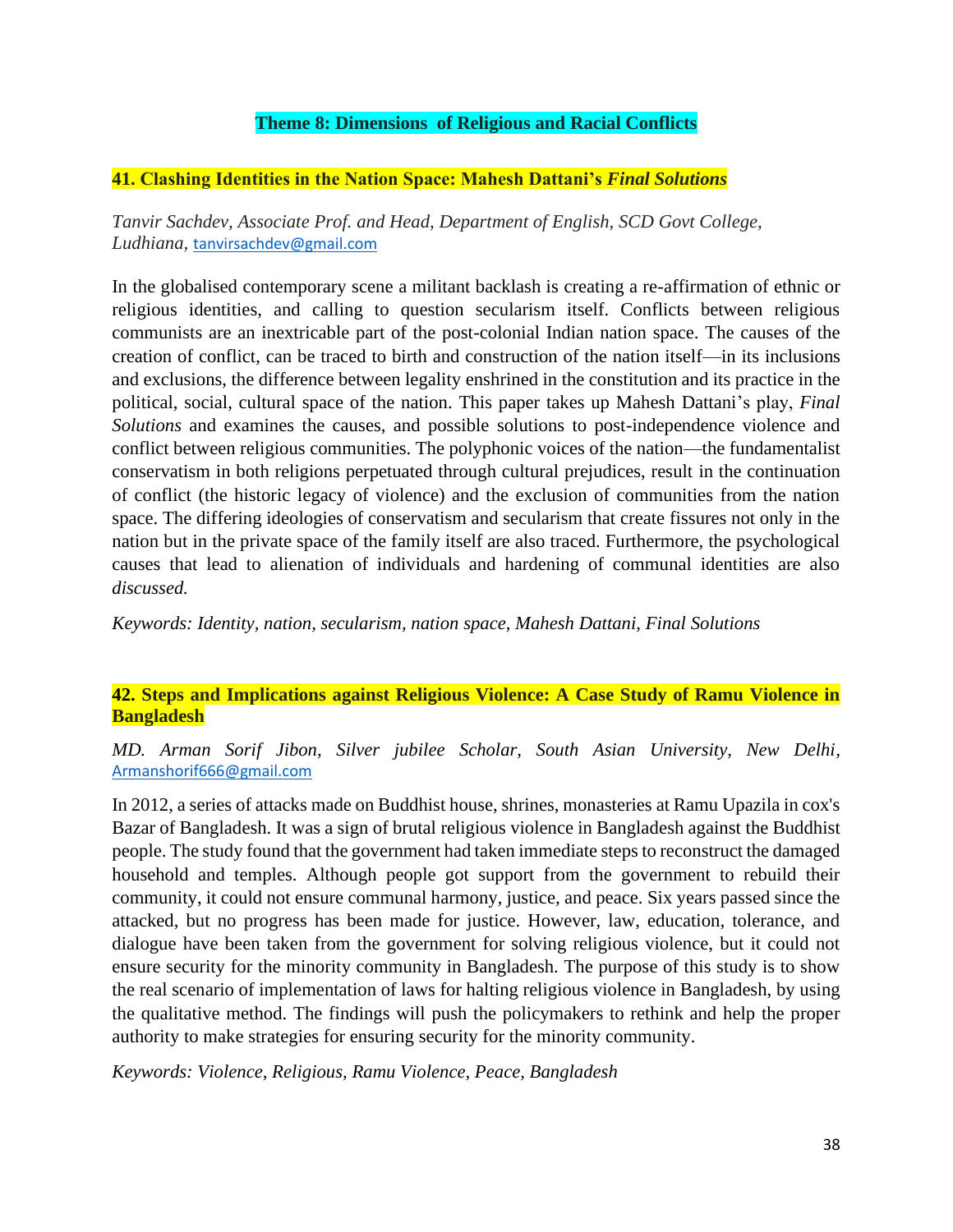# **43. Is Pain a Path to Peace?": Exploring Self-Harm Behaviour in Religious and Non-Religious Contexts**

*Sanyukta Golaya, Undergraduate Scholar, B.A. (H), Department of Psychology, Indraprastha College for Women, University of Delhi, Delhi,* [sanyukta.golaya@gmail.com](mailto:sanyukta.golaya@gmail.com)

*Dhriti Jain, Undergraduate Scholar, B.A. (H), Department of Psychology, Indraprastha College for Women, University of Delhi, Delhi*

*Ms. Surbhi Kumar, Assistant Professor, Department of Psychology, Indraprastha College for Women, University of Delhi, Delhi*

Self-harm behaviour prevalent among various cultural and religious groups is considered to be normative and is viewed as an attempt to attain inner peace, contentment, and relief. On the other hand, similar behaviour among individuals engaging in it for 'non-religious' purposes are mostly looked down upon and viewed as psychopathological. The present study sought to compare and contrast religiously sanctioned self-harm practices with pathologized behaviour that manifests itself in the same manner, but is carried out for other purposes. Self-harm behaviour in Islamic, Buddhist, and Hindu religious texts was examined. Further, in depth qualitative interviews were carried out with four young adults (19 to 22 years) who had previously engaged in self-harm behaviour. Data obtained from the texts and interviews was thematically analysed and understood with respect to its emotional, physiological, and situational antecedents and consequences. It was observed that both practices are similar with respect to their goals and perceived affective outcomes. By providing the person with a cathartic experience, both aim to restore inner peace and seek psychological repentance. The study seeks to open up a dialogue about the coping value of self-harm behavior, both in religious and non-religious contexts, subsequently reduce associated taboo, and facilitate psychoeducation for alternatives for achieving psychological relief.

*Keywords: Self-harm, religion, inner peace, culture.*

# **44**. **Socio- Religious Conflicts and Resolutions During the Seventeenth and Eighteenth Centuries in Mughal India: A Case Study of Prannathi Tradition**

*Sandhya Sharma, Assistant Professor, Department of History, Vivekananda College, University of Delhi, Delhi,* [drsandhyasharma@gmail.com](mailto:drsandhyasharma@gmail.com)

This paper attempts to address some aspects of social and religious tensions which had prevailed during the 17th and 18th centuries in Mughal India. The period witnessed sharp conflicts between regional and imperial politics on one hand and socio- religious tensions on the other. It emerges that the conflicts were largely about assertion of identity, either individual or collective. The identity issues were resolved through various processes of contestations and adjustments among the social and political groups. The language and literature of these groups and communities provide a window to these issues.

The Prannathi Tradition, known as Nijanand Sampradaya, was founded during the reign of the Mughal Emperor Aurangzeb (1659-1707 C. E.) in Kutch. It soon assumed pan-Indic movement under the guruship of Prannath, the blessed disciple of founder Guru Dev Chandra. Prannath's own reading of the sacred texts of dominant religions of the world and a radical interpretation of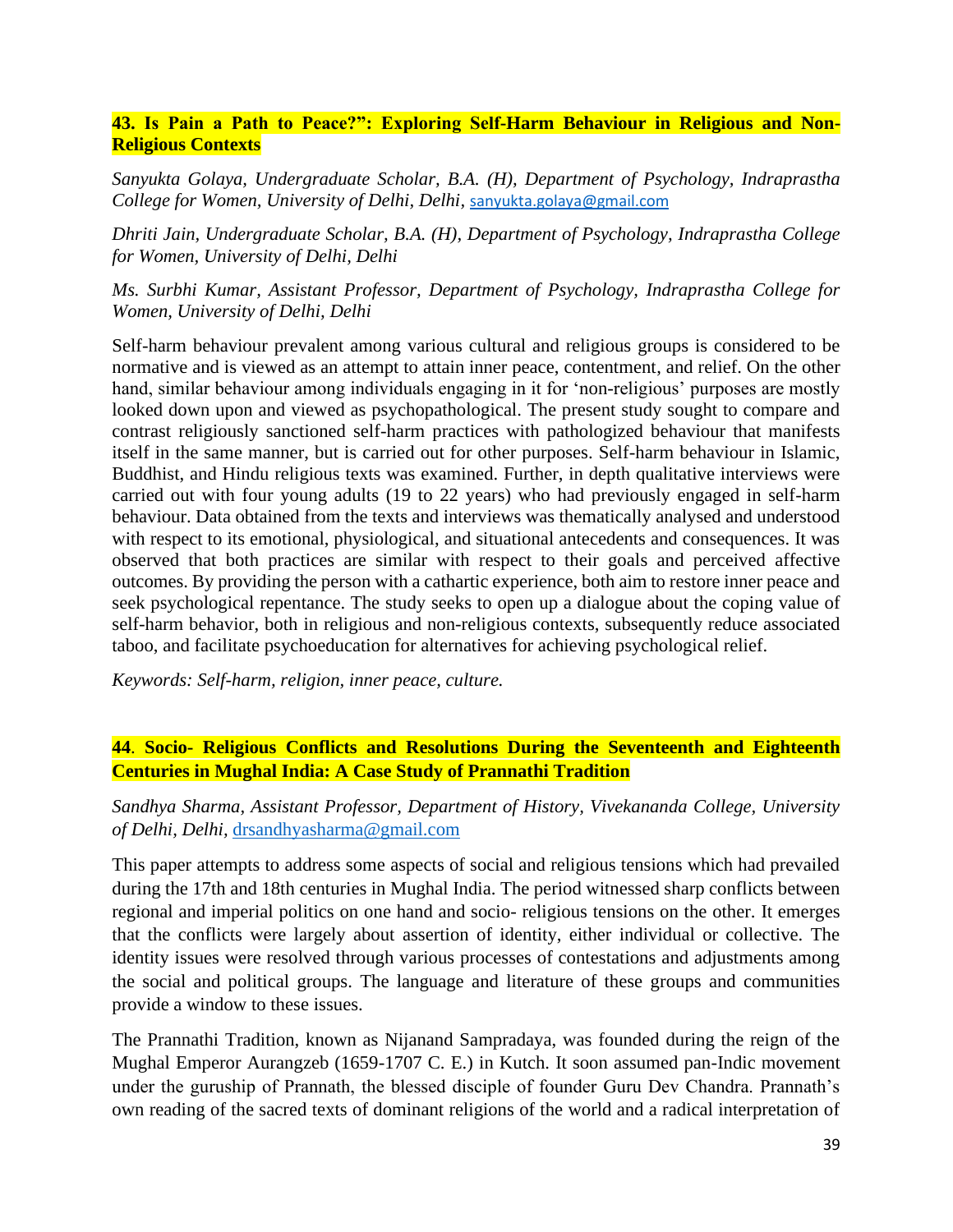these diversified texts first highlighted the socio- religious and political conflicts and then offered a path which could bring the entire humanity under the banner of his faith.

I have depended on Prannathi literature to show how Prannath succeeded in eliminating class and gender differences by seeking political patronage of Maharaja Chhatrasal of Panna (Madhya Pradesh) after incessant attempts to bring to his fold some regional rulers and also the Mughal emperor Aurangzeb. The conflicts were finally resolved, at least, between Chhatrasal and Aurangzeb and peace was established according to the Tradition.

*Keywords: Socio- Religious conflicts, resolutions, seventeenth and eighteenth centuries in Mughal India, Case Study, Prannathi Tradition, Chhatrasal, Aurangzeb, peace, Nijanand Sampradaya, Prannath*

## **45. Mass Incarceration and Contemporary Racial Conflict in the United States: A Study of Michelle Alexander's** *The New Jim Crow*

*Swasti Sharma, Assistant Professor, Department of English, Satyawati College, University of Delhi, Delhi,* [swasti95@gmail.com](mailto:swasti95@gmail.com)

The victory of Barack Obama on November 4, 2008, was a landmark in the history of the United States. Euphoric followers and admirers of Obama claimed that the election symbolized America's passage into the era of racial colorblindness. In sharp contrast with the lofty expectations of change, racial profiling continues to be a critical issue in contemporary American society. The academic paper will attempt to examine the process of disproportionate incrimination and marginalization of colored women in America through close textual analysis of Michelle Alexander's *The New Jim Crow: Mass Incarceration in the Age of Colorblindness (2016)*. While a substantial research has been undertaken to study the racial prejudice through empirical data, very few scholars have placed premium on first-hand prison memoirs. The research paper will encompass the lived experiences of black women in correctional facilities, the intersection of race and gender and the validity of Critical Race Theory (CRT) in the twenty-first century. The shifting landscape of African American scholarship and the misrepresentation of women of color in pop culture are some of the ancillary concerns that would contour the discourse. This academic paper will eventually refute the claims regarding the emergence of a post-racial American state.

*Keywords: Race, gender, Critical Race Theory (CRT), mass incarceration, contemporary racial conflict, United States, Michelle Alexander, 'The New Jim Crow: Mass Incarceration in the Age of Colorblindness'*, *post-racial American state*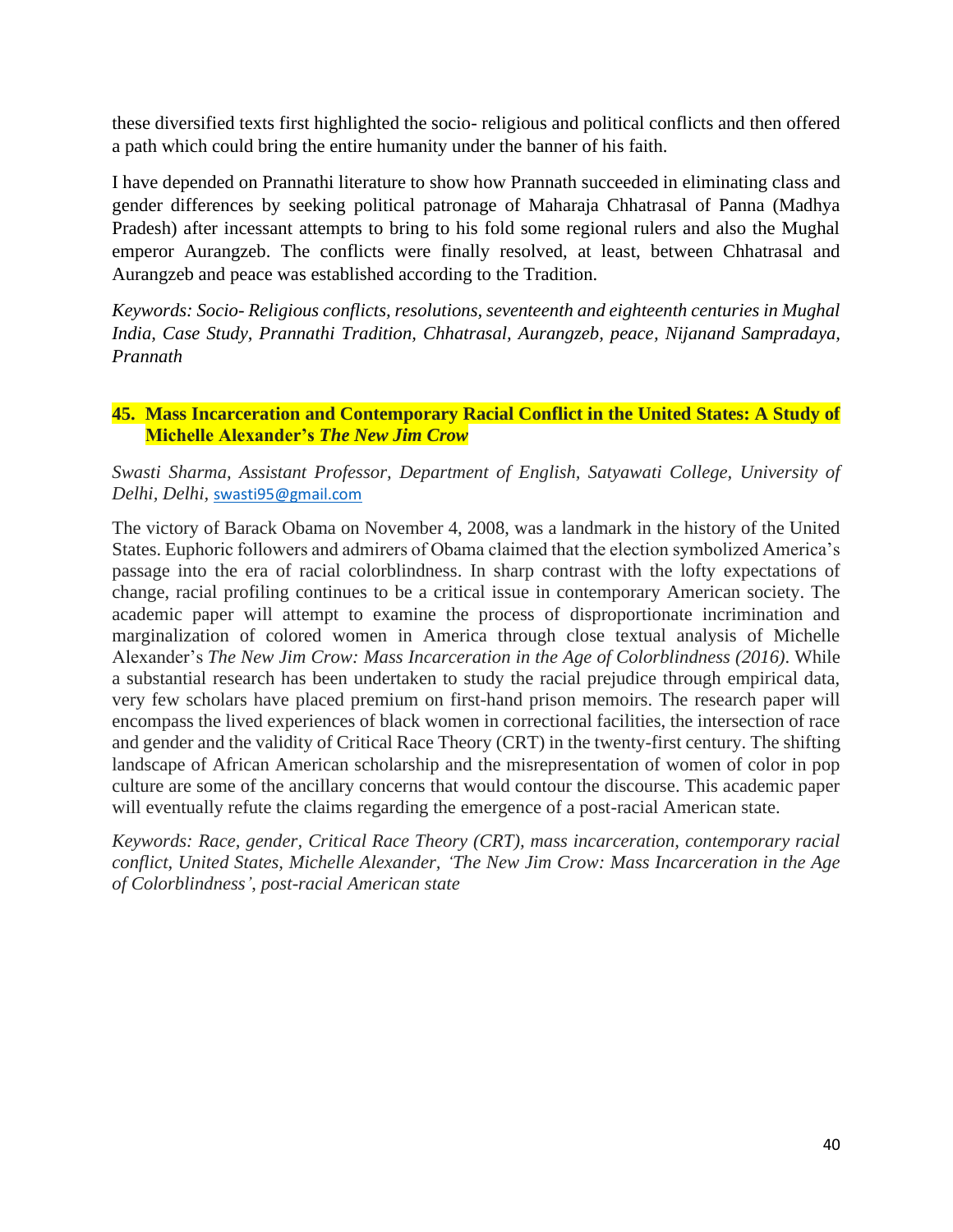## **THEME 9: Postmodern Conflict and Dystopic Narratives**

## **46. Moving Beyond 'to be or not to be'**

*Chetna Tiwari, Assistant Professor, University School of Humanities and Social Sciences Guru Gobind Singh Indraprastha University, Dwarka, Delhi,* [tiwari.chetna@gmail.com](mailto:tiwari.chetna@gmail.com) Conflict, defined as 'a serious disagreement or argument' is as natural a human feeling as is happiness or sorrow. Hardly anyone can escape this highly disturbing and gnawing state of mind. No phase or field of life is out of its approach. Though undesirable yet unavoidable; moreover with numerous types and shades, it continues bothering us. Any effort to run away or avoid leads to further complexities or illusions. In such a state of affairs the only and very well placed query is 'how to deal with a conflict?' and the answer lies in the regular and if possible early training of our mind, the abode of this trouble creator through a guide that is always available for us, provided the sense of realization is strong enough. The paper attempts to shed light on the time tested and thus established and trusted way for such a training and share the resulting wonderful experiences of many well-known and successful people in the past and the present.

*Key words: Conflict, training, successful people*

# **47. Conflict and its Consequences: Outcomes and Resolution of Conflict in Married Couples**

## *Soumya Tiwari, Counsellor/ Social Worker, Special Police Unit for Women and Children SPUWAC, Delhi,* [soumyatiwari1988@gmail.com](mailto:soumyatiwari1988@gmail.com)

The paper discusses the case of Survivor A who has been subjected to violence by her husband since 15 years and is suspicious by nature. Counsellor used basic counselling skills – paraphrasing, attentive listening, leaning towards the client, maintaining personal distance, empathy etc. Individual Meetings and Joint Meetings were taken up with survivor and respondent. Both were guided to take their own decision and introspect. In joint meetings, survivors and respondent issues were discussed by the Counsellor/ Social Worker to know the foundations of violence and how it can be lessened as per the needs of the survivor.

*Keywords: Women survivor, violence, counselling skills, married couples*

## **48. Coping, Internet Addiction and Mental Health among Adolescents**

*Sunita Devi, PhD Scholar, SOSS, IGNOU, New Delhi,* [sunitapourush@gmail.com](mailto:sunitapourush@gmail.com) *Swati Patra, Professor of Psychology, SOSS, IGNOU, New Delhi*

Over the last decade, an excessive use of internet among adolescents has become the major concern and challenge not only in India but across the nations. As a result of indiscriminate use of internet, Internet Addiction Disorder (IAD) has been included in the recent medical and psychological literature. Recent researches have been showing that internet addiction affects the mental health and leads to maladaptive coping among the adolescents which affects their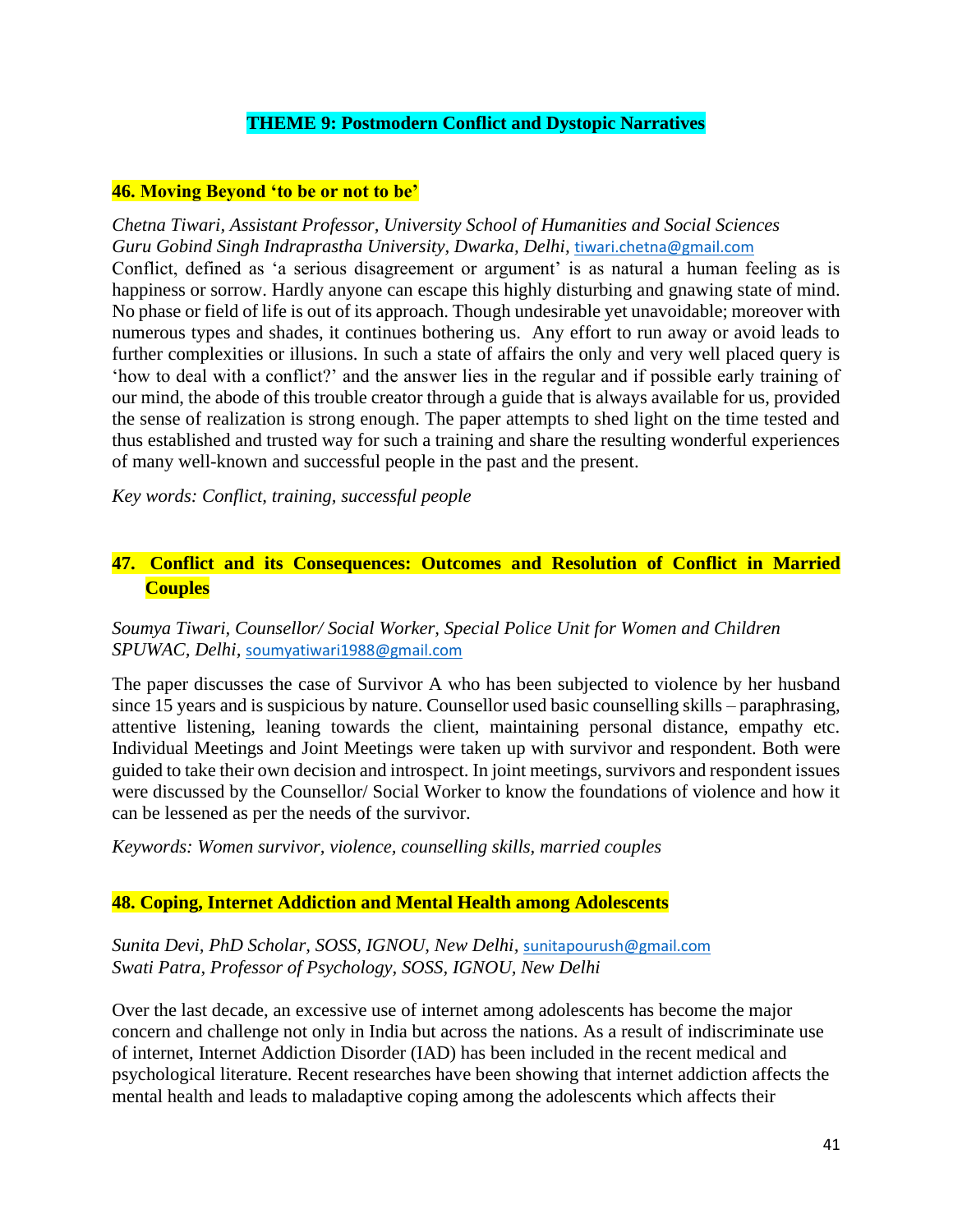academic, personal and social life. Thus, the aim of the present study was to see the extent and intensity of internet addiction and its relation with the mental health and ways of coping among the adolescent students. The sample of the study consisted of 400 students from 9th-12th grade from private schools of Delhi NCR. The tools include Young's Internet Addiction Test (IAT), Depression Anxiety Stress Scales (DASS) and Ways of Coping Questionnaire (WAYS). The data collection is in progress. The data will be analysed by using correlation and ANOVA. The findings will have implications for designing interventions to improve the mental health and adaptive ways of coping among adolescent students.

*Keywords: Internet addiction, mental health, coping, depression, anxiety, stress*

## **49. Self and Relational Dynamics of Non-violence among Youth: A Psychological Inquiry**

*Anavila Lochan, Ph.D. Research Scholar, Department of Psychology, University of Delhi, Delhi,*  [anavilalochan@gmail.com](mailto:anavilalochan@gmail.com)

### *Surbhi Kumar, Assistant professor, Indraprastha College for Women, University of Delhi, Delhi*

The objective of the present study was to understand the self and relational dynamics of nonviolence in young adults living in a society driven by the philosophy of "survival of the fittest". In particular, it investigated the personality factors influencing non-violent tendencies in young adults and how it influences their everyday life experiences. For the purpose of measurement, nonviolence has been conceptualized as physical non-violence, psychological non-violence, active value orientation, helping/empathy, *satyagraha* and *tapasya* (Mayton, 1999). 120 participants (60 Males and 60 Females) belonging to the age group of 17 to 22 years were administered the Teenage Non-Violence Test (Mayton, 1999), Self-Construal Scale (Singelis, 1994), Big Five Personality Inventory (John & Srivastava, 1999), Heartland Forgiveness Scale (2003), and Flourishing scale (Diener, 2009). Relevant statistical analyses were carried out. Through the study, we examined how non-violence mediates forgiveness of self, others, and situations and flourishes well-being. As the youth today are juxtaposed between the narratives of "seize the moment" and spiritual awakening through peace and nonviolence, the research allows us to explore how an individual through non-violence can achieve peace and happiness and contribute meaningfully to society.

*Keywords: Non- violence, self-construal, personality, forgiveness, well-being, youth*

## 50. **Dystopia as a Social Catalyst: Technology and Humanity**

*Kanisha Shah, Undergraduate scholar, Daulat Ram College, University of Delhi, Delhi,*  [shah\\_kanisha@hotmail.com](mailto:shah_kanisha@hotmail.com)

*Shreya Ghosh, Undergraduate scholar, Daulat Ram College, University of Delhi, Delhi Rhea Gupta, Undergraduate scholar, Daulat Ram College, University of Delhi, Delhi Kshitija Wason, Assistant Professor, Daulat Ram College, University of Delhi, Delhi*

Industry 4.0 and augmented realities are fast creating cultures of technotopia—Ideal islands and domains of operation where administrative, financial, medical, educational, retail or even culinary choices have been made 'faster' and easier due to an exponential and highly accelerated growth in technology. These newly evolving technological edifices are also creating parallel social and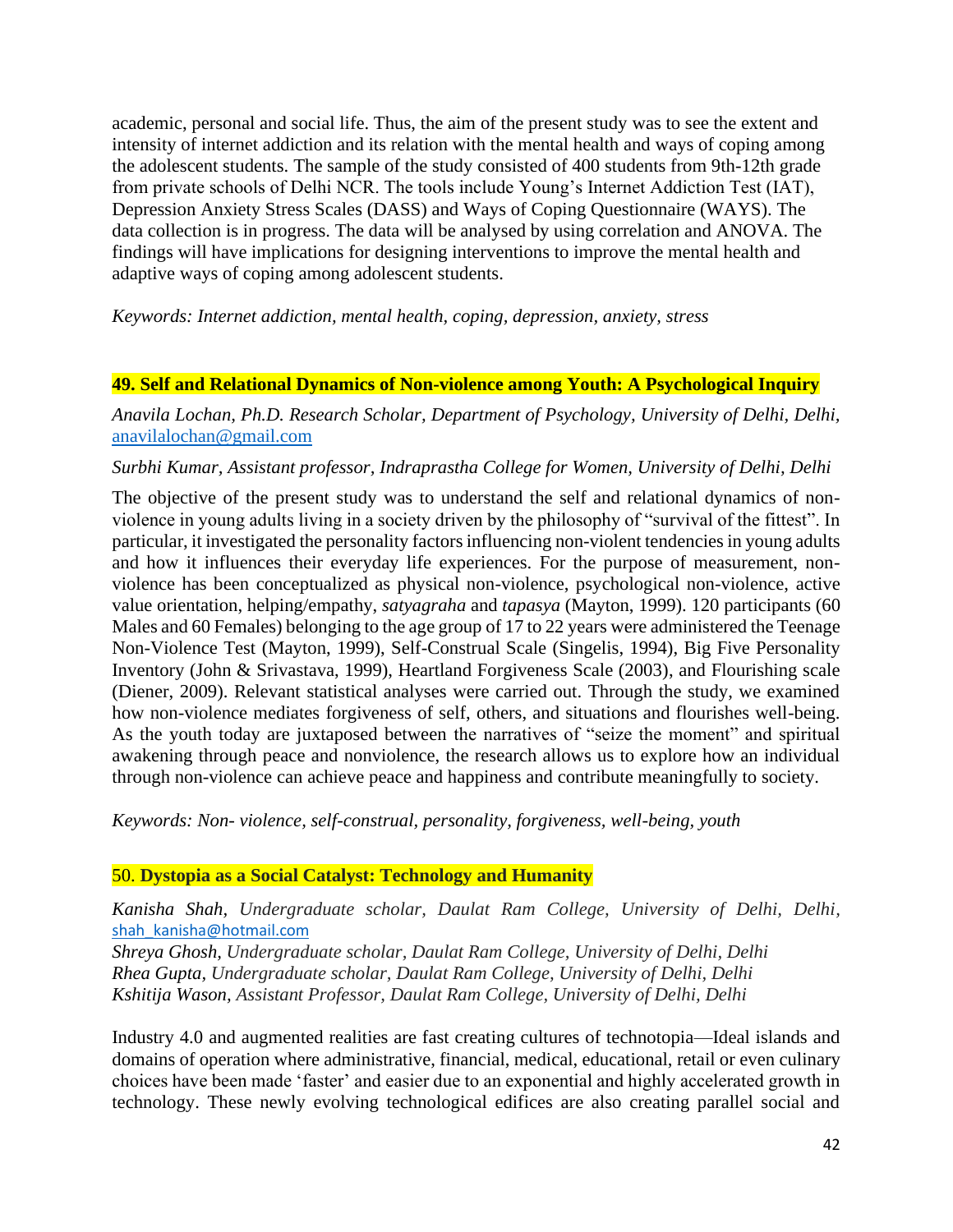cognitive structures. The study looks at instances of dystopic narratives in popular media, particularly the TV series *Black Mirror*. Their impact and depth of dissemination in the contemporary youth is studied through a self-constructed questionnaire designed to evaluate their attitude-behaviour consistency (n=150). Further, where and how have these effectively impacted social mobilizations globally has been examined. Triangulating these three, the research culls out behavioral dynamics where the role of dystopia as parallel prophetic agents (PPA's) evoking and projecting our deepest fears and fantasies is explored. A model is posited wherein the role of triggering power structures and context in which these arise is developed. This model is applied on recent socio-political occurrences to gauge its effectiveness. Technological singularity is imminent and it is important as social psychologists to understand how technology can change the essence of human existence, and its repercussions on adaptive human behavior.

*Keywords: Technotopia, dystopia, catalyst, technological singularity, attitude-behaviour consistency, social mobilization*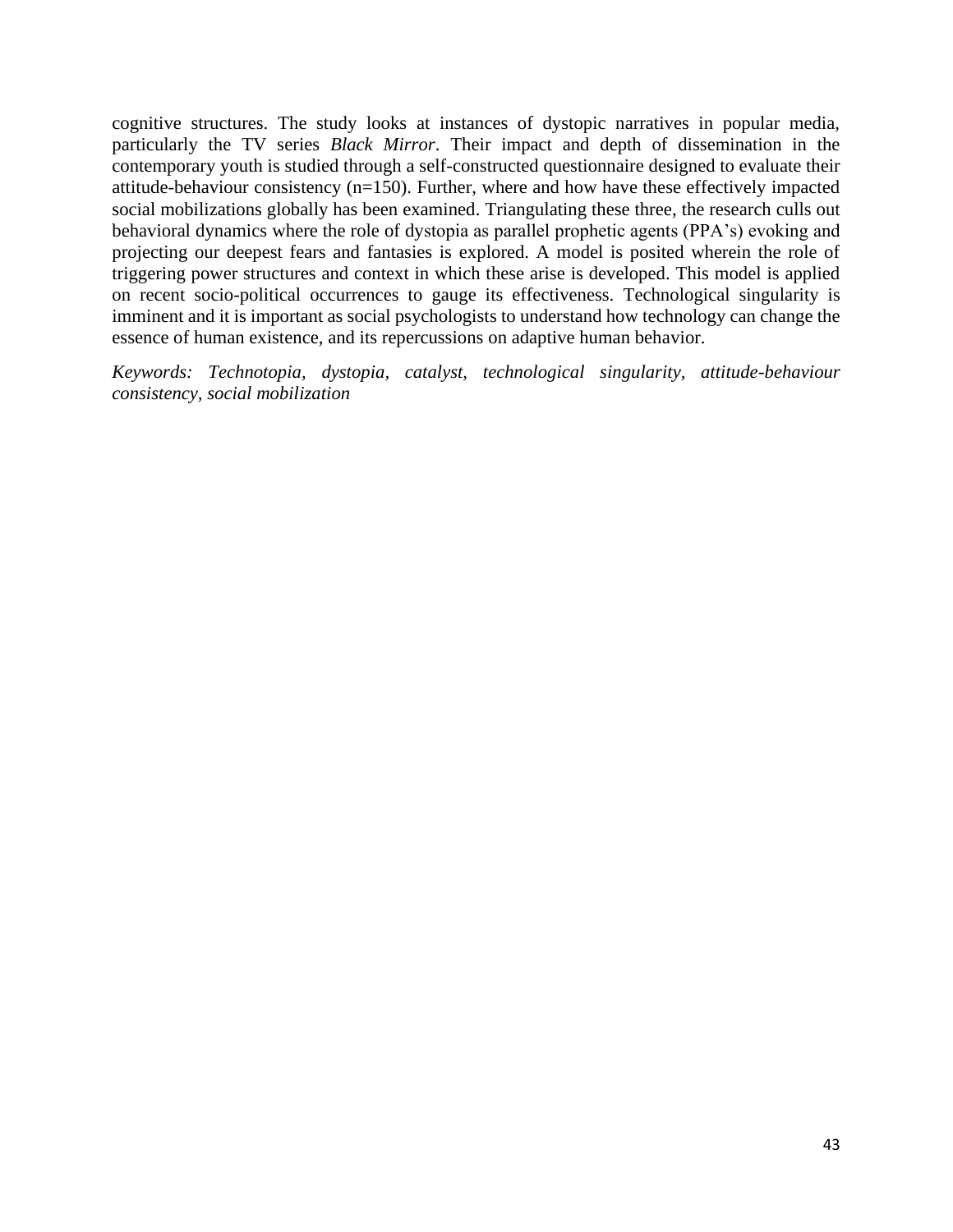# **THEME 10: Looking Within: Spirituality, Well Being and Peace**

## **51. A Study of Spiritual Well-Being among Youth of Arunachal Pradesh**

*Leeyir Ete, Guest Assistant Professor, Department of Psychology, Rajiv Gandhi University, Doimukh, Arunachal Pradesh*

*Dharmeshwari Lourembam, Assistant Professor, Department of Psychology, Rajiv Gandhi University, Doimukh, Arunachal Pradesh* [dimi.taurus@gmail.com](mailto:dimi.taurus@gmail.com)

Spirituality gives an individual reason for existence and increases their ability to accept limitations. This in turn increases resilience and an ability to enjoy life. Spiritual well-being is a state of being which reflect positive feelings and behaviours. It provides the individual a sense of identity, satisfaction, contentment, positive attitudes, inner peace and purpose in life. In today's materialistic and highly competitive society, youth are too engaged with unhealthy competition and have a self-centered attitude. The present paper tries to explore how spiritual well-being is related to resilience, positive emotions, negative emotions and satisfaction with life. For this, The Spiritual Well-being Scale, The Brief Resilience Scale, Positive Affect Negative Affect Schedule and The Satisfaction with Life Scale were administered to 100 university students with an age ranging from 22-28 years. Descriptive and correlation analysis were calculated which revealed that spiritual well-being was positively related to resilience and hedonia, that is, higher positive affect and satisfaction with life with lower negative affect. Further, the need for development of implementation programmes have also been discussed.

*Key words: Spiritual well-being, youth, resilience, positive affect, negative affect, satisfaction with life, hedonia, Arunachal Pradesh*

## **52. Understanding the Role of Spirituality in Higher Education**

## *Preeti Pant, Associate Professor, Department of Psychology, Gargi College, University of Delhi, Delhi*, [preetipant65@gmail.com](mailto:preetipant65@gmail.com)

Higher education system is currently challenged to focus more purposely on students' holistic development, including nurturing the spiritual identities of students. Ignoring spirituality, particularly in how it relates to teaching for personal and social transformation, is to ignore an important aspect of human experience and avenue of learning and meaning-making. As a result students experience a disconnect between their academic studies and personal exploration of meaning in life. In order to understand the role of spirituality in higher education, the present study aimed to make a comparative study of 60 undergraduate students each from Dev Sanskriti Vishwa Vidyalaya (DSVV), Hardwar, a University that claims to seamlessly integrate secular inputs with spiritual values of ancient Gurukul system and the conventional Delhi University colleges. A Spiritual Health Scale along with a semi structured questionnaire, focusing on academic and nonacademic experiences of students, perceived changes and self-growth, involvement in charitable endeavours etc were used as measures of data collection. Both quantitative as well as qualitative analysis of data was done. Results indicated highly significant difference between the two groups of students on all the dimensions of the Spiritual Health Scale, namely Self Evolution, Self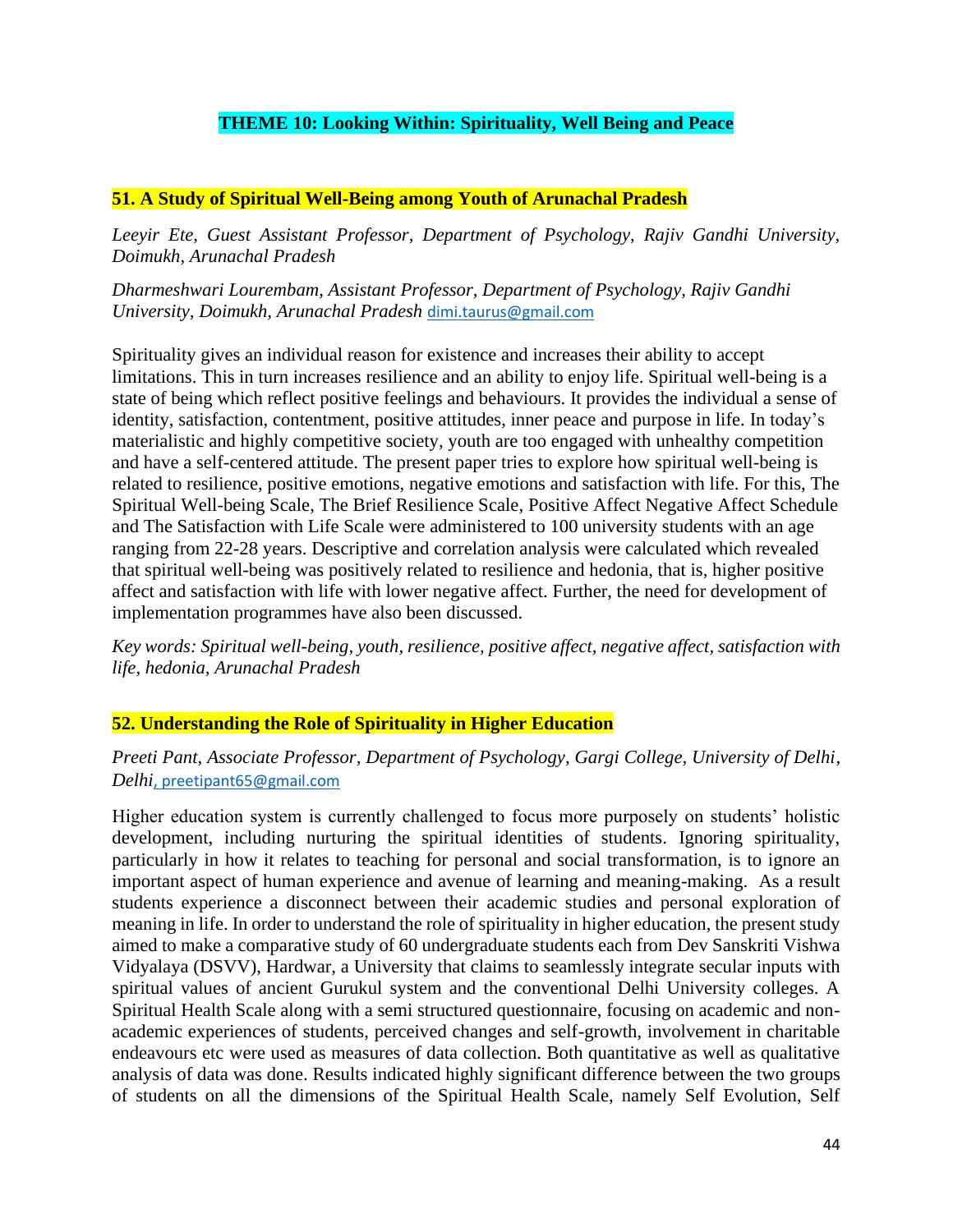Actualization and Transcendence. The two groups also differed on the different dimensions of semi structured questionnaire. A potential consequence of this research is that it will strengthen institutional initiatives to support students' spiritual development and will encourage educators to consider the importance of students' spiritual development when they develop academic and cocurricular programme.

*Keywords: Spirituality, spiritual development, higher educational system, Gurukul system, Delhi University colleges, institutional initiatives*

## **53. Promoting Inner Peace and Spirituality at Adolescence Stage**

*Neeru Yadav, Assistant Professor, T.R.K.M., Aligarh R.B.S. College, Agra,* [neeruyadav939@gmail.com](mailto:neeruyadav939@gmail.com) *Vinod Kumar, Associate Professor, T.R.K.M., Aligarh R.B.S. College, Agra*

This paper briefly emphasizes on promoting inner peace and spirituality among adolescents. Inner peace and spirituality have been an integral part of the Indian way of living. It firmly believes that inculcation of certain values among younger generation would help them to exist in the dynamic socio-cultural growth with peace, harmony, and prosperity. Our cultural society is continuously facing distortion of spiritual and moral crisis in human relationships. The result of the distortion of these values is that the whole educational system has been deeply influenced. These cultural and spiritual crises can be understood only through inner peace. In this paper, an attempt has been made to present the theoretical aspect of inner peace and spirituality. The paper describes the policy initiatives related to inner peace and spiritual values in education in terms of curriculum and cocurricular activities. The necessity of a hopeful and future oriented peace programme should be stressed. Acceptance of spirituality can help in the creation of a peaceful world and non-violent society by adolescents.

*Keywords: inner peace, spirituality, non-violence, adolescence*

# **54. Self - Esteem and Body Image: A Correlational Study towards the Journey of Inner Peace**

*Anamika Rai, Assistant Professor, Department of Applied Psychology, Shyama Prasad Mukherji College, University of Delhi, Delhi* 

*Aarti Bhardwaj, Undergraduate Scholar, Department of Applied Psychology, Shyama Prasad Mukherji College, University of Delhi, Delhi, aartibhardwaj835@gmail.com*

*Tamanna Nohwal, Undergraduate Scholar, Department of Applied Psychology, Shyama Prasad Mukherji College, University of Delhi, Delhi*

Elf-esteem is an important aspect of everyone's life and synonymous to self-worth, self- respect, Sself-regard and self-acceptance. It certainly involves self-evaluation. This study tries to understand the relationship between self-esteem and body image. It hypothesizes that high self-esteem will lead to positive body image, which will hence lead to a peaceful journey in one's life. For exploring the same, a sample of 80 college going students were selected with the help of purposive sampling method. Rosenberg's self-esteem scale and The Body Image Questionnaire by Bruchon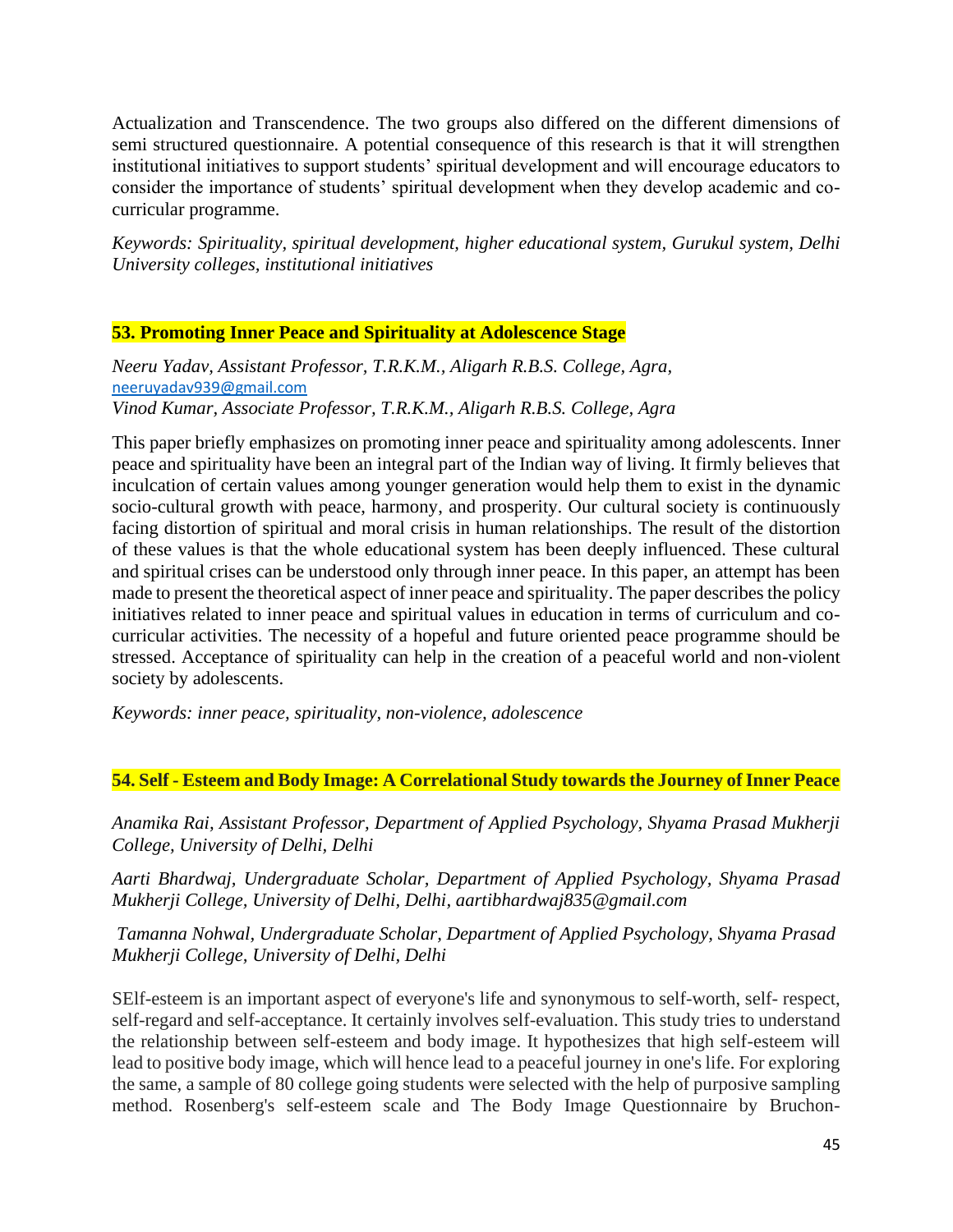Schweitzer (BIQ) were used to collect the data. Results lead to a discussion of the relationship between high self-esteem with positive evaluation of body image. Future implications of this research have also been highlighted.

*Keywords: Self-esteem, body-image, inner peace* 

## **55. Relationship among Life Satisfaction, Self-Esteem and Happiness in Muslim Women with and without Hijab**

*Ashita Gupta, Department of Psychology, Post Graduate Government College for girls, Panjab University, ashitagupta68@gmail.com*

The present study was conducted to compare Muslim women with and without Hijab on measures of life satisfaction, happiness and self-esteem. The study was conducted on 103 North-Indian Muslim females in the age range of 17-50 years. Through purposive and snowball sampling, data was collected on measures of Happiness (Oxford Happiness Questionnaire, Argyle & Hills, 2002), Self-Esteem (Rosenberg Self-Esteem Scale, Rosenberg, 1965) and Satisfaction with Life (Satisfaction with Life Scale, Diener, Emmons, Larsen & Griffin, 1985). t-test was carried out to understand group comparisons and Pearson product moment correlation and simple linear regression analyses were conducted to understand the correlates and predictors of the variables under study. Results revealed no significant difference between Muslim females with and without hijab on the three variables. There was a positive and significant relationship among the three variables. All the variables were found to significantly predict each other among the total sample of women without hijab. However, for the hijab group, life satisfaction was not found to be a significant predictor of happiness and self-esteem. The study has larger implications for the wellbeing of Muslim women.

*Keywords: Religion, well-being, Muslim, hijab, life satisfaction, self-esteem, happiness, correlation, regression.*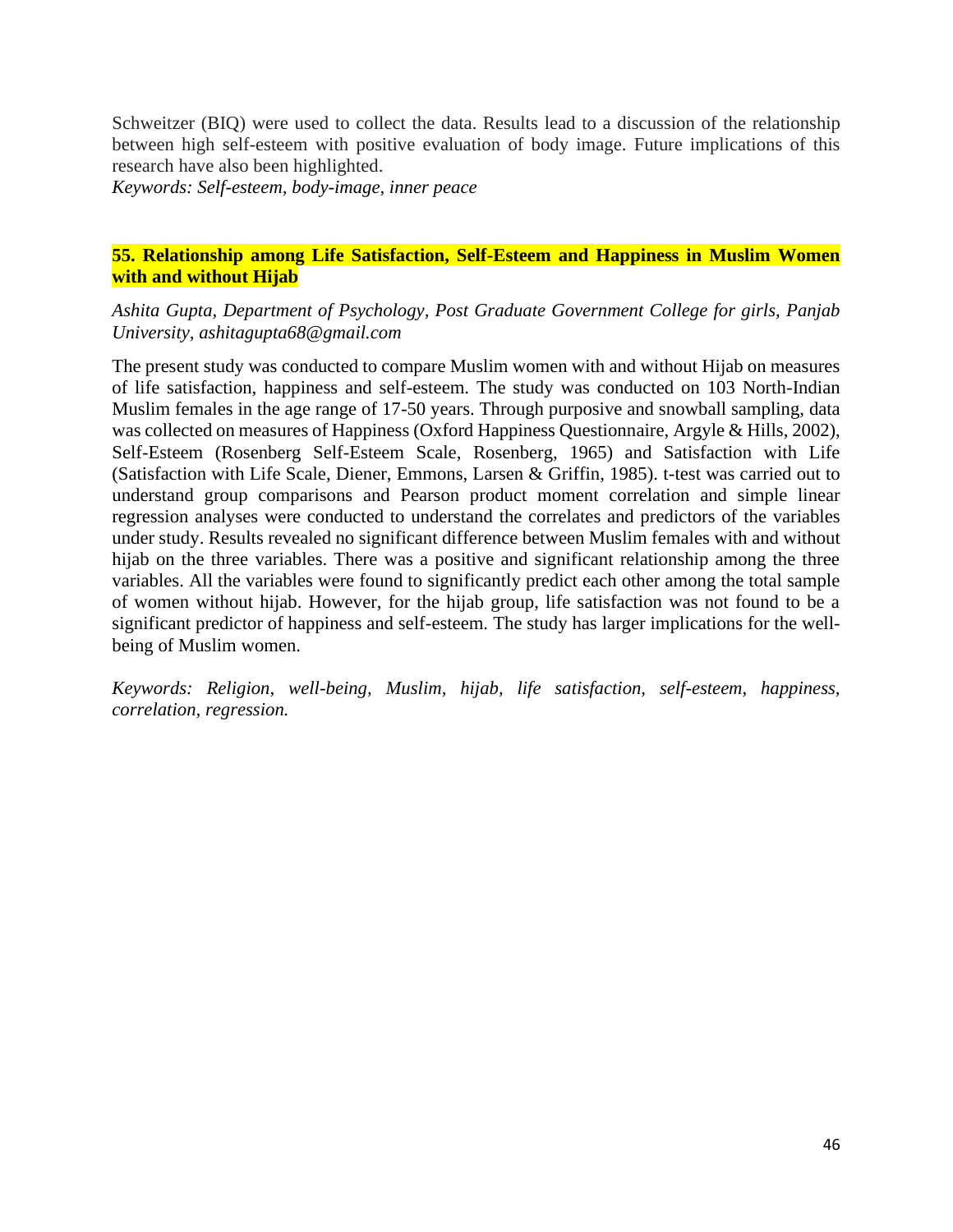## **Theme 11: Beyond Intractability: Understanding Socio-political Conflict in India**

## **56. Non-Kashmiri Millennials' Perspective on the Kashmir Clampdown of 2019**

### *Samra Khan, Ph.D. Scholar, Delhi University,* [samrakhan22@gmail.com](mailto:samrakhan22@gmail.com)

The Indian Government abrogated Article 370 from the Indian Constitution in the Parliament on 5<sup>th</sup> August 2019 in an attempt to integrate the state of Jammu and Kashmir with the rest of the country. This move came with suspension of civil liberties and a complete clampdown in the former state, leaving all its citizens in chaotic disarray. It has garnered both appreciation and criticism from fellow Indians. This paper intends to understand the perspective of the non-Kashmiri millennials of India on this subject. It further intends to examine their stand and how sensitive they are towards this conflict. This study would consist of a sample of five professional non-Kashmiri millennials. Semi structured interviews would be used to collect data. This qualitative study would provide insight on the political motivations of the Indian millennials, their idea of nationalism and the nature of their empathy towards the fellow citizens.

*Keywords: Non-Kashmiri Millennials, Kashmir clampdown of 2019, Article 370, citizen, nationalism, empathy, conflict*

## **57. Politics of Migration, Citizenship and Gendered Identification: A Study of National Register of Citizens (Nrc) 2015 in Assam**

## *Rimpi Borah, Centre for the Study of Law and Governance, Jawaharlal Nehru University, New Delhi,* [rimpiborah90@gmail.com](mailto:rimpiborah90@gmail.com)

The multi-ethnic and multi-cultural setting of India and India's struggle to define its nationhood since the nationalist movement provided a fertile soil for the development of different forms of identity-quest, especially in Assam. The histories of immigration and migration of outsiders to Assam is not a recent phenomenon. A line of demarcation was drawn between the 'indigenous' and 'outsiders' and a cry for the protection of 'Assamese identity' began to germinate. Identity formation among the Assamese community did not take place as a result of mere self-discovery, but was propelled by a fear of being overwhelmed by demographic change. When they were threatened on economic and cultural front, the Assamese evoked their identity of language and culture, to feel distinct. This led to the updating of national registry of citizens only in the state of Assam since 1951. This has a special implication for women. In Assam, many women have not received any formal education, never went to school, they do not have a certificate and since many of them were married before they attained the age of eighteen, their names are not there in the voters list of their paternal family. These can be termed as classificatory practices that divide women into insiders and outsiders. In this context, it becomes important to understand the various ways in which the 'body' of the suspect 'illegal' migrant regulated. The meaning of home and belonging changes for women who were declared illegal by the NRC. The changing documentary practices of the state, which now move into introducing Aadhar and DNA, must be juxtaposed with everyday narratives of women, whose identity traced through fathers or husbands, become congenital in a web of legality and illegality. This paper tries to espouse on how identity and other cultural differences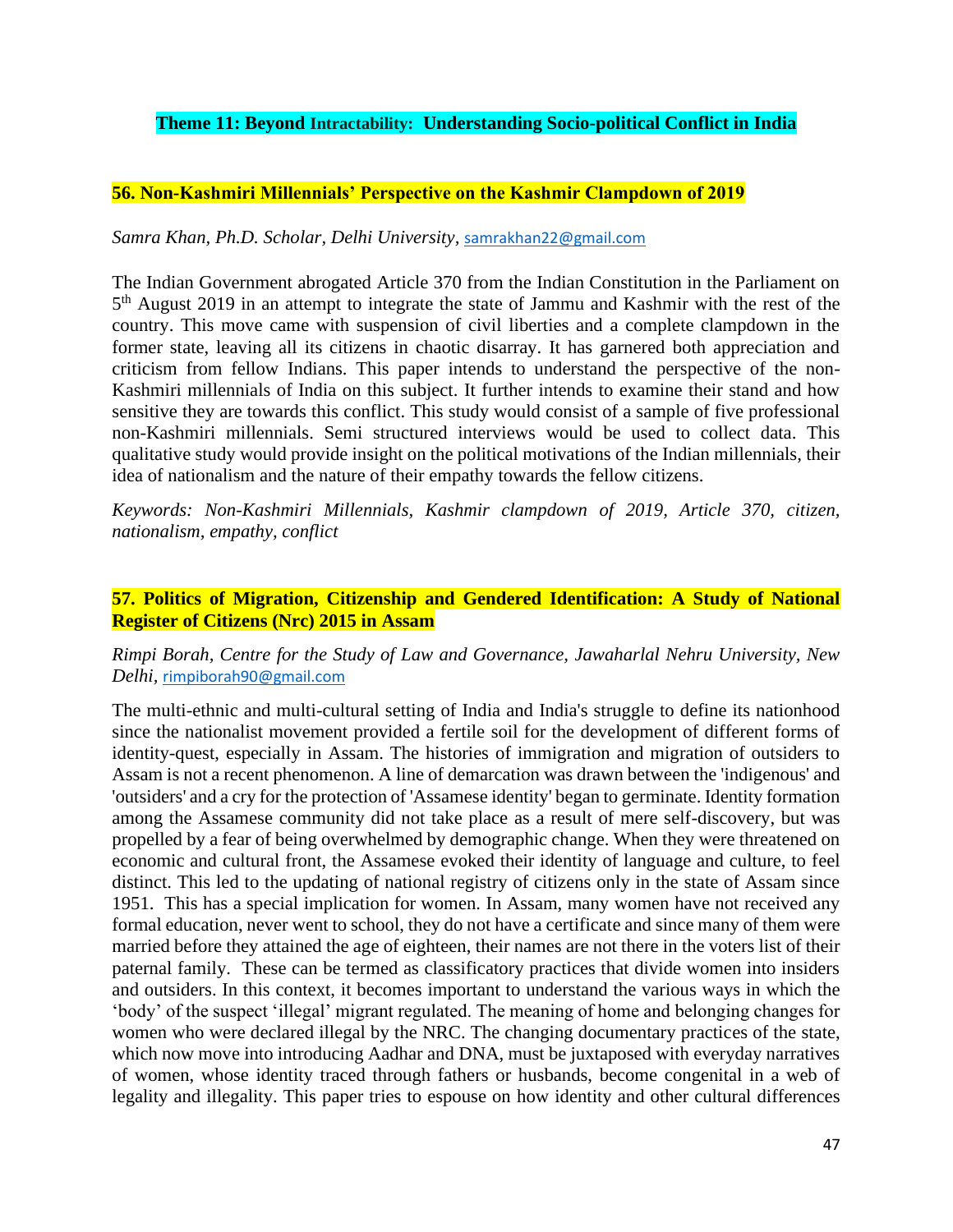act as forms of control over women that infringe upon their rights as enfranchised citizens and how are children classified, identified and recognised as rightful citizens or cast in the pale of illegality.

*Keywords: Women, Assam, migration, identity, citizenship, rights, cultural differences, national registry of citizens*

# **57. Cherishing the Dream to be Independent: Exile, Migration and the Pain of Survival in Conflict Zones as seen in Literary Texts.**

*Sadiya Nair S, Assistant Professor, NMKRV Degree College for Women, Bangalore,*  [diya\\_amie@yahoo.com](mailto:diya_amie@yahoo.com)

Life and conditions in conflict areas were excruciatingly painful and were filled with the tales of loss and distress. The paper explores on the conditions of the civilians in post-independent Indianamely Kashmir and Nagaland by concentrating on the life in the conflict areas and how the desire to be independent remained as a far- fetched dream in the case of the Kashmiri Pandits and the Nagas. The migrants who wished for a territorial identity were marginalized and deprived of their basic amenities. Living in shelter camps and in a state of constant fear, all they could do was to dream for a better future and fantasize about the bygone days of bliss and past glory. They liberated themselves from the pain and chaos of their miserable existence through their dreams, hardly realizing the fact that these moments were only ephemeral and that they were stranded in a space which could accommodate neither their identity nor their culture. The paper also focuses on the concept of dream and the dream in the case of the migrants who were left as survivors in their own spaces. The study would bring in illustrations from a few literary texts from Kashmir and Nagaland to illustrate the same.

*Keywords: Migrants, civilians, territorial identity, Kashmir, Nagaland*

## **59. The Role of Socio-political Conflict in shaping Artistic Identity: Narratives of Kashmiri Artists**

## *Asma Nisar, PhD Scholar, Tata institute of social sciences, Mumbai,* [asma47nb@gmail.com](mailto:asma47nb@gmail.com)

The conceptualization of what constitutes art and who should be considered an artist has been a topic of debate for centuries together. Some of the most agreed upon dimensions include the degree to which an individual identifies with the artist's role. Indisputably, all researches and writings indicate the importance of the immediate environment and the wider social context in determining the way artists define themselves and their work. Artists as members of a society make observations of events and represent what they perceive on a public platform. This study attempts to understand the experiences of Kashmiri artists and bring forth the implications that the existing scenario in Kashmir has on people's perception; the way it shapes artists' identity and their work which in turn affects the social situation. It is a qualitative study based on the narratives of the artists (Narrative Enquiry) and follows a social constructionist approach. The study has been carried out through in-depth interviews with the help of a carefully constructed interview guide on a sample of 8 Kashmiri visual artists (painters, photographers). The main objective is to understand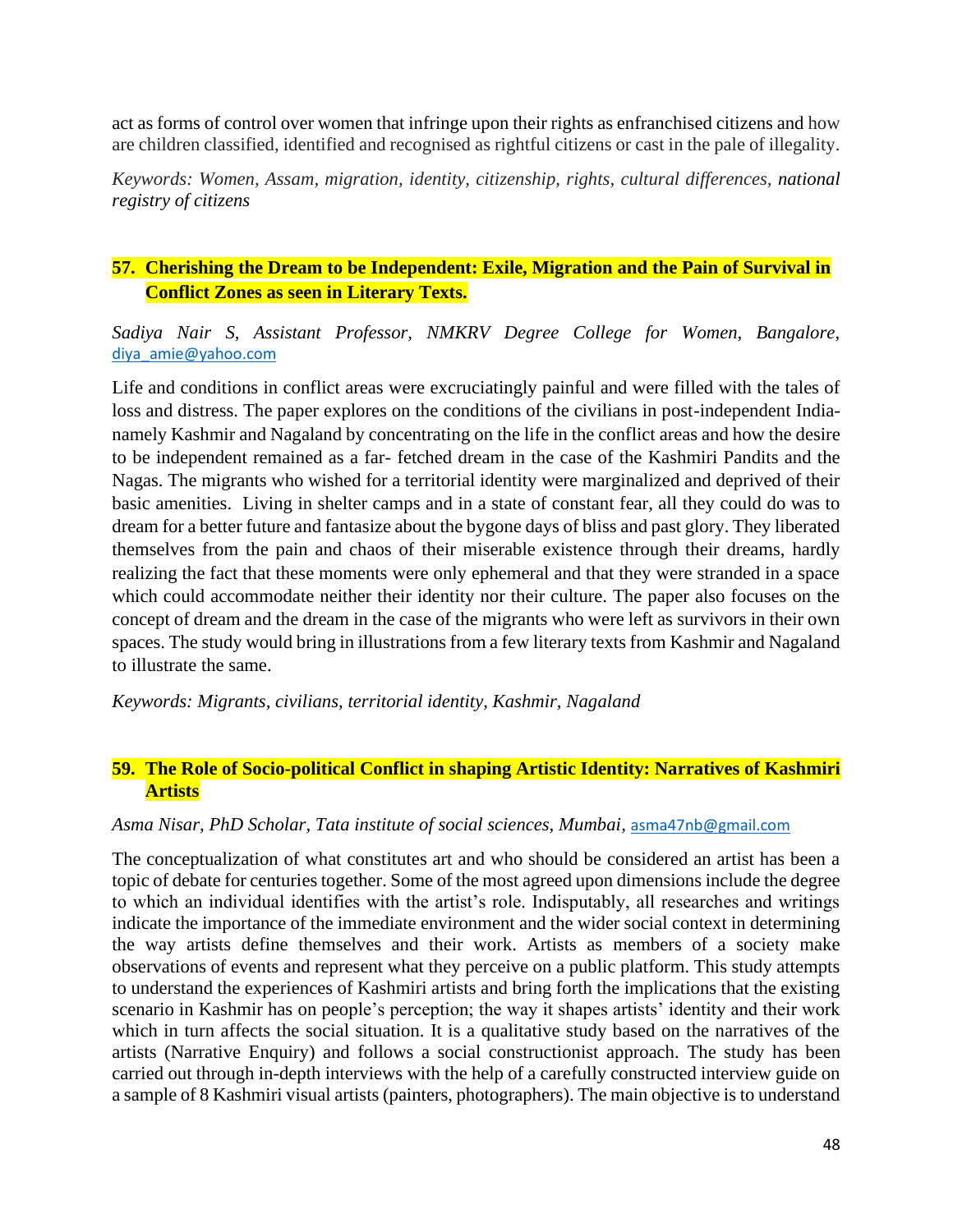how the social context of Kashmir has shaped the development of the artistic identity of the participants. An analysis of the narratives has indicated the impact of the context on the way they create art as well as on the way they identify themselves as artists. The artists cited numerous challenges they face being Kashmiri artists and spoke about the importance of diversifying and challenging experiences in strengthening their creativity and how the situation has constantly been a source of inspiration to them in their artistic journey.

*Keywords: Artist, artistic identity, Kashmir, qualitative study, conflict, social conditions, narrative enquiry, Kashmiri visual artists, social constructionist approach*

## **60. Contesting Claims and Women's Resistance in Assam: Literary Expression as a Tool for Carving New Identity for Women**

## *Bhanuprabha Brahma, PhD scholar, Jawaharlal Nehru University, Delhi,* [bhanu.du1@gmail.com](mailto:bhanu.du1@gmail.com)

There has always been a strong upsurge of women's activism in North East India. Women have been raising their voices against injustice and trying to redefine gender stereotypes through their interventions. They always believed that military regulations are not solutions to peace. The strong resistance or the challenges they face have been highlighted after Assam movement. One needs to rethink women's resistance as an attempt to create their own space. This paper explores various dimensions of the feminist movement in Assam through women's writings. These writings exhibit various forms of resistance which provided them the channels for their voices. Weaving together both fictional and non-fictional writings of the women of Assam, I intend to trace women's distinct identity, subjective consciousness and see how social inequalities marginalize women in different ways. This study is highly relevant as it explores the multiple dimensions of women's existence and provides accounts of negotiations for the survival of women in those times.

*Key words: women's activism, resistance, gender stereotypes, conflict, women's writing, women's identity, survival, fictional and non-fictional writing, Assam*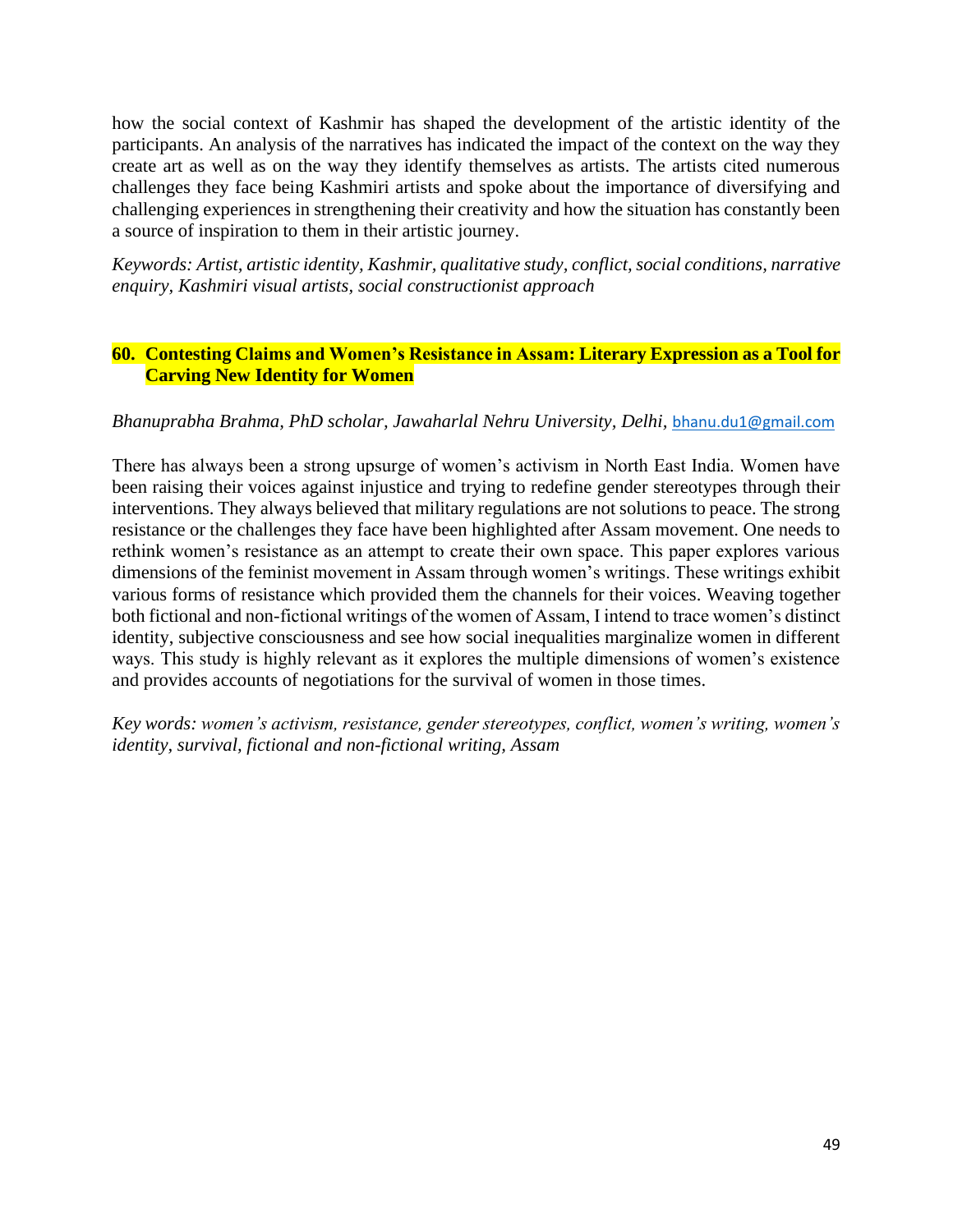## **Theme 12: In Search of a Home: Understanding Displacement**

## **61. Internally Displaced Persons (IDPs): Responsibility of State or International Organizations**

### *Bhawna Sharma, Assistant Professor, Amity University, Delhi,* [bsharma4@amity.edu](mailto:bsharma4@amity.edu)

There is no consensus on the definition of internally displaced persons (IDPs). The definition of IDP depends on the criteria that have been identified for displacement. The narrow definition of IDP restricts displacement upto conflict. The broader definition includes people who are displaced as a result of natural disasters and development programmes. IDPs are disadvantaged as compared to refugees. These people (IDP) remain within the territory of state and do not cross the national borders. Thus, they do not come under the protection provided to refugees by International Organisations (IO). Though protection of IDPs is considered as a matter of state responsibility yet in practice states are silent about it. In fact, states are responsible for acts of violence that are committed on IDPs. It is in this context, the role of IO is important because these organisations have been playing an active role in assisting and protecting IDPs. However, there are instances where states have discouraged and prohibited the entry of IOs in the region of conflict. Thus, there is a conflict between the principle of sovereignty and fundamental human rights of the displaced population. The principle of sovereignty and territorial integrity are as important as the protection and guarantee the fundamental human rights of displaced population. This paper aims to analyse the role of IOs in alleviating the suffering of IDPs, by taking the cases of Georgia, Sri Lanka and Sudan. In all these three countries, state violence is considered to be the most important factor leading to the vulnerable condition of IDPs.

*Keywords: Internally displaced persons (IDP), Sri Lanka, Sudan, Georgia, International Organisations (IO), Responsibility of State, conflicts, sovereignty and fundamental human rights, state violence*

# **62. 'Imagined Homeland' and Realistic Outland: A Reading of Mohsin Hamid's** *The Reluctant Fundamentalist* **under Geocriticism**

## *Payal Dahiya, Postgraduate scholar, M.A. (English), Guru Gobind Singh Indraprastha University, Dwarka, Delhi,* [pdahiya97@gmail.com](mailto:pdahiya97@gmail.com)

There has been a long-standing and mutually rewarding relationship between literary criticism, political ideologies and human geography. Any geographical area confined by boundaries possesses two identities, as a space and as a place. Identities are abstract but the whole world works upon such abstract ideas. There is also the struggle over real and imagined geographies alongside the purposes of ally-nations who function almost as enemies. The imagined derives it's point of departure from reality, just begins from reality, then continues it's construction within the domain of the imaginaire. This paper attempts to extrapolate how two different nations that are completely antithetical, clash in Mohsin Hamid's *The Reluctant Fundamentalist*. How the reimagination of spatial boundaries deconstructs identities as a migrant transcends the geographical, cultural and political boundaries of a Nation.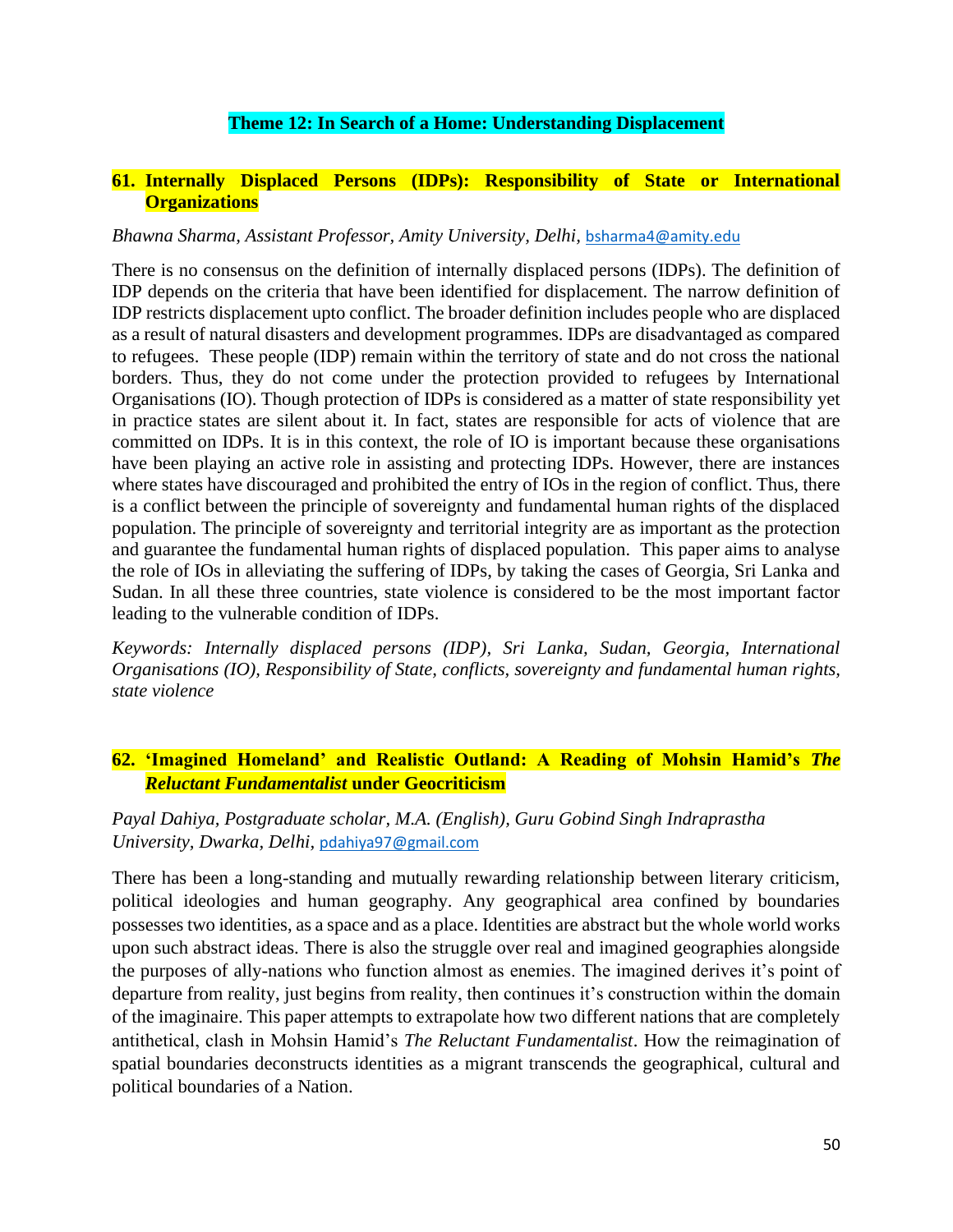*Keywords: Identity, The Reluctant Fundamentalist, migrants, Mohsin Hamid, Geocriticism* 

## **63**. **War-Less Conflict: A Case Study of Involuntary Resettlement**

*Gargi Sengupta, Assistant Professor, Department of Political Science, Vivekananda College, University of Delhi, Delhi,* [gargi.sengupta14@gmail.com](mailto:gargi.sengupta14@gmail.com)

Involuntary resettlement is an implicit characteristic of conflict. Conflict is generally associated with war and violence. But conflict has a veiled side as well, which is both war-less and violenceless. A significant consequence of rapidly increasing urbanisation is internal displacement- that is movements of people from rural areas to cities. Readily availability of employment opportunities in different sectors mainly unorganised, in the cities and absence of same in their native place compounded by diminish rural income become a point of attraction for the rural people to come in the cities, without being aware of the adverse effects of it. The displaced people typically have to reside in the peripheral and sub-standard areas (odd/vacant Government land) of the cities, which often results into involuntary displacement and involuntary resettlement because of any development project of the Government on those odd/vacant lands. The major issues under involuntary displacement and involuntary resettlement are it creates a hierarchy of citizenship (between slum dwellers and non-slum dwellers) and also raises the concerns about who would bear the cost of development? City development should be an organic one. Thus, development should not result into clash of interests or conflict between the original inhabitants and migrant settlers. In this background, the paper aims to look into the war-less conflict that exists between the two groups of citizens/residents of the same city.

*Keywords: Involuntary Resettlement, war-less conflict, displacement, urbanisation, slumdwellers, development*

## **64. Gender Based violence among Refugee Women in India (Case Study of Rohingya Refugees in Delhi)**

*Mushavvari Hasan, Research Scholar, Department of Political Science, University Of Delhi, Delhi,* [MUSHAVVARIHASAN@GMAIL.COM](mailto:MUSHAVVARIHASAN@GMAIL.COM)

भारत में शरणार्थी महिलाओं के मध्य लिंग आधारित हिंसा: दिल्ली में रोहिंग्या शरणार्थीयों के मामले का अध्ययन

One of the important global problems is the increasing number of refugees. Since it is a global problem therefore it needs to be resolved globally. Globally around 70.8 million people are recognised as refugees and 50 percent of this is women. The Myanmar Crises resulted into denial of Rohingya community as national indigenous race; in fact the Myanmar Government rejected their citizenship, thus this community becomes refugees and taken shelter in Bangladesh and also in India, specifically in Delhi, Uttar Pradesh, Haryana, West Bengal, Tamil Nadu, Punjab, Telengana, Jammu and Kashmir.

The purpose of this study is to look into the condition of women refugees in the Camps. Women as refugees are facing dual problems- one as a refugee and second as a woman. Even in the camps women are facing various forms of violence and exploitation. In fact, in the camps, women are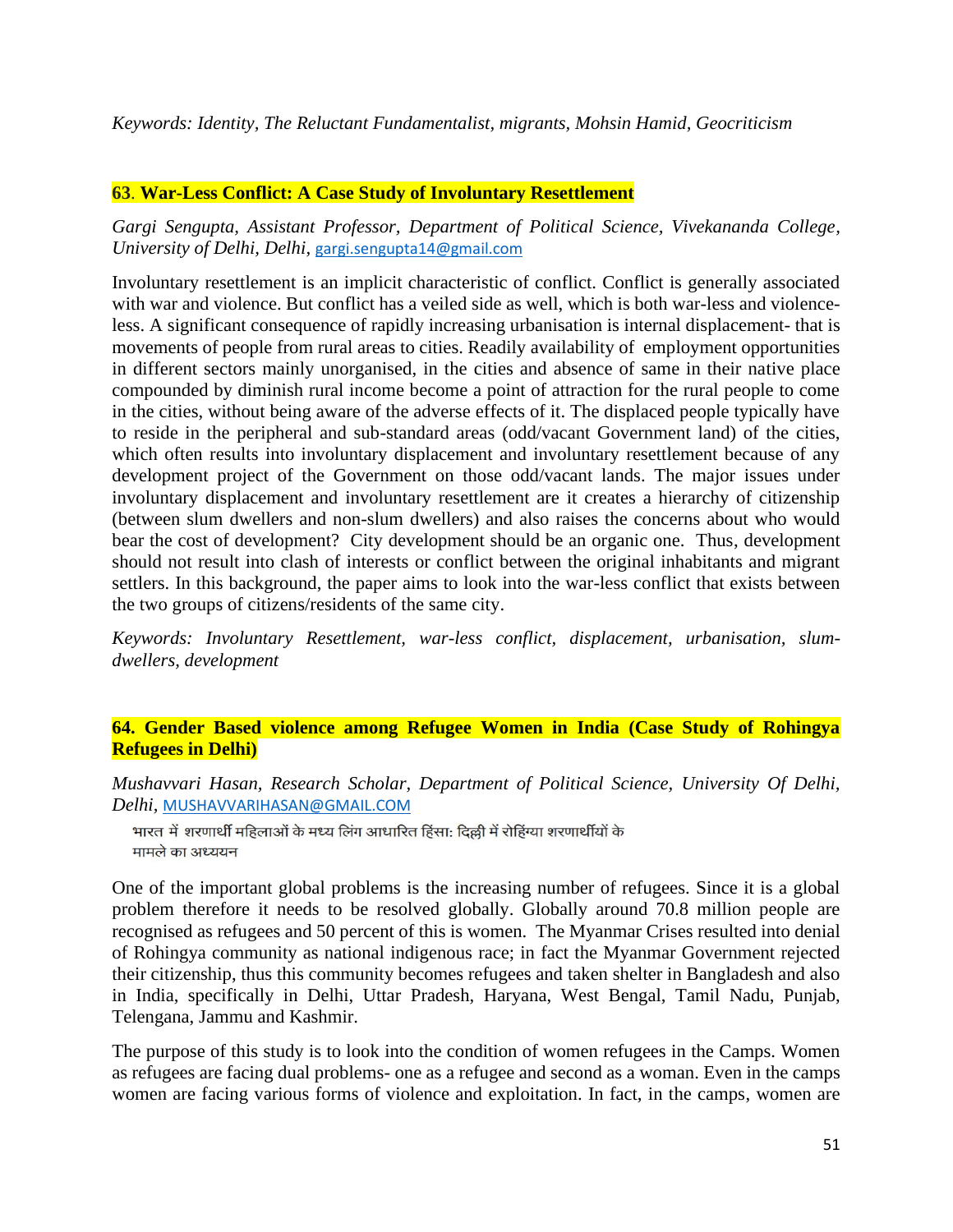victims of patriarchal systems. Qualitative methodology based on secondary sources (data analyses and content analyses) would be adopted for conducting the study. For understanding the dual forms of women exploitation, the study would follow narrative and exploratory research methods. Thus, the aim of the paper is to look into how without international laws for refugees' membership, we can protect the refugee women and also how we can ensure empowerment and participation of refugee women in the decision making process.

*Key Words: Gender based violence, Myanmar, Rohingya, Refugees, Women, Camp, Exploitation*

## **65. Humanity Vs. National Interest: Explaining India's Response to Rohingya Crisis**

# *Renu Keer, Assistant Professor, Department of Political Science, Atma Ram Samatan Dharma College, University of Delhi, Delhi,* [renu.keer8@gmail.com](mailto:renu.keer8@gmail.com)

Foreign Policy of a state is an important instrument to serve its national interest first and foremost. It is undoubtedly, a crucial aspect of state politics to shape its image in international community. Over the years, the world politics has been predominantly determined by 'realism'. Realists generally argue that state pursue national interest and are unlikely to take efforts to help others unless it is in their own national interest. Nevertheless, under the purview of international organizations such United Nations, the idea of human rights has given birth to humanitarian actions and the 'responsibility to protect' (R2P). Accordingly, more privilege is given to human rights and dignity in the contemporary world politics. Since the independence, India has followed an idealist policy towards the refugees from neighbouring states and provide them both shelter and food, which led to the criticism of Indian government from different parts of Indian community that the government is expected to serve and save its own citizens first rather than any immigrant or infiltrated people. Recently, the assassination of Rohingya Muslims in Myanmar has again fuelled the debate over national interest and humanitarian concern and put a challenge before the Indian stakeholders. India's position on the Rohingya Crisis has received huge flak from right bodies, including Amnesty International and United Nations of its handling of Rohingya Muslims. It raises question as to who should protect and provide shelter to over 400,000 Rohingya Refugees in an urgent need of accommodation. Also, the prime question here is that can the lives of own citizens be put in danger in order to save 'others'? Against this backdrop, this paper aims to study the policy of Indian state on Rohingya refugees and also examines the factors, which pushes Indian stakeholders to deport Rohingya immigrants. The paper concludes by the argument that national interest is a primary motivating factor behind any state's foreign policy and same is for India also.

*Keywords: Rohingya, Crisis, International Community, India's Foreign Policy*

## **66. Conflicts in attaining Sustainable Development Goals: A Study of Migrant Labourers in Ludhiana**

*Monika Paliwal, Assistant professor (Environmental Sciences), Maitreye College, University of Delhi, Delhi,* monikapaliwal90@gmail.com

In this era of Anthropocene, we are striving to achieve sustainable development goals by 2030. These SGDs are built on the principle of "leaving no one behind", whereas we currently face multiple disparities at various scales in our society, which often lead to conflicts within societies.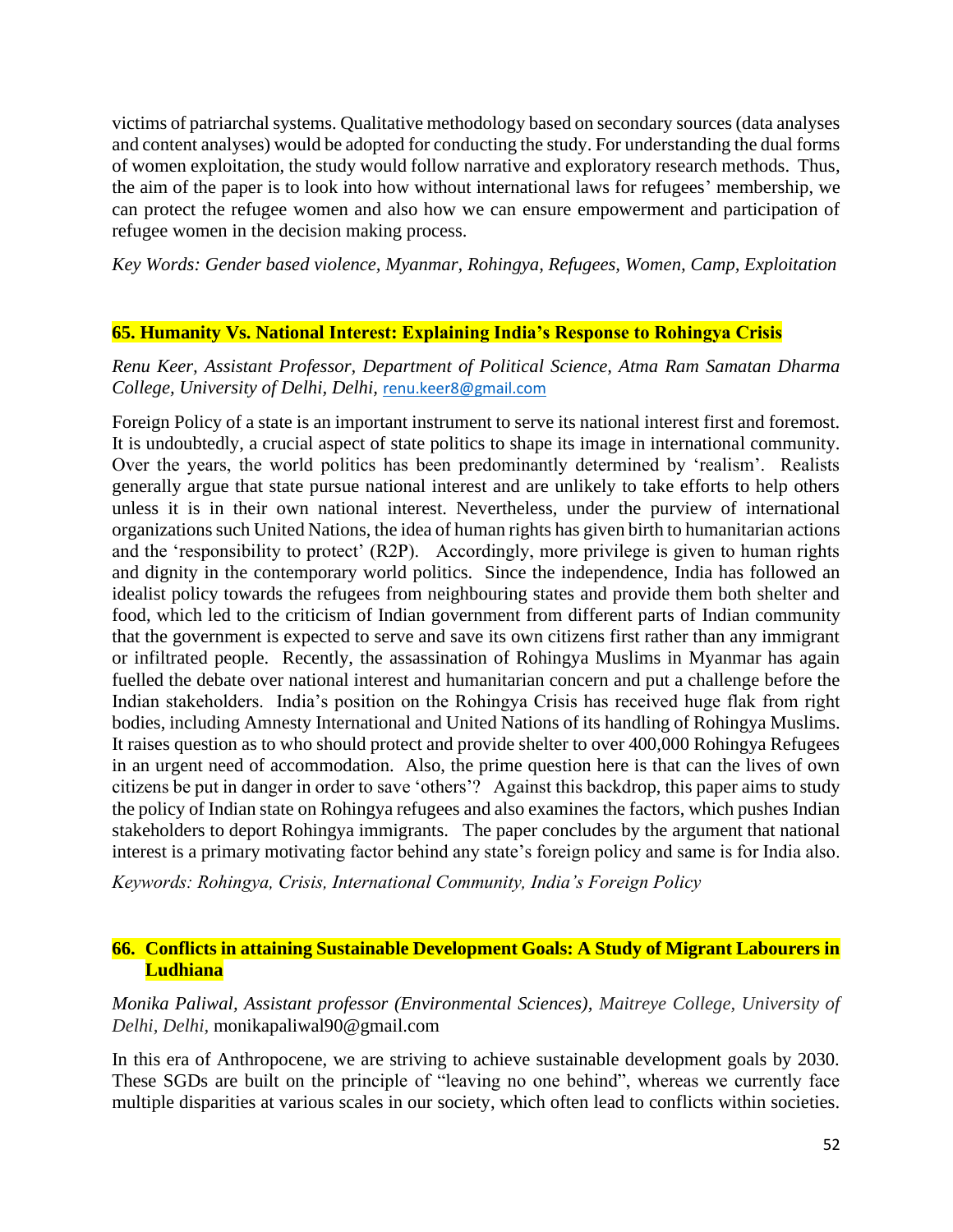This paper will focus on GOAL 11: Sustainable Cities and Communities, as cities all over the world are under burden of heavy population, and especially in India, cities are facing heavy load of migrant population. Migrant population is seldom accepted in the mainstream and specifically with regard to migrant labourers, conflicts emerge at various levels such as identity issues, job sector, accommodation and access to resources.

This paper will analyse the conflicts that are faced by migrant labourers in Ludhiana in the wake of SDGs. The survey included in this paper was conducted in migrant residential area and industrial area in Ludhiana, Punjab. Within this location, conflicts faced by the migrant labourers are often unexamined, on the premise that migrant labourers are mostly not the main occupants of cities and as labourers they only engage in industrial work. However, on observing the migrant colonies and its occupants, this seems to be a superficial understanding. These issues would be exemplified through narratives of migrant labourers working in Ludhiana's industrial cluster firms.

*Keywords: GOAL 11, sustainable cities and communities, migrant labourers, Ludhiana, sustainable development goals, SDGs, conflict*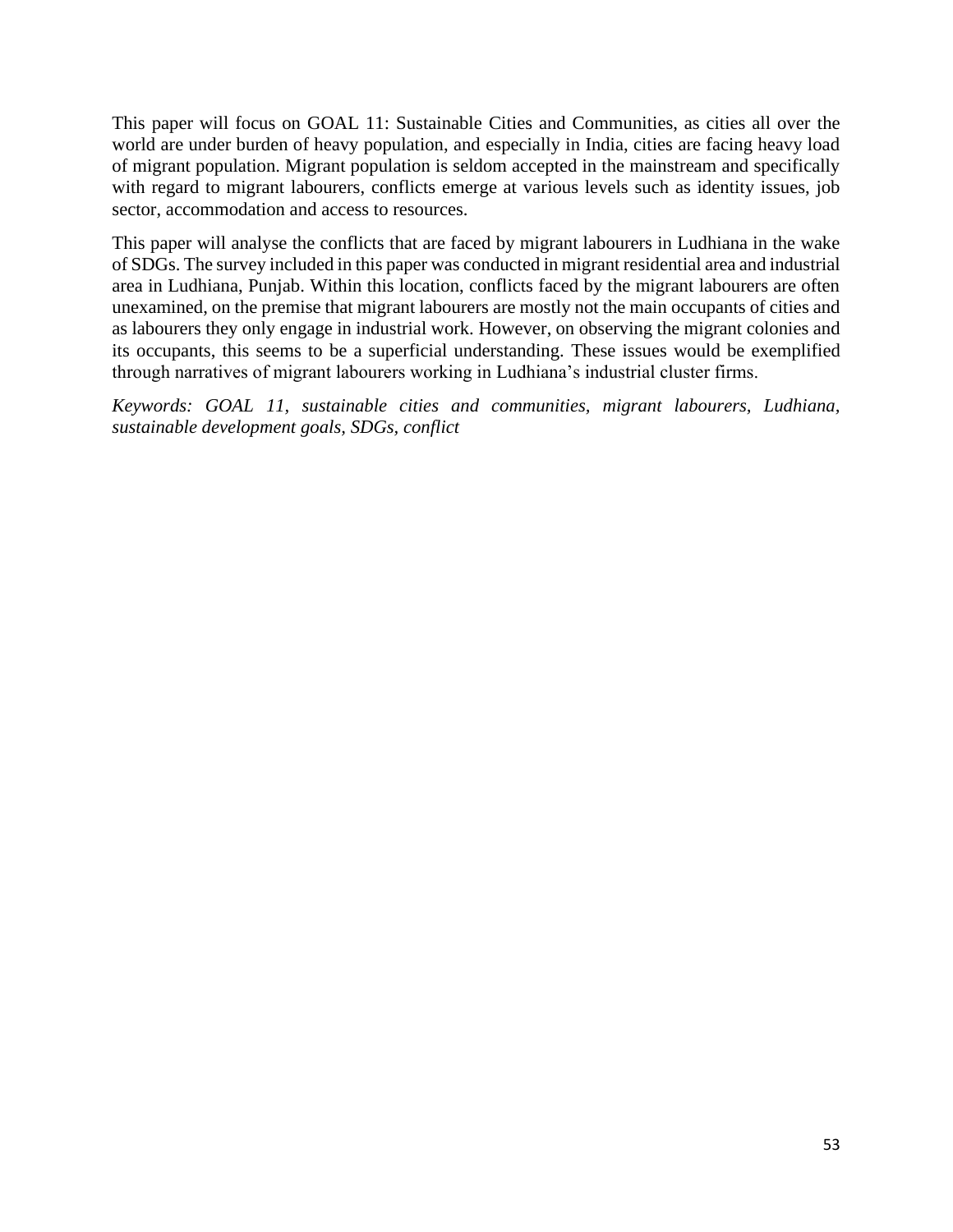# **Theme 13: Through the Lens of Diversity: Bridging Differences**

# **67. Psychological Experiences of LGBTQ in Conflict with Society**

*Shuchi Chhokra, Undergraduate Scholar, Shyama Prasad Mukherji College, University of Delhi, Delhi,* [shuchichhokra99@gmail.com](mailto:shuchichhokra99@gmail.com)

*Rubal Poonia, Undergraduate Scholar, Shyama Prasad Mukherji College, University of Delhi, Delhi*

*Virendra Pratap Yadav, Assistant Professor, Shyama Prasad Mukherji College, University of Delhi*

LGBTQ community in India is fighting for equal rights and acceptance in society. Individuals belonging to this community face a lot of challenges in their daily life. Although the youth has shown considerable acceptance towards them, however, acceptance within the boundaries of their families and work still marks a constant struggle for them. The present research attempted to explore the Psychological Experiences of LGBTQ community in terms of their personal feelings, interaction with others, societal and family pressures and institutional challenges. The sample was collected using purposive sampling, the total sample being 10 individuals belonging to LGBTQ community. The narratives of the participants were collected by contacting them in person. Findings of the research suggests that these individuals face a lot of difficulties in their personal life, are bullied by others, feel marginalised and disconnected with significant others. In addition, they experience significant discrimination in academics and jobs. The present research has many significant implications, especially in sensitising the people about LGBTQ community, and considering them as an important part of the society.

*Keywords*: *LGBTQ, conflict, sexual orientation, psychological experiences*

# **68. Diversity and Higher Education: Impact on Social Outcomes**

*Tanya Kalra, Undergraduate Scholar, Department of Psychology, Daulat Ram College, University of Delhi*

*Mansi Thakur, Undergraduate Scholar, Department of Psychology, Daulat Ram College, University of Delhi*

*Dr. Suparna Jain, Assistant Professor, Department of Psychology, Daulat Ram College, University of Delhi,* [suparnajain@dr.du.ac.in](mailto:suparnajain@dr.du.ac.in)

Diversity is ever pervasive. Children begin experiencing diversity at any early age in school. However, only during late adolescence they may begin to understand the ill effects of social constructs such as discrimination, stereotypes and prejudices. It is during the years of higher education that they understand the social segregation processes prevailing in the society. During these identity seeking years they tend to form their own attitudes towards diversity.

With ever increasing diversity through affirmative action, Indian students are getting ample opportunities for studying in a diverse scenario. Migration from various parts of the country for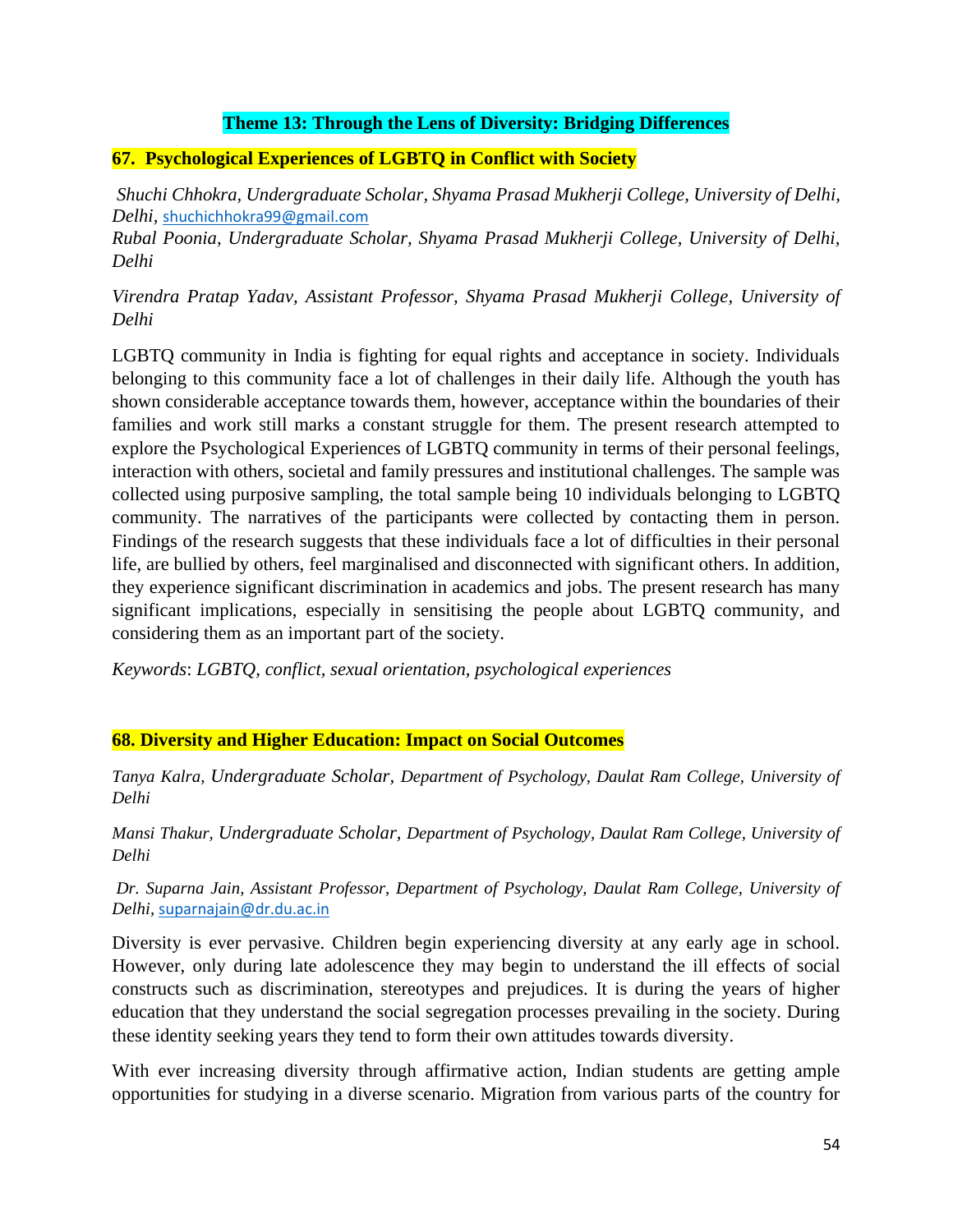education has become common place. The present study aims to assess the benefits of studying in higher educational institutes that provide a diverse classroom in terms of gender, region, caste, religion and so on. The benefits are assessed in the resulting level of intolerant beliefs such as sexism, racism, sexual prejudice, ageism, classism, and religious intolerance.

To fulfil the aim, 100 students pursuing graduation or post graduation from various public and private institutes of Delhi were approached to fill two questionnaires. The tool used to measure diversity experience in higher education institutes was 'Experiences with Diversity index' by Gonyea et. al. 2003 and the tool used for assessing the resulting intolerant beliefs was 'The Intolerant Schema Measure' by Allison C. Aosved, Patricia J. Long, Emily K. Voller, 2009. Cronbach alpha was calculated for both the tools so as to confirm their applicability on Indian sample.

Further, correlation and regression analysis was employed to reach statistical results. It was found that studying in a diverse environment is beneficial for the students of the age group 18-25. Thus the study strengthens the importance of affirmative action and diversity efforts by colleges and universities, not only as a means of increasing access to higher education for greater numbers of students, but also as a means of fostering students' academic and social growth.

*Keywords: Diversity, intolerant beliefs, higher education, affirmative action*

# **69. Tourism as a Tool to Foster Peace and Tolerance: A Perception Study among Millennial Tourists Visiting Kerala**

## *Prasanth Udayakumar, Assistant Professor, Indian Institute of Tourism & Travel Management, Bhubaneswar,* [prasanthudayakumar@gmail.com](mailto:prasanthudayakumar@gmail.com) *Brij Mohan Singh, Senior Operations Executive, Travel Triangle, Gurugram, Haryana*

As a social and cultural activity, tourism is a potential source of change. Travel provides a learning experience like no other activity. It inspires people to seek out new places, keeping their pool of knowledge constantly topped up. It's a great way to not only learn new things and immerse oneself in a new culture – it also provides a constant urge to continue learning. Promoting tourism is like promoting the larger goal of peace and harmony around the world. Over the years, there experienced an evident shift in the perception of travel among people. Present generation tourists rather prefer to experience than simply travelling to a new place. Such accumulated experiences would be able to contribute to a change that the world around is looking for. Generational cohorts give researchers a tool to analyse changes in views over time. While younger and older adults may differ in their views at a given moment, generational cohorts allow researchers to examine how today's older adults felt about a given issue when they themselves were young, as well as to describe how the trajectory of views might differ across generations. As they become the dominant adults in society, millennial tourists are viewing tourism from a different angle than their predecessors were doing. The present study was an attempt to examine how tourism and travel among millennials acts as an engine to foster peace and tolerance across the globe. Stratified sampling method has been used to choose 100 millennial tourists from various countries who visited Kerala to spend their vacations. The perceptions of millennial tourists were studied deeply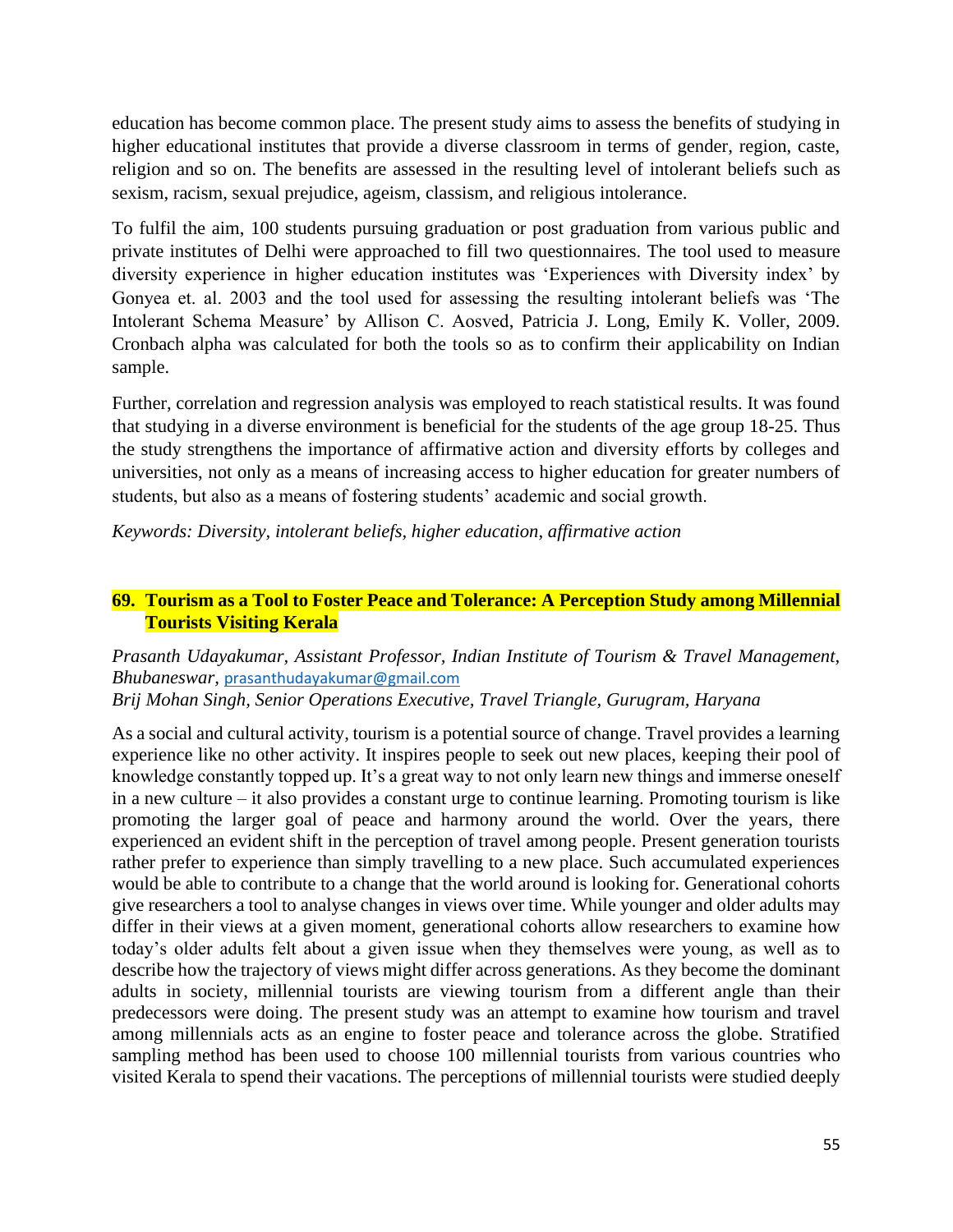to analyse its correlation with the changing trends in tourism which has a positive impact on societal change, especially world peace, harmony and tolerance.

*Keywords: Harmony, millennial, perception, change management, tourism, travel, Kerela*

## **70. From Polarization to Positive Confluence in Cross-Racial Friendships: Narratives from Northeast Students in Delhi**

*Mayanglambam Omega Chanu, PhD Research Scholar, Department of Psychology, University of Delhi, Delhi,* [omechanu@gmail.com](mailto:omechanu@gmail.com)

## *Shivantika Sharad, Assistant Professor, Vivekananda College, University of Delhi, Delhi*

A large number of students from Northeast (NE) come to Delhi for pursuing higher studies and better job opportunities (NESCH, 2011). It is a movement from one cultural world to another, and in the process of acculturation, many things come into play (Berry, 2005) particularly friendships. Studies on cross-racial friendships indicates increased intellectual self-confidence, higher degree of aspiration, and reduced intergroup bias (Antonio, 2004), thereby bridging the social distance between races. As new NE students acculturate in Delhi and explore the possibilities of friendships, their adjustment at times is marred by experiences of prejudice, misperceptions, name calling, and discrimination. The present study aims to understand the nature of friendship of NE students, its pattern and quality, level of contact, intimacy, relational conflicts, and its resolution by NE students with "others" through narratives from NE students. Semi-structured interviews were conducted with 30 NE students in Delhi, for varying years. Thematic analysis of the narratives suggests different shades and boundaries of friendship between NE students and others (North Indians etc.). This relationship is not just characterized by self-segregation, negative perceptions, judgements, and conflicts, but also openness, acceptance, positive, supportive, and reassuring friendships. Focus has been on identifying the core elements of positive cross-racial friendships. The study opens up for further exploration in the process of integrating NE students with "others" and is a significant step in the area of inter-group relationships.

*Keywords: Cross-racial friendships, north-east, culture, intergroup bias*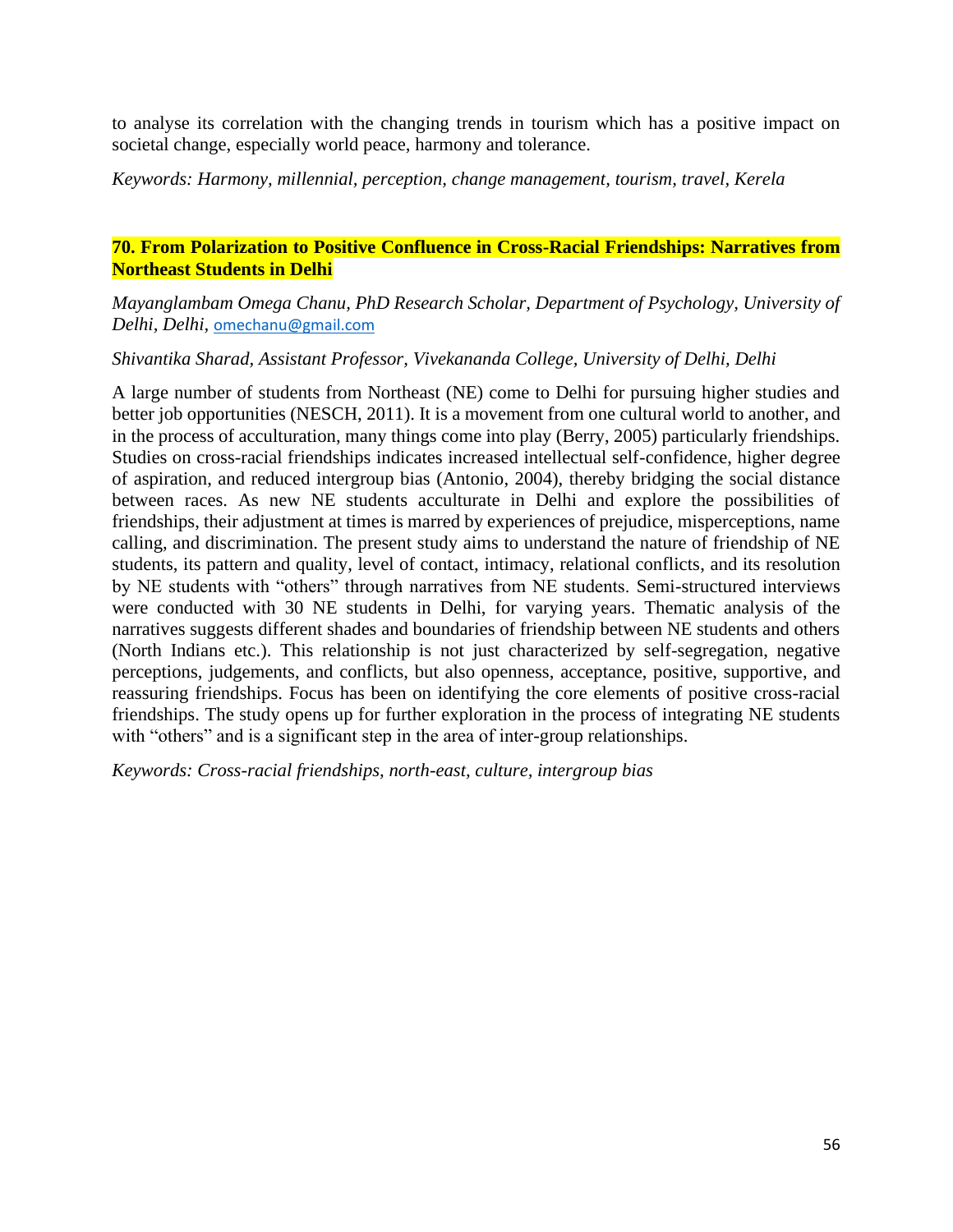# **Theme 14: From Violence to Non-Violence: War, Partition, Gandhi and Gita**

## **71. Reconstituting the Dialectics of Self/Society in the Context of Partition**

*Shivangi Bhatia - Postgraduate Scholar, MA(English), Jesus and Mary College, University of Delhi, Delhi,* [shivicombhatia04@gmail.com](mailto:shivicombhatia04@gmail.com)

## *Tanya Thakur - Postgraduate Scholar, MA(English), Zakir Hussain College, University of Delhi, Delhi*

The early years of the twentieth century Indian political scene witnessed cataclysmic upheaval as the state of Bengal was politically and geographical partitioned into West Bengal and East Pakistan – a fragmentation that reflected itself beyond its territorial coordinates, into the individual consciousness. In a world of escalating nationalist struggles and the simultaneous emergence of an English-educated, elite Indian populace, the 'self' was rendered as a product of the constant dialectics of internal/psychological conflict and the external/socio-political fragmentation and was constantly caught between the irresolvable paradox of tradition/modernity and that of the self/society. It is in this context that Amitav Ghosh's novel *The Shadow Lines* and Rabindranath Tagore's narrative *The Home and The World* translate the ideological conflict that pits the individual against the society and against the nation, at large in a world encompassed by conflict. While Tagore's project is an immediate encounter with the Swadeshi movement and the underlying operations of patriarchy, Ghosh's narrative reflects how the effects of Partition persisted even two generations after its actual occurrence. In this backdrop, this paper aims at the study of formation and externalization of an individuated self in a world of conflicting forces in the aforementioned narratives; the paper will also establish conjoined perspectives on how, in such a worldview, the ensuing trauma and a sense of un-belongingness situates the individual in an untraceable third space, the accounts of which are absent from the 'grand' narratives surrounding a particular historical moment of conflict – the Bengal Partition in this case.

*Keywords: Partition, self, Bengal Partition, fragmentation, Amitav Ghosh, 'The Shadow Lines', Rabindranath Tagore, 'The Home and The World', Swadeshi movement, patriarchy*

## **72. The Breakdown of Moral Economy in Rural Bengal during World War II: A Study of**  *AgunPakhi* **and** *Keyapatar Nouko*

## *Madhurima Sen, Junior Research Fellow, M.Phil. (English), Department of English, University of Delhi, Delhi,* [emailmadhurimasen@gmail.com](mailto:emailmadhurimasen@gmail.com)

India was not a major battle ground till late in the Second World War but it served as the source of supplies and manpower from the very beginning. War came to India from the eastern border, and one of the worst famines in the history of the subcontinent affected Bengal in the wake of the war. However, overshadowed by 1947 Partition and the riots that happened in its aftermath, the effect of the war on the society and economy of Bengal has not received adequate attention. The aim of this paper will be to draw attention to the often-neglected social impact of the war on rural Bengal, which statistical records of the death toll cannot do justice to.

The two primary literary texts that will be studied in this paper are *Agunpakhi* (*Fire-bird)* by Bangladeshi author Hasan Azizul Haque and *Keyapatar Nouko* (*Boat Made of Screwpine Leaves*)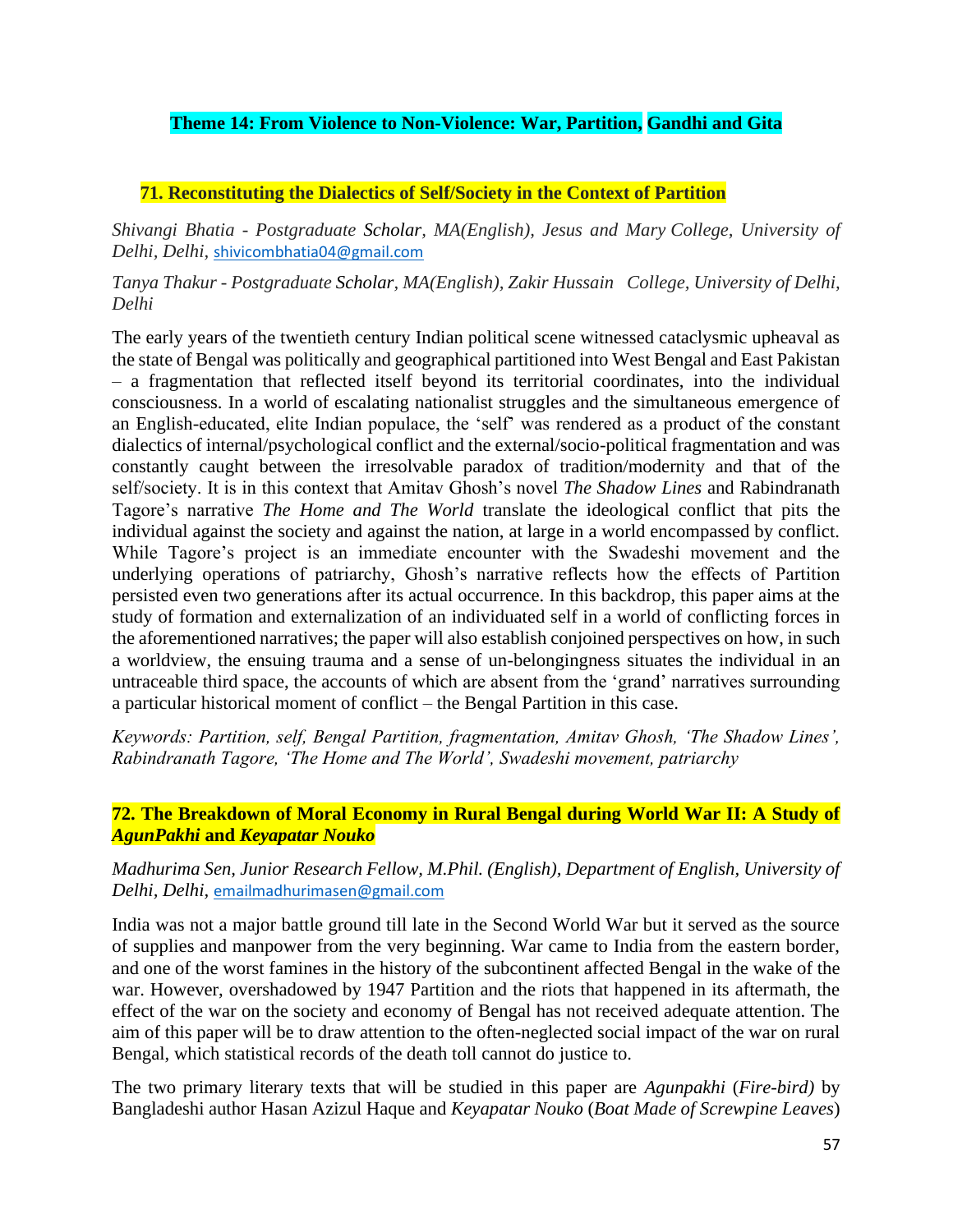by Indian Bengali author Prafulla Roy. The paper will analyze the irreversible transformations the war brought about in the countryside, which never went back to being what it was before the war. It will elucidate how the interaction with European army at close quarters, the 1943 famine and the influx of throngs of people from the city contributed towards the breakdown of moral economy in rural Bengal.

*Keywords: Second World War, Rural Bengal, Agunpakhi, Keyapatar Nouko*, *Hasan Azizul Haque, Prafulla Roy*

# **73. The Bhagavad Gita Way of Life for Attaining Peace and Prosperity for All**

*Neeraj Saxena, Assistant Professor, Department of Spanish, Delhi College of Arts and Commerce, University of Delhi, New Delhi,* [neeraj.2862@gmail.com](mailto:neeraj.2862@gmail.com)

Bhagavad Gita is an "Instruction Manual" for life. It gives us the right understanding and the right vision to attain both peace and prosperity. In Chapter 15, which summarizes the teachings of the Bhagavad Gita, the world is depicted in the form of a single tree, as ONE unit, and just as each part of the tree is interconnected so is each and everything in this world. This tree is shown as inverted with the branches below and the root above. The root is the source of nourishment for the entire tree and gives power to all its parts. Thus, our attention is taken to the Source of the world – the One Undivided, All Pervading Homogenous Substratum which gives existence to all manifestations.

With this understanding and vision of oneness when we live and perform action, doing away with a selfish, egocentric vision but instead doing our duties following dharma and working with an attitude of "Yagña", which means dedicating our actions to the One Supreme Reality, of which we are all a part and by which we all stand to gain, there ensues deep peace and great prosperity.

*Keywords: Bhagavad Gita, peace, prosperity, "Yagña"*

# **74. Arne Naess and Gandhi: Heading towards Solving the World of Conflict through Reliance on Environmentalism**

*Mousumi Das, Assistant Professor, Department of Philosophy, Rabindra Bharati University, Kolkata, West Bengal,* [mousumi.philosophy@gmail.com](mailto:mousumi.philosophy@gmail.com)

Arne Naess, the father of 'deep ecology' himself admitted that his work on the philosophy of ecology developed from his work on Spinoza and Gandhi. Naess explains that Gandhi made manifest the internal relation between self-realization and non-violence which was sometimes called biosperical egalitarianism. Biosperical egalitarianism promotes species equality and goes against the arrogant, ontological claims of human superiority. We could find that Gandhi's principle of ahimsa is the best way to explain his concern for the oneness of life. Gandhi was influenced by the principles of Advaita, which speaks of the essential unity of man and Bhagavad Gita's concept of the self, which speaks of the union between individual self with the Universal Self. Following Gandhi, Naess believed that deep ecology is not fundamentally about the value of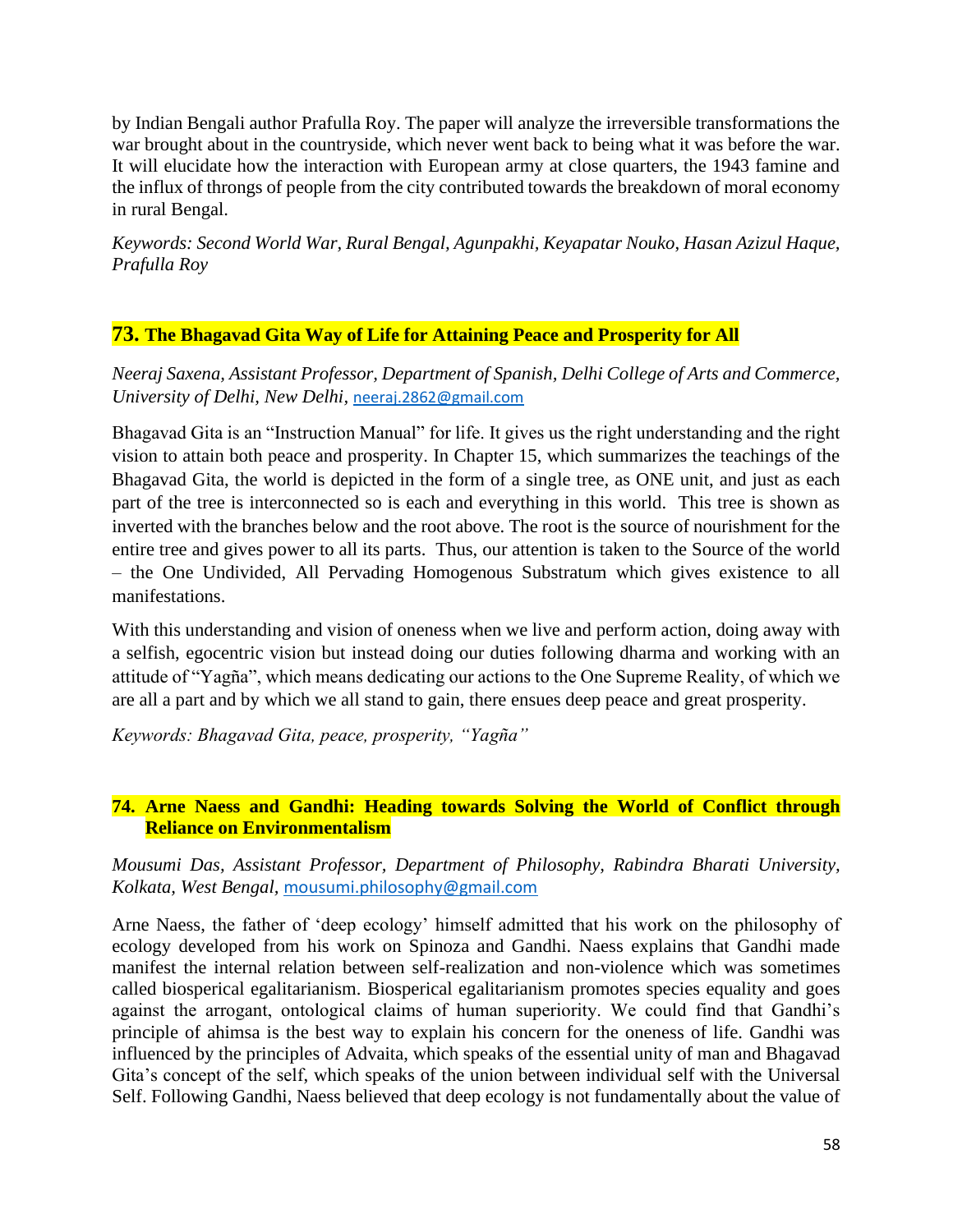nature but it is more about realizing that what we are in the larger scheme of things. The principle of deep ecology that Ness is advocating following Gandhi can be applied to solve the world conflict. Deep ecology ensures the respect of every sentient beings and its dependence on nature. This principle could be applied to solve the growing anger between man and the dearth of spiritual situatedness, which is present among men. Gandhi though an anti-colonial leader of India always had given importance to the spiritual liberation with political liberation. For this he relied on nonviolence, simplicity, and nature. This paper is an endeavour to show how the principles of Naess and Gandhi on environmentalism could be applied to solve the world conflict of the present day.

### *Keywords: Deep ecology, Gandhi, world conflict, Arne Naess, environmentalism*

### **75**. **Gandhian Notion of International Peace and World Order**

*Shalini Prasad, Assistant Professor, Department of Political Science, TRKM Girls Degree College Aligarh,* [shalinipra42@gmail.com](mailto:shalinipra42@gmail.com)

The main concerns of international relations are security and conflict and how peace could be achieved. To meet out this challenge Western scholars proposed a number of theories which have failed to achieve the desired end. In most of these approaches, one may decipher a state centric view of the world and security tends to mean security of the state in particular. In my opinion, peace in the world cannot be achieved without reaching the concept and techniques of Gandhi. Gandhi's idea of non-violence and Satyagraha is more relevant in today's turbulent world. Therefore, it is important to understand his techniques and try to replace the existing ones which advocate violence as a solution for peace in the world. Gandhi fervently hoped for "a world federation of free and independent states". His concept of World Government transcended the traditional thinking. Gandhi's ideals are the necessity as various conventional International organisations could not bring genuine peace. The purpose of the paper is to understand international conflict, existing world order and how Gandhian model is one of the constructive methods to bring international peace and security. The paper deals effectively with the Gandhian philosophy to sustain peace in the international system.

*Keywords: Peace, Security, Non-Violence, Satyagraha, International Conflict*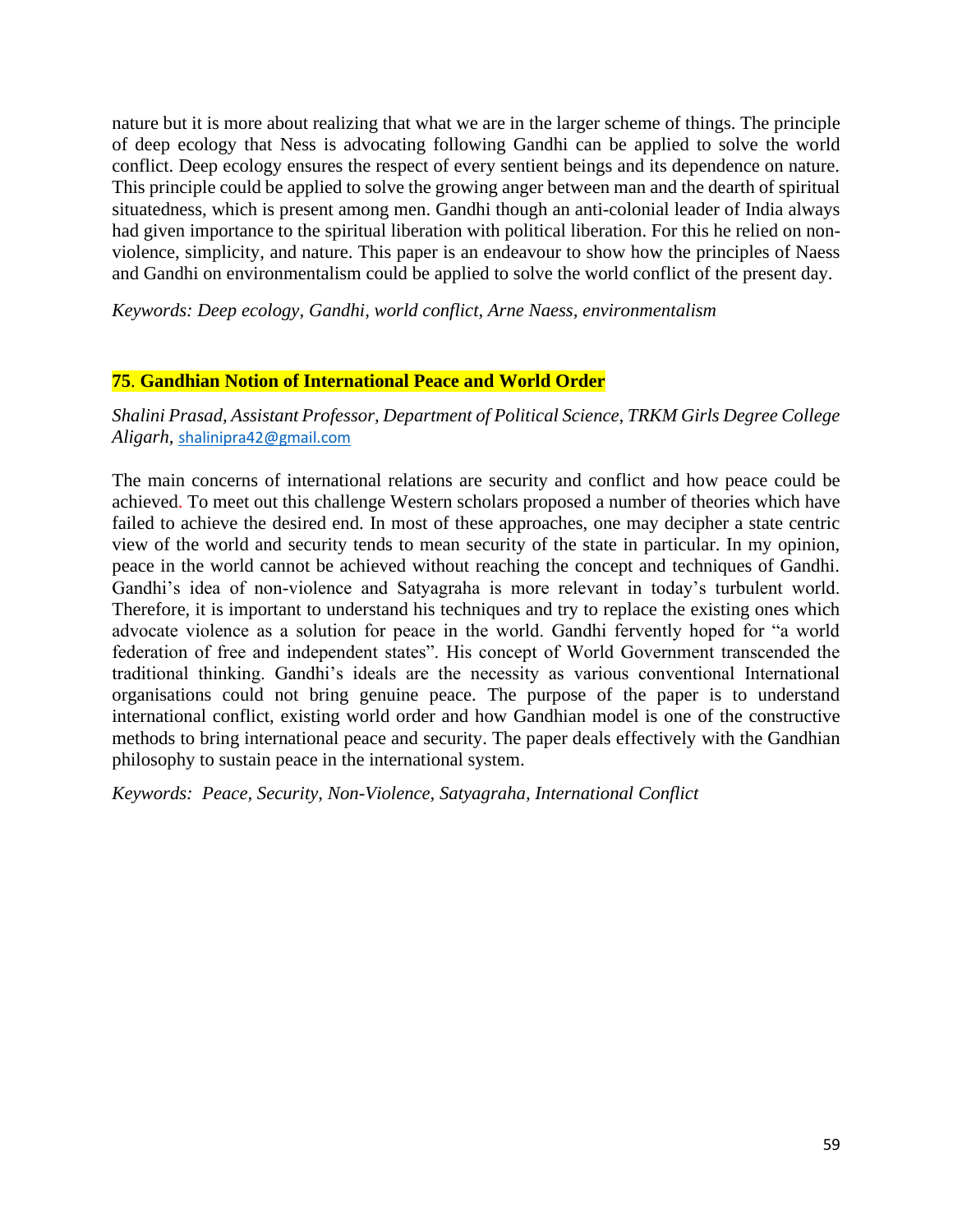# **Theme 15: In Search of an Identity: The Different Hues of Conflict and Violence**

## **76. Fractured Realities and Fragmented Identities: Vision of the Nation in Partition Fiction**

## *Gauri Mishra, Associate Professor, College of Vocational Studies, University of Delhi, Delhi,*  [gaurika1965@gmail.com](mailto:gaurika1965@gmail.com)

How was Partition different for women and men? Hindu and Muslim, male and female writers wrote differently and from their own perspective. Whereas writers like Mumtaz Shah Nawaz (Pakistani Novelist, 1912-1948, wrote in Urdu) Attia Hosain (Indian Muslim woman writer, 1913- 1998, wrote in English) and Ismat Chugtai (Indian Muslim woman writer, 1915-1991, wrote in Urdu) talked about women in conservative Muslim backgrounds who break new grounds, Bhisham Sahni (Indian Novelist of the Partition era, 1915-2003, wrote in both Hindi and English) Chaman Nahal (Indian novelist wrote primarily in English) and Yashpal (Indian novelist, 1903-1976, wrote in Hindi) give stereotyped portrayals of women characters in their novels, binding them to patriarchal ideologies and conservative trends; even as they struggle with the notions of a new nationalistic ethos.

Abdullah Husain (Pakistani writer, born 1931, wrote primarily in Urdu) and Khadija Mastur (Pakistani woman writer, 1927-1982, wrote in Urdu) deal with the Muslim ethos of nostalgia for a lost world, as 'nation' for them has meant more than just a piece of land called Pakistan. Their visions of belonging to 'Pakistan' and their own identity emerge fractured because of their own memories of pre-partition days. Amitav Ghosh's (Contemporary Indian English writer) novel 'The Shadow' Lines also questions the idea of drawing 'boundaries' and creating new 'nations.

*Keywords: Partition fiction, Mumtaz Shah Nawaz, Abdullah Husain, Khadija Mastur, Amitav Ghosh, 'The Shadow Lines'*

## **77. Hindutva: Is it becoming a New National Identity?**

*Anamika Rai, Assistant Professor, Department of Applied Psychology, Shyama Prasad Mukherji College, University of Delhi, Delhi*

*Bhavya Jain, Undergraduate scholar, Department of Applied Psychology, Shyama Prasad Mukherji College, University of Delhi, Delhi,* [bhavya.jain.1299@gmail.com](mailto:bhavya.jain.1299@gmail.com)

The idea of Hindutva was established years ago yet; it is being re-established on various occasions by the political influences in our country to create hegemony of the majority. The revolutionizing of India into a 'Hindu rashtra' (country which is being dictated on the principles of Hinduism) through implementation of laws revolving around the Hindu beliefs, beef ban for instance. (Dutta, 2016). This attempt of defining an individual's national identity in terms of Hindutva can be seen as the underlying cause of conflict. Those who do not conform to such strict beliefs are seen as opponents of India as a nation. Therefore, this academic paper attempts to trace the major political and cultural factors that have been sponsoring the idea of Hinduism and utilising it as a source of ultimate dominance. The attempts to construct this manufactured social identity also treat nonconformists as anti-nationalists. These factors and their impact are being traced with the help of review of past literature. The paper may contribute to a better understanding of the factors involved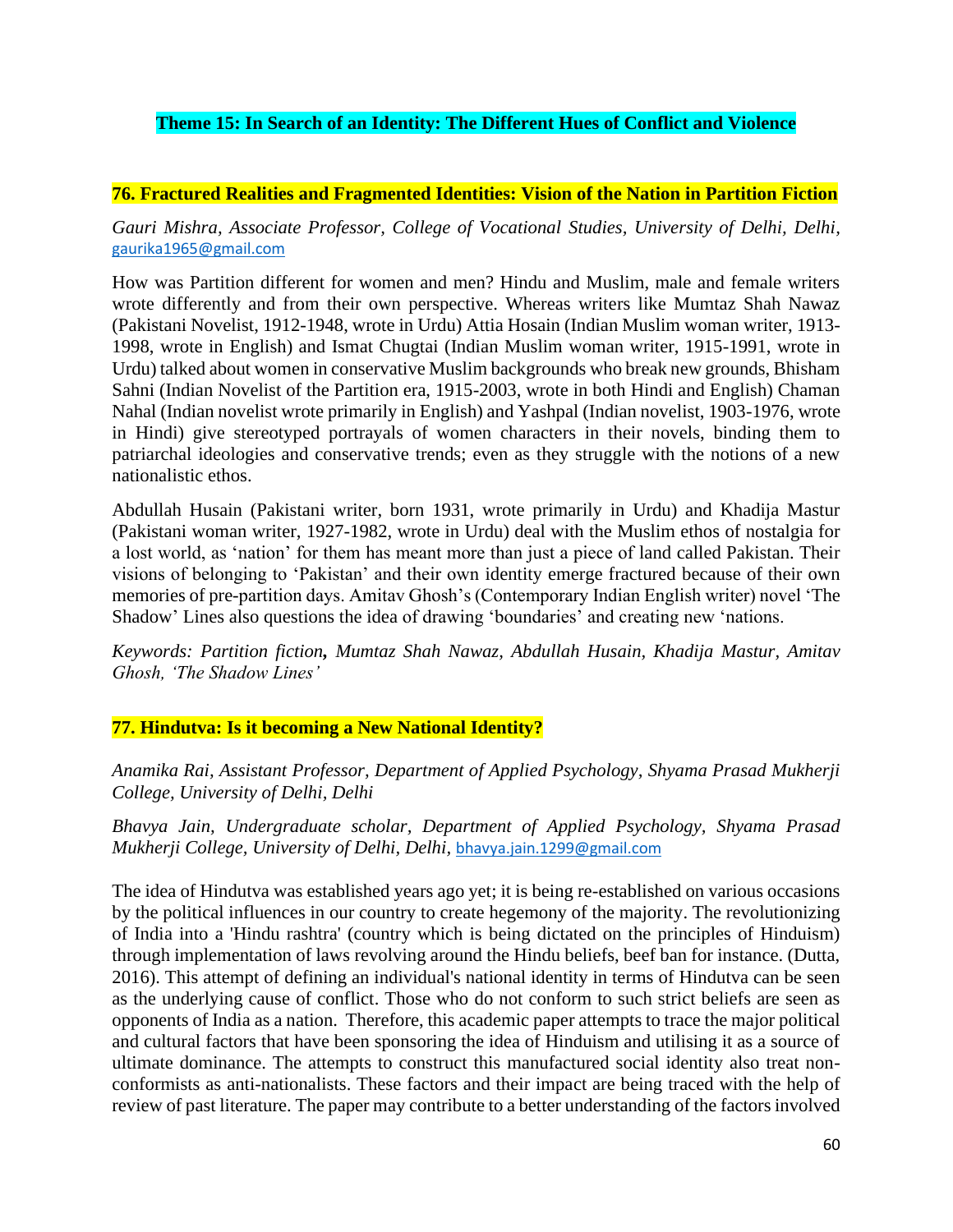in the formation of new national identity on the grounds of Hindutva and the communal conflicts created in India due to this formulation of Nationalism.

*Keywords: Hindutva, national identity, nationalism, communal conflicts, social identity, hindu rashtra, anti-nationalists*

## **78. Conflict of Hindutva: Who is Not a Hindu?**

*Sonal Nain, Postgraduate Scholar, M.A(English), University School of Humanities and Social Sciences, Guru Gobind Singh Indraprastha University, Delhi,* [tishanain4@gmail.com](mailto:tishanain4@gmail.com)

Hindutva, the melting pot for different faiths and believes, the ideas and ideals, and the system and societies is pertinent to the historical and the contemporary thought process. The paper focuses on the ways Hindutva had been perceived from the times of Savarkar who familiarized people with the term to the present times of Modi government in which it is more ubiquitous than ever. It also discusses about events that have occurred in the past and are still happening which create not only suspicion but also conflicts in the minds of people. U.R. Ananthamurthy's *Hindutva or Hind Swaraj* not only explores the ideologies of Savarkar and Gandhi but his manifesto is a critique of Modi that makes us question the idea of the Nation and what constitutes its people.

*Keywords: Hindutva, nation, Savarkar, Modi government, U.R. Ananthamurthy, Hind Swaraj, Gandhi*

### **79. Identity and Violence: Searching for Harmony in the Troubled Word**

*Mukesh Kumar Bairva, Assistant Professor, Department of English, PGDAV College, University of Delhi, Delhi,* [bairvamukesh@gmail.com](mailto:bairvamukesh@gmail.com)

The phenomenon of globalization has intensified the battle of identities. The whole world is gripped by xenophobia and other forms of hatred. We embraced the capitalist model to organize our economy with an aim to achieve an egalitarian world but it has produced appalling inequalities, deprivation and misery. In India, sadly, the culture of violence has found space in the collective consciousness. After 1990s, the conflicts stemming from religious and caste identities has unleashed unpardonable violence. The equating of many-sided persons with one identity entails miniaturization of human beings. The pursuit of imaginary singularities has contributed to the barbarity and turmoil we are witnessing today. To kill people for no other reason than the fact that they belong to other communities is the most lethal threat to human civilization. It is pertinent to mention Mahatma Gandhi's broad idea of Hinduism here. He wrote: "If I were asked to define the Hindu creed I should simply say: search after truth through non-violent means". Indeed, Gandhian philosophy has become more relevant today. The paper seeks to explore Mahatma Gandhi's ideas in dealing with the new world of conflict, tension and violence.

*Key words: Identity, globalization, violence, Gandhi, culture and conflict*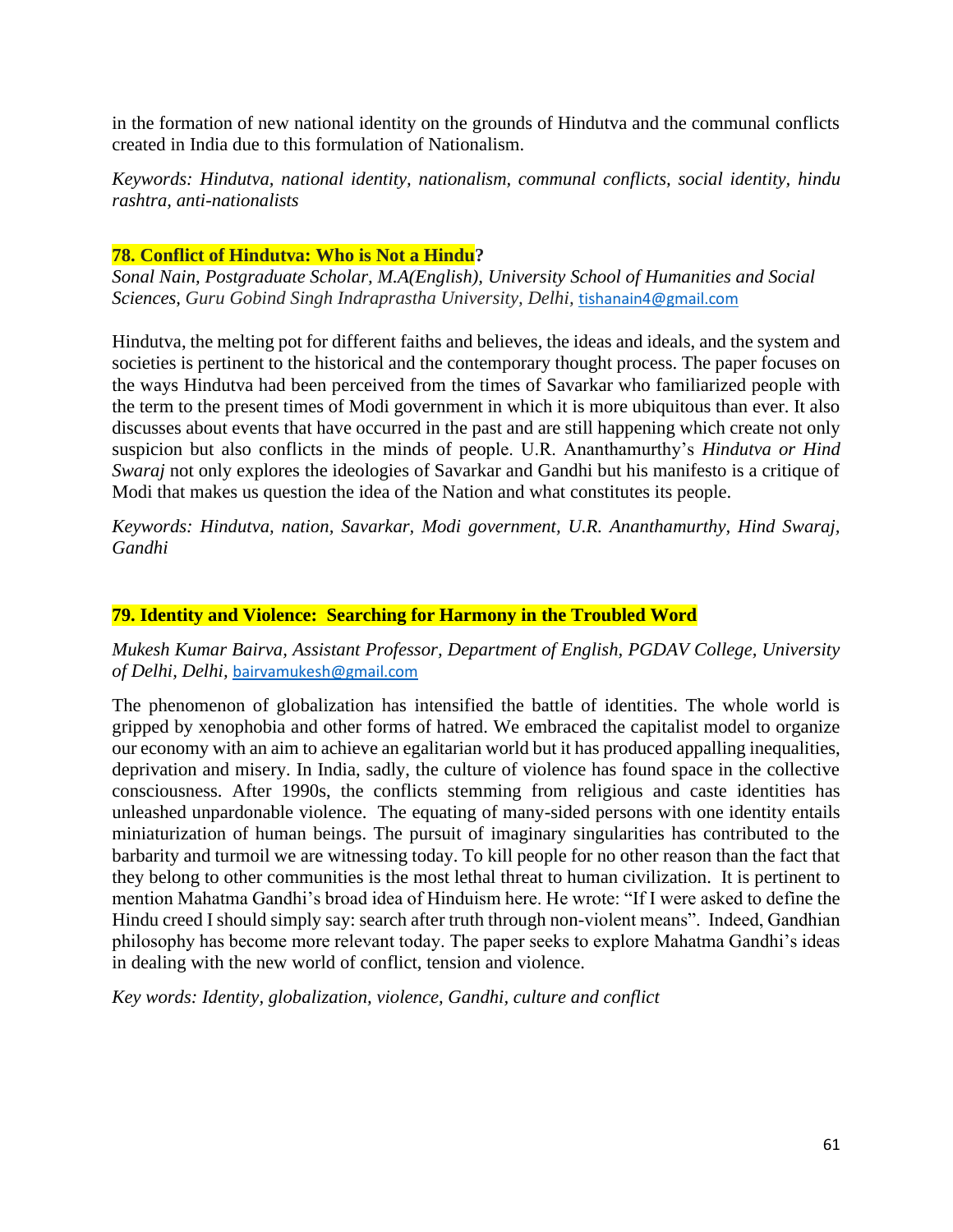## **80. Exploring the Interplay between Globalization and Identity**

*Bhumika Kapoor, Assistant Professor, Jesus and Mary College, Department of Psychology, University of Delhi, Delhi,* [bhumi.kapoor24@yahoo.com](mailto:bhumi.kapoor24@yahoo.com)

## *Vanita Sondhi, Associate Professor, Vivekananda College, Department of Psychology, University of Delhi*

The discipline of psychology is increasingly recognizing the pervasive impact of the ever-changing socio-cultural contexts in which are people are embedded. This dynamic nature of the various systems governing people's lives is largely a product of globalization. As a phenomenon of psychological interest, globalization exerts a variety of changes across different life-domains and appears to continuously shape the contours of people's experiences. Keeping this in mind, this research focused on the experiences of young people from the metropolitan context of Delhi-NCR. A major developmental task in the lives of young people revolves around the emergence of a distinct identity. Thus, the major focus of this research was on exploring the interplay between globalization and identity. To this end, semi-structured interviews were conducted with 25 participants (M=11, F=14) between the ages of 18 to 28 years. Data were subjected to Braun and Clarke's (2006) reflexive thematic analysis using inductive coding. Ten participants' interviews were also selected for drawing additional analytical insights. Emergent themes include Notions about Globalization; Continuities in Identities; Identities in Flux; Consequences of Globalization; and Disillusionment with Local Culture. The implications of the same will be discussed.

*Keywords: globalization; identity; culture*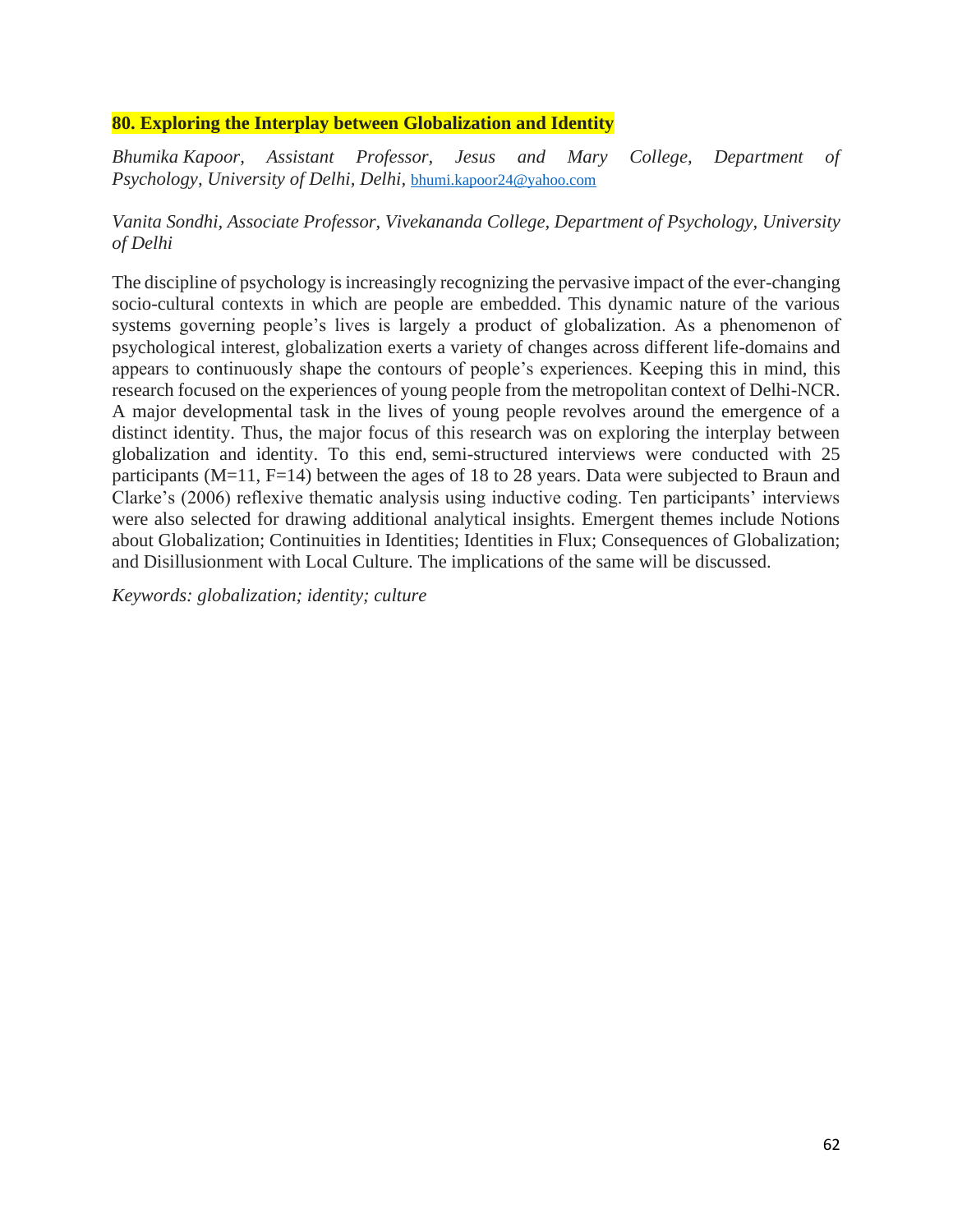## 81. **A Case for Prudent Use of Earth's Natural Resources**

*Naila Anjum, Assistant Professor, Department of English, Bharati College, University of Delhi, Delhi,* [panacea24@gmail.com](mailto:panacea24@gmail.com)

This paper proposes to examine the relationship between environmental degradation due to unsustainable economic activity, colonial depredation, over exploitative mining of diamond, gold and uranium (besides other minerals), use of inappropriate technology and conflict within a country's borders and wars between countries. The paper is drawn largely from books, magazines, newspapers and internet, besides interaction with activists and experts.

Water is a source of conflict between individuals, villages, states and countries as a sizable part of the world has become either water-stressed or water-scarce. Humans having 70% of water in their corporal constitution are going to face serious conflict situation in years ahead over it. India has been one of the few countries where the idea of sustainable use of water resources has percolated to the masses and there is a gigantic people's initiative to conserve, store and promote cautious and frugal use of water. Water issues are outstanding between India and China (which diverts Brahmaputra waters away from India) and Pakistan, which has similar complaints against India regarding Indus water.

We see relative peace and gradual development of goodwill between once warring countries in the years following resolution of such conflicts. This paper carries a gendered perspective as women, being preservers of life and environment, have been at the forefront of peace and sustainability movement. It should help a better grasp of the matrix of issues and promote restorative action.

*Keywords: Water, water related conflicts, gendered perspective, women, environmental degradation, unsustainable economic activity*

## **82. The Age of Toxicity and Environmental Degradation in Developing Countries: The Case of India**

*Ritambhara Malaviya, Assistant Professor, Department of Political Science, Kamala Nehru College, University of Delhi, Delhi,* [ritambharam@gmail.com](mailto:ritambharam@gmail.com)

Ulrich Beck described the present day world as the 'age of risk'. Taking the clue from Beck, it might be averred that the present age is not only the age of risk; it is the age of toxicity. Toxics have permeated the entire ecosystem – from land to water to atmosphere. However, the problem of pollution is not evenly distributed across the countries as the affluent developed countries have mitigated some of these problems. Toxicity has a disproportionate impact on the economically weaker and marginalised sections within the developing and least developed countries as they remain at the receiving end of all things. Even in the developing countries the poor have to bear the brunt of such problems as they are forced by economic circumstances to live in areas which are environmentally degraded and polluted. On the basis of extant research in the prevalence of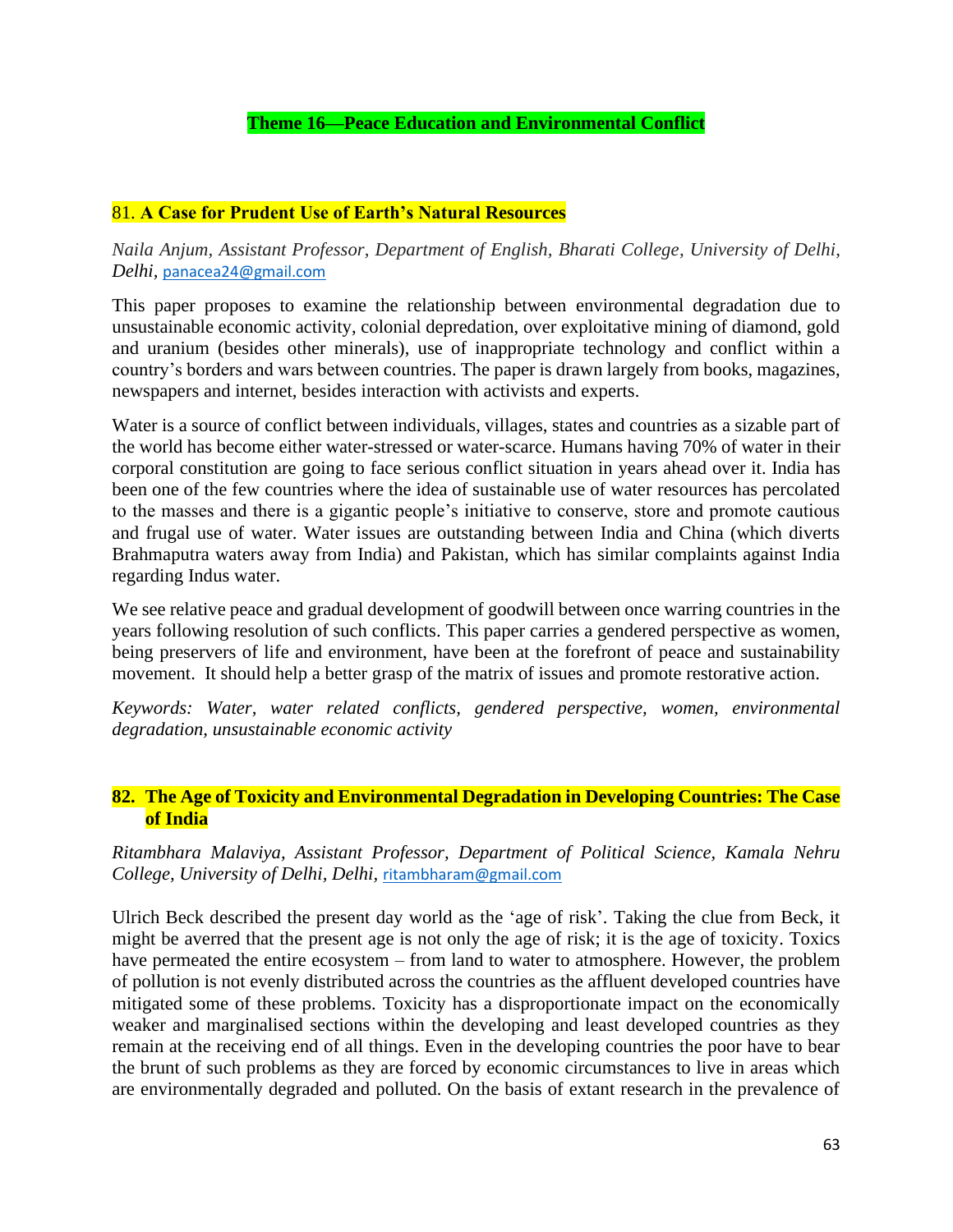toxicity induced by environmental degradation in India, the paper proposes a model to understand this problem. This paper proposes to find solutions by proposing to diagnose the problem at different levels – the functioning of the modern day world has been distorted by three syndromes of the present age– the imperialism syndrome, the underdevelopment syndrome and the corporate corruption syndrome. The paper suggests that governance at the national and international level will have to address these three syndromes for a healthier future.

*Keywords: Risk, toxicity, imperialism, underdevelopment, corporate corruption, India* 

## **83. Fragmentation, Alienation, Broken Images in the Poetry of T. S. Eliot**

*Neenu Kumar, Assistant Professor, Aditi Mahavidyalaya, University of Delhi, Delhi,*  [kumar.neenu@gmail.com](mailto:kumar.neenu@gmail.com)

A growing sense of aloofness, alienation and rootlessness pervades in the works of modernist writer Eliot resulting in the loss of identity making life futile and empty, thanks to the brunt of horrors of the two world wars that modernism had to bear. This paper critically examines the fractured existence of humanity, of man's alienation in a hostile universe and the inevitability of death in a world incapacitated by the devastations of war. The narratives depict motifs of alienation, isolation and desolation portraying the futility of human existence. Deeply affected by the ambient disorderliness of the industrial city, its smokes, smells, scenes of low life and decay, the "insignia of disorganization and entropy," of modern life on the verge of war, Thomas Stearns Eliot, famously known as the major proponent of 20th century poetry posed questions on the "received ideas and accepted appearances," of everyday existence rather than providing answers for it. (Sharpe: 34) Delving into the depths of despair, Eliot established the utter hollowness and disenchantment of a war engulfed modern life, something that he explored in the poems written early in his writing career. The paper presents insights as to how Eliot critiques the superficiality and pretensions of the urban squalor reducing individuals to nothing more than objects, depicting a life full of monotony and misery. In particular, the paper would take a close look at the anxiety and alienation of the human condition, the individual lack of identity that the squalor of modern life has to offer as depicted in Eliot's works.

*Keywords: Alienation, fragmentation, broken images, loss of self, misery, monotony, hostile, T. S. Eliot, poetry*

## **84. Peace-education in ShriBhagvadGita**

*Dr. Surendra Mahto, Assistant Professor, Education Department, L.B.S. Sanskrit Vidyapeeth, New Delhi, [s.mahto73@gmail.com](mailto:s.mahto73@gmail.com)*

"After gaining knowledge, one attains ultimate peace" According to this sentence of Bhagvad-Gita, knowledge is the means to find peace, which is a universal truth. Every nation, society, community and individual of world, even every creature wants peace. No one wants turmoil or war. Feared by the terror of war, humanity embraces religion and peace, which contains the feeling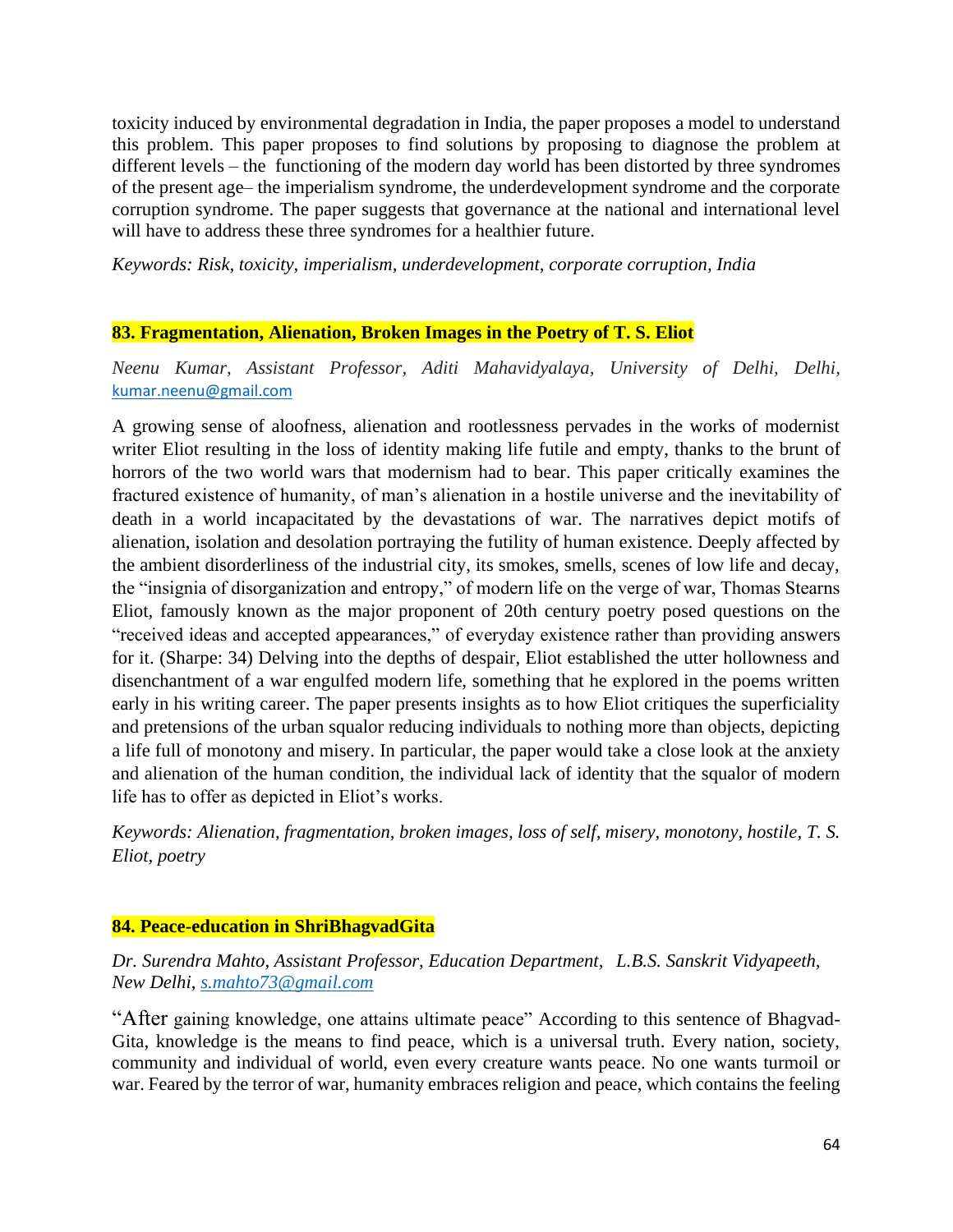of compassion, non-violence and mercy for every creature. Hiroshima –Nagasaki, Israel – Palestine, Venezuela, middle-east nations can be cited in this context.

Foundation of UNO after Hiroshima-Nagasaki is an example of humanity's seeking peace. Emperor Ashoka's embracing Buddhism after Kalinga war is also an example, which is ample to prove that each human –being's final wish is to attain peace through right knowledge or wisdom. Everyone needs to make an effort collectively in this direction, because peace is sought by everyone. It is rightly said, "Peace for all, all for peace." From the time immemorial, Indian wisdom talks about peace-

Let all be happy! Let all be healthy!

Let all see well! Let no one suffer!

*Keywords: Ultimate Peace, universal truth, education, ShriBhagvadGita, Indian wisdom*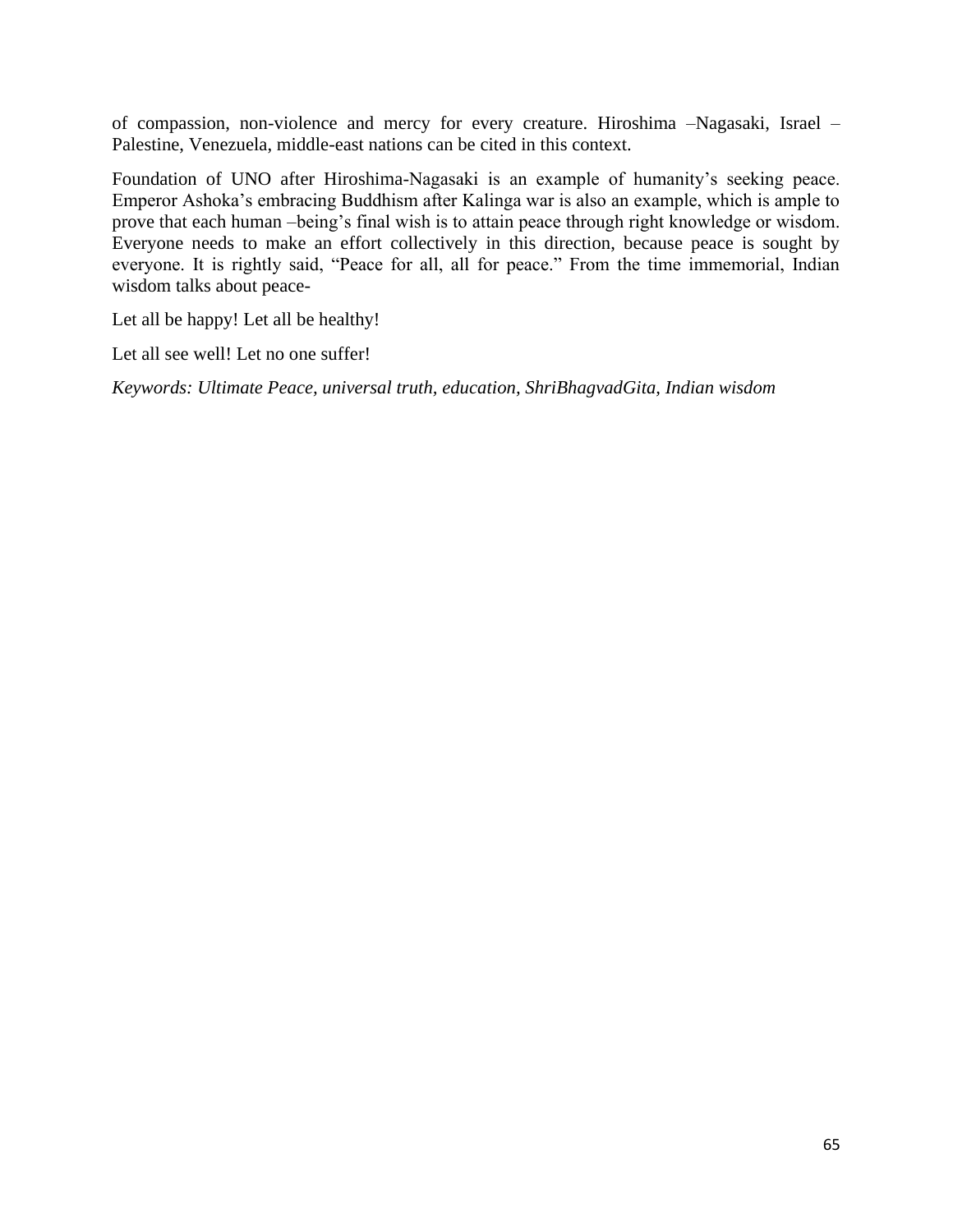# **Theme 17: From Terror to Tolerance: Trying to Understand a Conflict-Ridden World**

## **85. Mass Rationalization and Terrorism**

*Mananpreet Kaur, Undergraduate scholar, BA (H), Keshav Mahavidyalaya, University of Delhi, Delhi,*  [mananpreet101099@gmail.com](mailto:mananpreet101099@gmail.com)

*Harpreet Bhatia, Assistant Professor, Keshav Mahavidyalaya, University of Delhi, Delhi*

Man is probably the only animal that kills and annihilates its own species. Today, terrorism is a menace all over the world. All nations are facing it and are trying to deal with it in their own ways, unfortunately with little success. This paper is an attempt to understand the mindset of those human beings who are able to kill and maim other human beings, due to mass rationalization. Rationalization is a defense mechanism that involves explaining unacceptable thoughts or behaviors in rational or logical manners to avoid feelings of anxiety and cognitive dissonance. This is often done at an individual level but at a group level, it usually occurs before or after an act of aggression, exalting the in-group and demonizing others. Mass rationalization occurs when a group of people collectively engage in making illogical ideas seem logical, and act on it. In case of terrorism, terrorists have a shared sense of hatred and fear towards the targeted group. They want to show their violence but also feel the need to justify their inhuman act. They engage in brainstormed rationalizations which get intensified over time, resulting in mass rationalization. The present paper explores this process as well as its causes.

*Keywords: terrorism, rationalization, cognitive dissonance, in-group, aggression*

## **86. Fractured Realities and Fragmented Lives of Afghanistan: A Study of The Kite Runner Through the Conflict Emerging from Violence**

*Shraddha Singh, Postgraduate Scholar, M.A. English, University school of Humanities and Social Sciences, Guru Gobind Singh Indraprastha University, Delhi,*  [shraddha.singh62@gmail.com](mailto:shraddha.singh62@gmail.com)

At present when violence parades the whole world, finding peace is just like finding drop of water in the Sahara Desert which at one point of time in history was a lush green forest. Faustian greed for power and control has turned the whole world into a Frankesteinian monster. The idea of conflict and violence goes hand in hand. Former can't be resolved without resolving the latter. Human psyche gets deprived of peace because of internal and external conflicts. The constant struggle to deal with agents of both physical and mental violence still continues. This academic paper focuses on these conflicts and violence which has become the mundane reality of Afghanistan in light of the novel *The Kite Runner* by Khalid Hosseini. The paper will inquire into the dynamics of war, terrorism, internal and external conflicts of characters and nation, scope of peace and sustainable development and role which enemy countries under the disguise of ally nations played in it.

*Keywords: Violence, conflict, Afghanistan, The Kite Runner, Khalid Hosseini*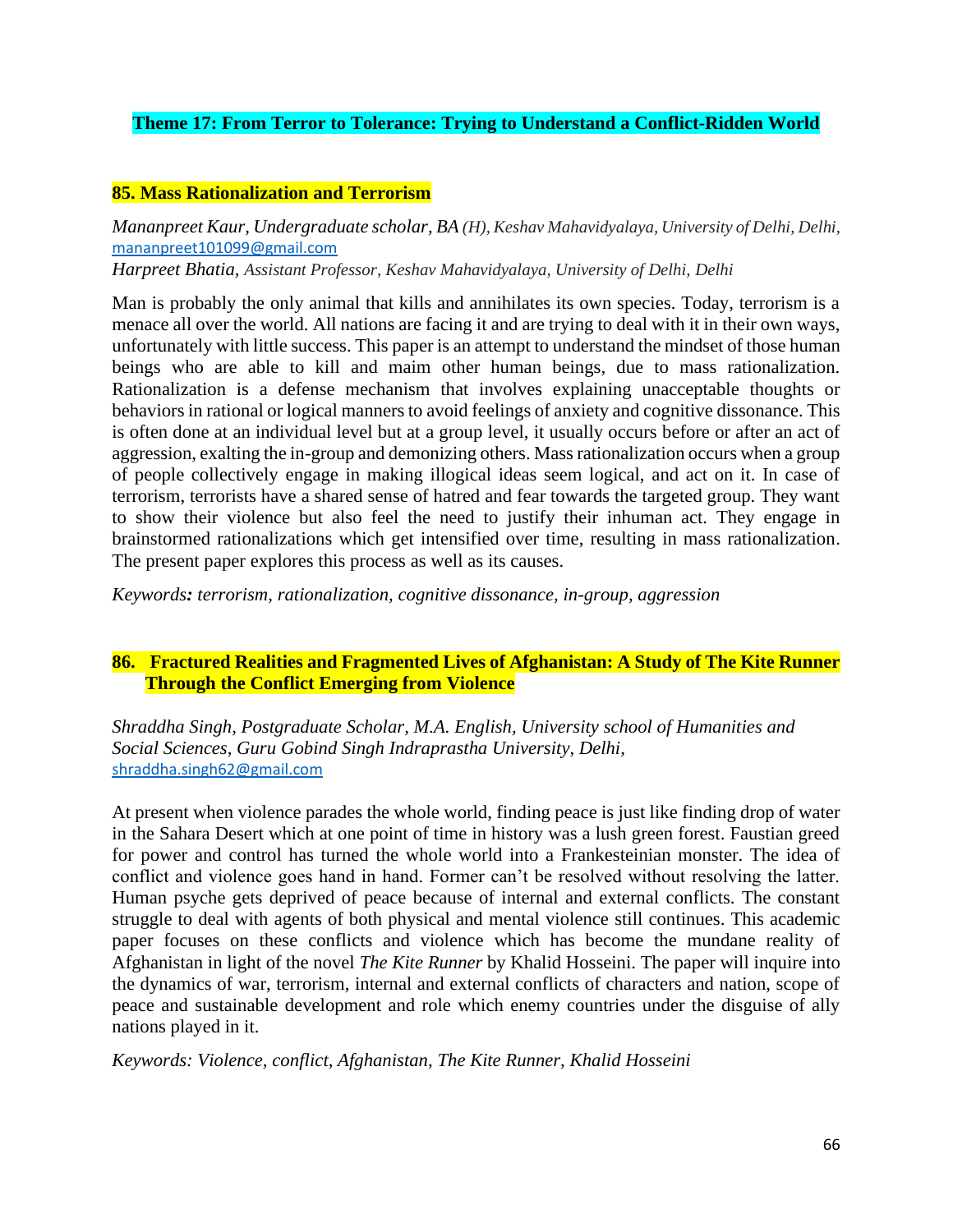# **87. Contribution of Sanskrit Literature to the Eradication of Terrorism**

*Kamini Taneja, Assistant professor, Sanskrit Department, Vivekananda College, University of Delhi, Delhi, kaminitaneja80@gmail.com*

Terrorism is an illegal act, which aims to create fear among ordinary people. Terrorism is not just a word but is the most important threat to humanity. The paper discusses how conflict-based terrorism can be dealt with through the perspectives provided by our rich Sanskrit literature written by learned saints through ancient times. Since Vedic times, Vedic texts have described details about such acts. Apart from these, Puranas, Valmiki Ramayana, Shishuvalpada Mahakavya also have provided many descriptions as well as explanations for terrorist incidents that occurred during ancient period. The question then arises whether our Sanskrit literature can help eradicate terrorism to some extent?

Over a period, many countries including USA, UK and lsrael have launched armed missions on terrorism. But according to Sanskrit literature this is not a way to end terrorism. The answer to the eradication of terrorism lies in understanding the very basic causes of terrorism. Most of the terrorist are poor, uneducated, or are disillusioned by the current socio-political systems. In such a scenario, killing terrorists won't end terrorism but in fact will only help ignite it even more, As the saying goes, "You can kill a person, but it will take ages to kill an ideology". Terrorism is like a tree. You keep cutting its branches, but it will continually grow. So, if you want to eradicate it completely, you have to cut the roots of the tree.

Therefore, by enlightening people with good values, ideals, mantras, thoughts and value based education, we can change their mindset. Power of word is much greater than using weapons. I am not saying that these things will eradicate terrorism immediately, but it will certainly help to reduce the common factor which leads a person to choose the path of terror.

*Key words: Terrorism, Sanskrit literature, mantras, Vedas, Puranas, Valmiki Ramayana, Shishuvalpada Mahakavya*